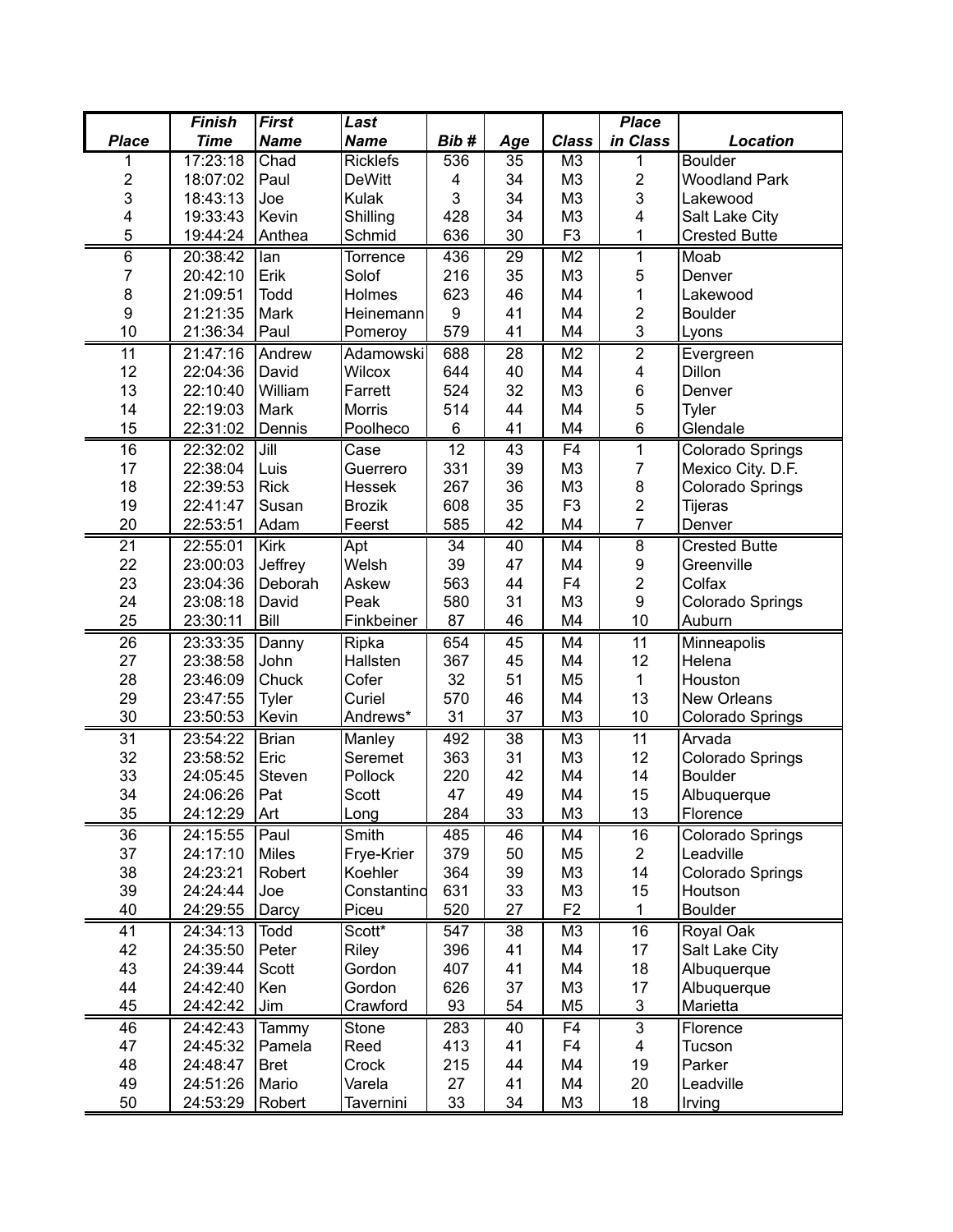| 51       | 24:58:10             | Jason                 | Ham            | 414       | 31              | M <sub>3</sub> | 19                      | Oakland                |
|----------|----------------------|-----------------------|----------------|-----------|-----------------|----------------|-------------------------|------------------------|
| 52       | 25:05:55             | John                  | Genet          | 465       | 44              | M <sub>4</sub> | 21                      | Colorado Springs       |
| 53       | 25:07:13             | Tim                   | Laney          | 556       | 43              | M4             | 22                      | South Stroke, Bath     |
| 54       | 25:33:41             | Eric                  | Gabe           | 593       | 33              | M <sub>3</sub> | 20                      | Colorado Springs       |
| 55       | 25:37:26             | Raul                  | Flores         | 23        | 46              | M4             | 23                      | Leawood                |
| 56       | 25:38:55             | Jeff                  | Berino         | 18        | 44              | M4             | 24                      | Frisco                 |
| 57       | 25:39:16             | Mark                  | Williams       | 598       | 44              | M4             | 25                      | St Ann                 |
| 58       | 25:50:44             | Max                   | Roycroft       | 574       | 38              | M <sub>3</sub> | 21                      | Rowlett                |
| 59       | 25:58:22             | Glenn                 | Hamilton       | 336       | 46              | M <sub>4</sub> | 26                      | Round Rock             |
| 60       | 26:02:13             | <b>Bob</b>            | Mayer          | 288       | 40              | M4             | 27                      | Silverthorne           |
| 61       | 26:08:15             | Janice                | Anderson       | 335       | 36              | F3             | $\overline{3}$          | Kennesaw               |
| 62       | 26:13:59             | Jay                   | Grobeson       | 16        | 41              | M4             | 28                      | Los Angeles            |
| 63       | 26:21:05             | Marshall              | Ulrich         | 696       | 51              | M <sub>5</sub> | 4                       | <b>Brighton</b>        |
| 64       | 26:35:11             | Joy                   | Turner         | 119       | 44              | F <sub>4</sub> | 5                       | Eldordado Springs      |
| 65       | 26:35:12             | Glen                  | Turner         | 374       | 42              | M4             | 29                      | Eldordado Springs      |
| 66       | 26:39:39             | <b>Butch</b>          | Allmon         | 85        | 47              | M4             | $\overline{30}$         | Ft. Worth              |
| 67       | 26:40:39             | Jason                 | Ostrom         | 222       | 26              | M <sub>2</sub> | 3                       | Ft. Collins            |
| 68       | 26:41:41             | Neal                  | Taylor         | 36        | 39              | M <sub>3</sub> | 22                      | Monument               |
| 69       | 26:42:44             | <b>Stuart</b>         | Nelson         | 409       | 62              | M <sub>6</sub> | $\mathbf{1}$            | Leadville              |
| 70       | 26:44:25             | Michael               | Turzynski      | 595       | 34              | M <sub>3</sub> | 23                      | Hannover               |
| 71       | 26:49:37             | Sherry Kae            | Mahieu         | 665       | 47              | F <sub>4</sub> | $\,6$                   | Albuquerque            |
| 72       | 26:52:19             | Tom                   | Knutson        | 248       | 52              | M <sub>5</sub> | $\mathbf 5$             | Minneapolis            |
| 73       | 26:56:41             | Sylvan                | <b>Addink</b>  | 637       | 60              | M <sub>6</sub> | $\overline{2}$          | Iowa City              |
| 74       | 26:56:58             | Lisa                  | Smith Batch    | 310       | 41              | F <sub>4</sub> | $\overline{7}$          | Victor                 |
| 75       | 27:01:31             | Gene                  | <b>Bartzen</b> | 582       | 48              | M4             | 31                      | Sheboygan Falls        |
| 76       | 27:05:40             | Carol                 | Gerber         | 69        | $\overline{39}$ | F3             | $\overline{\mathbf{4}}$ | Lakewood               |
| 77       | 27:07:48             | Eric                  | Pence          | 76        | 36              | M <sub>3</sub> | 24                      | Leadville              |
| 78       |                      |                       |                | 544       | 25              | M <sub>2</sub> | $\overline{\mathbf{4}}$ |                        |
|          | 27:07:49             | Jason                 | Mays           |           | 36              | M <sub>3</sub> | 25                      | Amarillo               |
| 79<br>80 | 27:11:10<br>27:18:52 | Chisholm<br>Michael   | Deupree<br>Bur | 79<br>577 | 37              | M <sub>3</sub> | 26                      | Edmond<br>Rockville    |
|          |                      |                       |                |           |                 |                |                         |                        |
| 81       | 27:24:23             | Hans-Dieter Weisshaar |                | 610       | 62              | M <sub>6</sub> | 3                       | Landwehrhagen          |
| 82       | 27:26:15             | Carl                  | Jess           | 35        | 43              | M4             | 32                      | Farmington             |
| 83       | 27:28:10             | Ray                   | Menzies        | 632       | 35              | M <sub>3</sub> | 27                      | AB                     |
| 84       | 27:30:39             | Emily                 | May            | 437       | 34              | F <sub>3</sub> | $\mathbf 5$             | Leadville              |
| 85       | 27:31:36             | Dennis                | <b>Drey</b>    | 52        | 50              | M <sub>5</sub> | $\,6\,$                 | Allbuquerque           |
| 86       | 27:37:13             | <b>Travis</b>         | Elliott        | 349       | 21              | M <sub>2</sub> | $\overline{5}$          | <b>USAF Academy</b>    |
| 87       | 27:40:08             | Michael               | Traxler        | 467       | 33              | M3             | 28                      | Corvallis              |
| 88       | 27:45:02             | Daniel                | Munoz          | 25        | 37              | M <sub>3</sub> | 29                      | Edwards                |
| 89       | 27:45:11             | James                 | Rayburn        | 535       | 40              | M4             | 33                      | Red Lion               |
| 90       | 27:45:12             | Malvern               | Chicksen       | 646       | 38              | M <sub>3</sub> | 30                      | Ma Oh Shah, SAR        |
| 91       | 27:47:23             | lan                   | Decker         | 231       | 33              | M <sub>3</sub> | $\overline{31}$         | Denver                 |
| 92       | 27:48:52             | Greg                  | Sykes          | 683       | 41              | M4             | 34                      | Pagosa Springs         |
| 93       | 27:49:21             | Tom                   | Garrison       | 19        | 43              | M4             | 35                      | Ojo Caliente           |
| 94       | 27:49:40             | <b>Brett</b>          | Pierce         | 670       | 30              | M <sub>3</sub> | 32                      | <b>Manitou Springs</b> |
| 95       | 27:51:42             | Peter                 | Euler          | 337       | 21              | M <sub>2</sub> | 6                       | <b>USAF Academy</b>    |
| 96       | 27:57:20             | <b>Brian</b>          | Klippensteir   | 325       | 38              | M <sub>3</sub> | 33                      | Washington             |
| 97       | 28:00:13             | Ted                   | Mahon          | 674       | 30              | M <sub>3</sub> | 34                      | Aspen                  |
| 98       | 28:02:45             | William               | Rideg          | 293       | 36              | M <sub>3</sub> | 35                      | Missoula               |
| 99       | 28:05:04             | <b>Bradley</b>        | <b>Bennett</b> | 380       | 46              | M4             | 36                      | Missoula               |
| 100      | 28:05:52             | Mike                  | Suminski       | 510       | 50              | M <sub>5</sub> | $\overline{7}$          | Victoria, BC           |
| 101      | 28:14:21             | Larry                 | Hall           | 581       | 48              | M4             | 37                      | Lake Bluff             |
| 102      | 28:16:39             | Roger                 | <b>Boak</b>    | 453       | 53              | M <sub>5</sub> | 8                       | Houston                |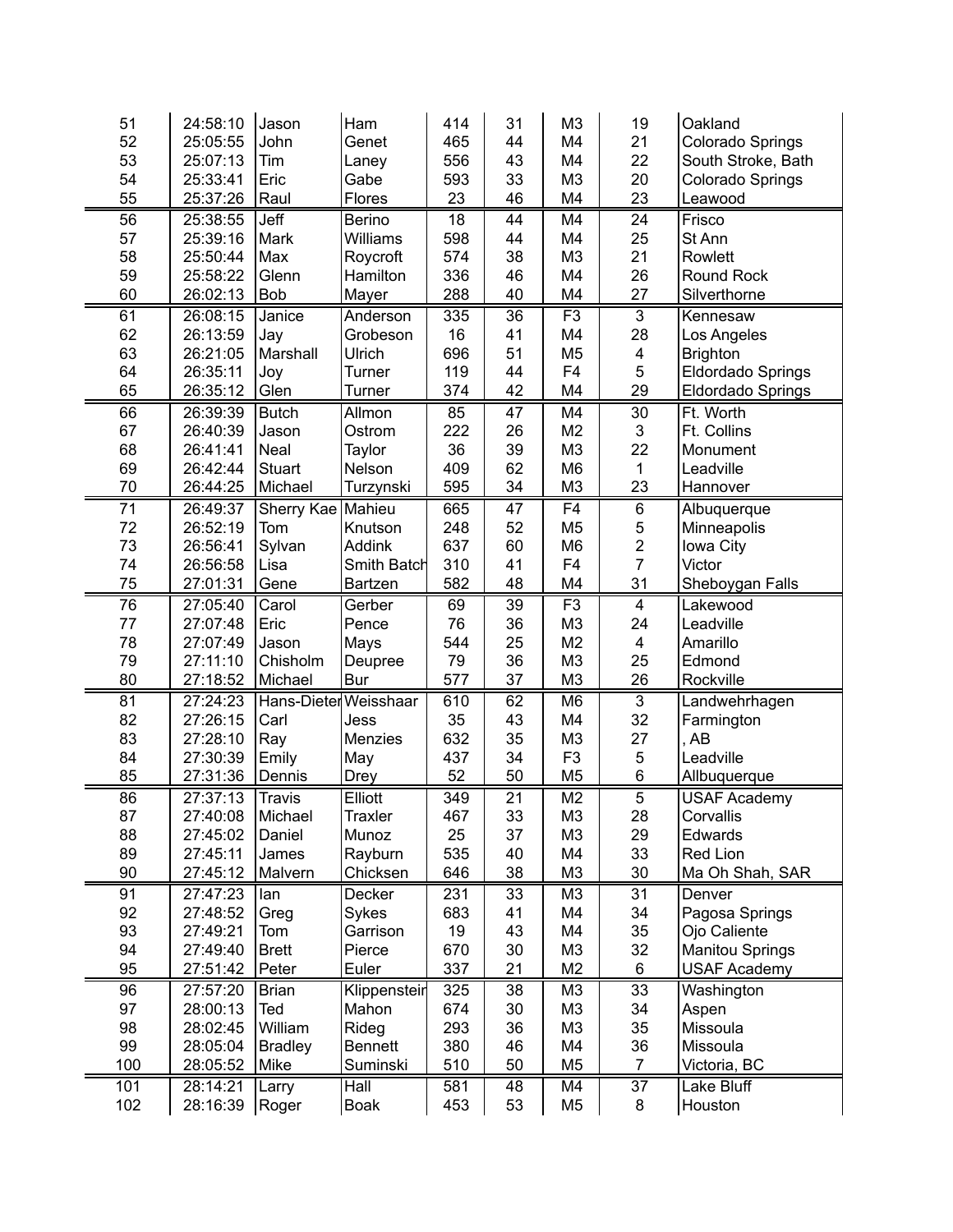| 103        | 28:17:47             | King          | Jordan            | 86         | 59              | M <sub>5</sub> | 9                | Washington                       |
|------------|----------------------|---------------|-------------------|------------|-----------------|----------------|------------------|----------------------------------|
| 104        | 28:18:31             | John          | Rainey            | 503        | 53              | M <sub>5</sub> | 10               | Leadville                        |
| 105        | 28:19:14             | <b>Bob</b>    | Lange             | 285        | 39              | M <sub>3</sub> | 36               | Sioux Falls                      |
| 106        | 28:19:52             | Steve         | Siguaw            | 77         | 53              | M <sub>5</sub> | 11               | Pine                             |
| 107        | 28:20:53             | Garry         | Curry             | 127        | 48              | M4             | 38               | <b>Boulder</b>                   |
| 108        | 28:22:42             | Luke          | Van Horn          | 611        | 26              | M <sub>2</sub> | $\overline{7}$   | Evergreen                        |
| 109        | 28:22:51             | Paul          | Schmidt           | 320        | 50              | M <sub>5</sub> | 12               | El Cajon                         |
| 110        | 28:26:19             | John          | Greer             | 381        | 43              | M4             | 39               | Goodyear                         |
| 111        | 28:29:04             | Monica        | Scholz*           | 67         | 35              | F3             | $\overline{6}$   | Jerseyville, ON                  |
| 112        | 28:35:09             | Sherry        | Musclow           | 430        | 28              | F <sub>2</sub> | $\mathbf 2$      | Jackson                          |
| 113        | 28:35:56             | Daniel        | Franz             | 329        | 21              | M <sub>2</sub> | 8                | <b>USAF Academy</b>              |
| 114        | 28:36:15             | Steven        | Halvorson         | 383        | 45              | M4             | 40               | Golden                           |
| 115        | 28:37:53             | Doug          | Wielgat           | 476        | 46              | M4             | 41               | Racine                           |
| 116        | 28:38:04             | <b>Stuart</b> | Kern              | 432        | 40              | M4             | 42               | Washington                       |
| 117        | 28:40:04             | Chip          | Lee               | 666        | 47              | M4             | 43               | <b>Boulder</b>                   |
| 118        | 28:40:18             | Jennifer      | Schubert-Al       | 235        | 45              | F <sub>4</sub> | 8                | <b>Steamboat Springs</b>         |
| 119        | 28:42:38             | <b>Bud</b>    | Phillips          | 260        | 55              | M <sub>5</sub> | 13               | San Diego                        |
| 120        | 28:43:27             | Les           | Jones             | 415        | 43              | M4             | 44               | Memphis                          |
| 121        | 28:46:25             | Jeff          | Nelson            | 589        | 36              | M <sub>3</sub> | 37               |                                  |
| 122        | 28:47:27             | Michael       | Cosentino         | 440        | 31              | M <sub>3</sub> | 38               | Albuquerque<br>Atlanta           |
| 123        | 28:48:49             | Scott         | <b>Brockmeier</b> | 399        | 40              | M4             | 45               | <b>Chapel Hill</b>               |
| 124        | 28:51:48             | <b>Todd</b>   | Salzer            | 675        | 28              | M <sub>2</sub> | $\boldsymbol{9}$ | Golden                           |
| 125        | 28:52:17             | Theresa       | Daus-Webe         | 96         | 47              | F4             | $\boldsymbol{9}$ | Littleton                        |
|            |                      | Monica        |                   |            | $\overline{36}$ | F3             | $\overline{7}$   |                                  |
| 126<br>127 | 28:52:29<br>28:52:30 |               | Fernandez         | 656<br>655 | 40              | M4             | 46               | Guatamala City<br><b>Boulder</b> |
|            |                      | Kevin         | Hartnett          |            |                 |                | 14               |                                  |
| 128        | 28:52:48             | Greg          | Taylor            | 242        | 55              | M <sub>5</sub> |                  | Minneapolis                      |
| 129        | 28:54:31             | Vicente       | Ledesma           | 72<br>107  | 51<br>53        | M <sub>5</sub> | 15<br>16         | El Campo                         |
| 130        | 28:54:44             | Bob           | Stavig            |            |                 | M <sub>5</sub> |                  | Bloomington                      |
| 131        | 28:56:43             | Ron           | Wright            | 121        | 55              | M <sub>5</sub> | 17               | Aurora                           |
| 132        | 28:59:18             | <b>Bruce</b>  | Huber             | 330        | 51              | M <sub>5</sub> | 18               | Colorado Springs                 |
| 133        | 29:00:39             | Roger         | Ackerman          | 234        | 55              | M <sub>5</sub> | 19               | Duluth                           |
| 134        | 29:00:40             | Gregory       | Loomis            | 353        | 28              | M <sub>2</sub> | 10               | Charlottesville                  |
| 135        | 29:00:46             | Sam           | Voltaggio         | 272        | 51              | M <sub>5</sub> | 20               | Austin                           |
| 136        | 29:01:33             | Sam           | Kirstein          | 403        | $\overline{32}$ | M <sub>3</sub> | $\overline{39}$  | St. Louis Park                   |
| 137        | 29:01:33             | Nancy         | Meendering        | 261        | 27              | F <sub>2</sub> | 3                | Sheldon                          |
| 138        | 29:01:43             | Kyle          | Klingman          | 488        | 26              | M <sub>2</sub> | 11               | <b>Cedar Falls</b>               |
| 139        | 29:01:54             | Daniel        | <b>Busse</b>      | 125        | 33              | M <sub>3</sub> | 40               | Worcester                        |
| 140        | 29:04:59             | Cathy         | <b>Tibbetts</b>   | 274        | 47              | F4             | 10               | Farmington                       |
| 141        | 29:05:32             | Stephen       | Mitchell          | 435        | 42              | M4             | $\overline{47}$  | Colorado Springs                 |
| 142        | 29:06:27             | Gary          | Cuffin            | 661        | 51              | M <sub>5</sub> | 21               | Littleton                        |
| 143        | 29:07:32             | Scott         | Klopfensteir      | 214        | 31              | M <sub>3</sub> | 41               | Colorado Springs                 |
| 144        | 29:08:57             | <b>Travis</b> | Wildeboer         | 489        | 23              | M <sub>2</sub> | 12               | <b>Cedar Falls</b>               |
| 145        | 29:14:20             | Rockford      | Cogar             | 298        | 47              | M4             | 48               | Colorado Springs                 |
| 146        | 29:14:20             | James         | Rochelle          | 512        | 38              | M <sub>3</sub> | 42               | Oak Ridge                        |
| 147        | 29:15:09             | David         | Strong            | 99         | 57              | M <sub>5</sub> | 22               | Tucson                           |
| 148        | 29:15:58             | Jeanine       | Carlson           | 345        | 48              | F <sub>4</sub> | 11               | Lincoln                          |
| 149        | 29:18:29             | William       | Watson            | 477        | 56              | M <sub>5</sub> | 23               | Weston                           |
| 150        | 29:20:16             | Pierre        | Ostor             | 555        | 45              | M4             | 49               | White Bear Lake                  |
| 151        | 29:21:28             | Steph         | Shwartz           | 144        | 29              | F <sub>2</sub> | 4                | Superior                         |
| 152        | 29:22:15             | Joel          | Arellano          | 564        | 30              | M <sub>3</sub> | 43               | <b>Grand Junction</b>            |
| 153        | 29:23:04             | Dennis        | Clute             | 448        | 49              | M4             | 50               | Spokane                          |
| 154        | 29:23:15             | Mike          | Valenta           | 212        | 48              | M4             | 51               | Aurora                           |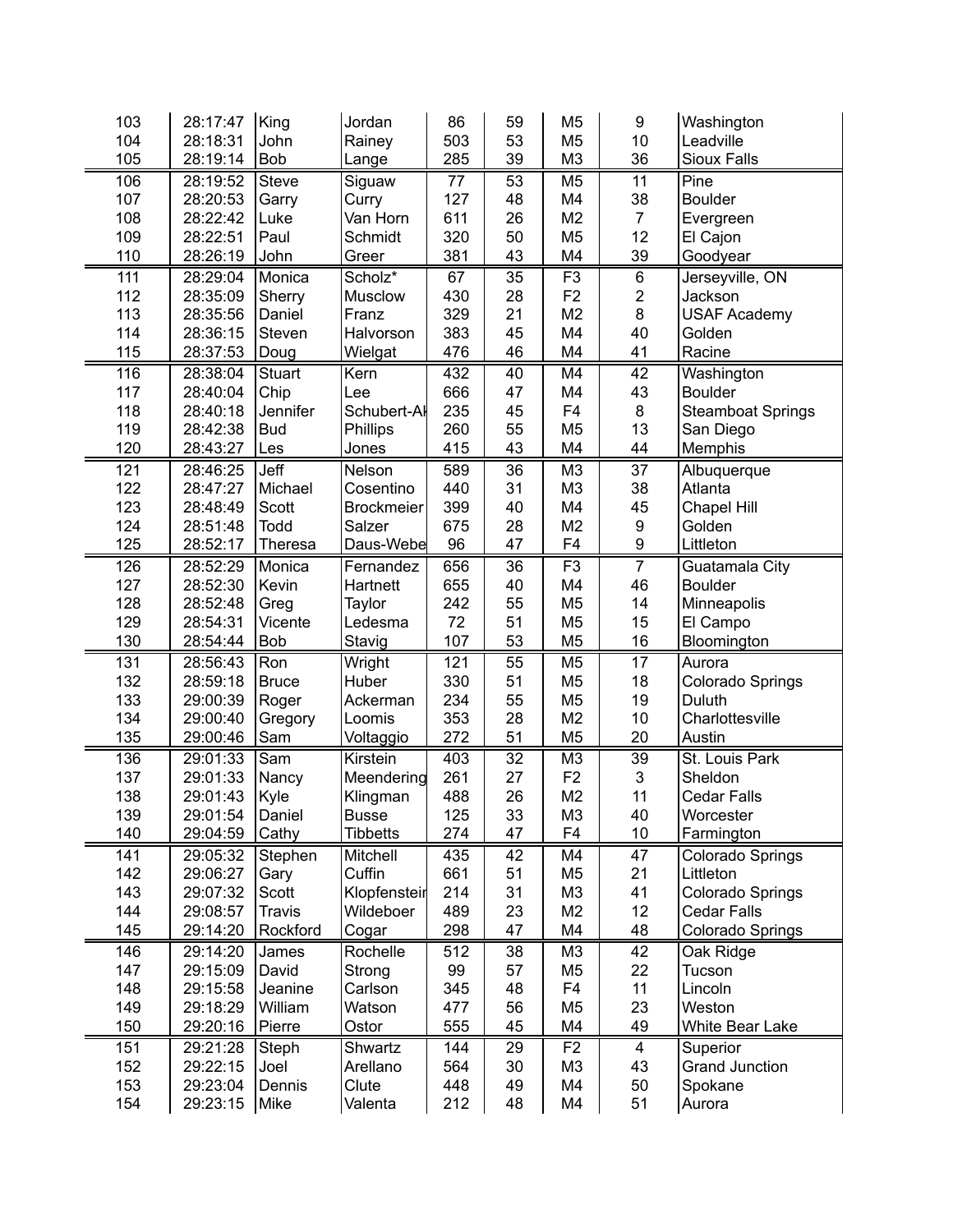| 156<br>29:26:10<br>Matt<br>359<br>47<br>M4<br>52<br>Mahoney*<br>157<br>John<br><b>Hobbs</b><br>136<br>M <sub>5</sub><br>29:26:21<br>57<br>24<br>158<br>Clinton<br><b>Marrs</b><br>356<br>45<br>M4<br>53<br>29:26:27<br>159<br>692<br>34<br>M <sub>3</sub><br>44<br>29:26:34<br>Pressler<br>Greg<br>160<br>681<br>59<br>M <sub>5</sub><br>25<br><b>Bill</b><br>29:27:56<br>Thompson | Melbourne                |
|------------------------------------------------------------------------------------------------------------------------------------------------------------------------------------------------------------------------------------------------------------------------------------------------------------------------------------------------------------------------------------|--------------------------|
|                                                                                                                                                                                                                                                                                                                                                                                    |                          |
|                                                                                                                                                                                                                                                                                                                                                                                    | Evergreen                |
|                                                                                                                                                                                                                                                                                                                                                                                    | Albuquerque              |
|                                                                                                                                                                                                                                                                                                                                                                                    | Portland                 |
|                                                                                                                                                                                                                                                                                                                                                                                    | Glasshouse Mts., Qsln    |
| 161<br>Craig<br>Ward<br>292<br>38<br>M <sub>3</sub><br>45<br>29:29:02                                                                                                                                                                                                                                                                                                              | <b>Highlands Ranch</b>   |
| 162<br>Robert<br>Schulz<br>54<br>29:29:12<br>451<br>44<br>M4                                                                                                                                                                                                                                                                                                                       | New York                 |
| 163<br>Renee<br>38<br>F <sub>3</sub><br>8<br>29:29:17<br>Despres<br>443                                                                                                                                                                                                                                                                                                            | <b>Silver City</b>       |
| 30<br>F <sub>3</sub><br>9<br>164<br>29:30:36<br>DeMoss<br>439<br>Jean                                                                                                                                                                                                                                                                                                              | Denver                   |
| 165<br>Kristen<br>37<br>46<br>29:30:54<br>Kern<br>431<br>M <sub>3</sub>                                                                                                                                                                                                                                                                                                            | Santa Fe                 |
| 166<br>Sadar<br>38<br>M <sub>3</sub><br>47<br>29:32:23<br>Mike<br>91                                                                                                                                                                                                                                                                                                               | Ft. Collins              |
| 167<br>Jeff<br>290<br>45<br>55<br>29:32:36<br>Sauter<br>M4                                                                                                                                                                                                                                                                                                                         | Wildomar                 |
| 168<br>300<br>40<br>56<br>29:32:52<br>Alexander<br>Taylor<br>M4                                                                                                                                                                                                                                                                                                                    | Menomonee Falls          |
| Jeff<br>169<br>29:33:20<br>Heidmous<br>209<br>47<br>M4<br>57                                                                                                                                                                                                                                                                                                                       | Colorado Springs         |
| 170<br>29:34:02<br>Matthew<br>373<br>45<br>M4<br>58<br>Moore                                                                                                                                                                                                                                                                                                                       | <b>Bakersfield</b>       |
| 171<br>M4<br>59<br>29:34:08<br>Scott<br>Snyder<br>238<br>47                                                                                                                                                                                                                                                                                                                        | Littleton                |
| 172<br>52<br>26<br><b>Ballard</b><br>149<br>M <sub>5</sub><br>29:37:04<br>Jim                                                                                                                                                                                                                                                                                                      | Klamath Falls            |
| 173<br>29:39:29<br>Jake<br>163<br>51<br>M <sub>5</sub><br>27<br><b>Elkins</b>                                                                                                                                                                                                                                                                                                      | Jackson                  |
| 174<br>408<br>41<br>F <sub>4</sub><br>12<br>29:40:02<br>Nancy<br>Halpin                                                                                                                                                                                                                                                                                                            | Albuquerque              |
| 52<br>F <sub>5</sub><br>1<br>175<br>29:40:34<br>Hickman<br>275<br>Marge                                                                                                                                                                                                                                                                                                            | Leadville                |
| 60<br>176<br>29:41:36<br>Ed<br>Kimm*<br>254<br>42<br>M4                                                                                                                                                                                                                                                                                                                            | <b>Steamboat Springs</b> |
| 13<br>177<br>Letha<br>587<br>49<br>F <sub>4</sub><br>29:41:39<br>Cruthirds                                                                                                                                                                                                                                                                                                         | <b>Bedford</b>           |
| 178<br>368<br>41<br>M4<br>61<br>29:41:46<br>Craig<br>Avon<br>George                                                                                                                                                                                                                                                                                                                |                          |
| 179<br>D'Onofrio<br>470<br>38<br>F <sub>3</sub><br>10<br>29:41:52<br>Kathy                                                                                                                                                                                                                                                                                                         | <b>Truckee</b>           |
| 180<br>29:42:54<br>124<br>57<br>M <sub>5</sub><br>28<br>Luther<br>Thompson                                                                                                                                                                                                                                                                                                         | Woodbury                 |
| 30<br>48<br>181<br>29:43:50<br>Daniel<br><b>Bunts</b><br>458<br>M <sub>3</sub>                                                                                                                                                                                                                                                                                                     | Phoenix                  |
| 55<br>29<br>Ben                                                                                                                                                                                                                                                                                                                                                                    | Ashland                  |
| 182<br>29:46:20<br>Benjamin<br>158<br>M <sub>5</sub><br>Al<br>46<br>62                                                                                                                                                                                                                                                                                                             |                          |
| 183<br>29:48:49<br>Herrera<br>657<br>M4<br><b>Hollis</b><br>332<br>33<br>49                                                                                                                                                                                                                                                                                                        | Amarillo                 |
| 184<br>29:49:33<br>M <sub>3</sub><br>Baugh<br>63<br>49                                                                                                                                                                                                                                                                                                                             | Denver                   |
| 185<br>29:50:01<br>Rick<br>281<br>M4<br>Pearcy                                                                                                                                                                                                                                                                                                                                     | <b>Colorado Springs</b>  |
| F <sub>4</sub><br>186<br>29:52:10<br>Mona<br>613<br>40<br>14<br>Gutierrez                                                                                                                                                                                                                                                                                                          | <b>Tustin</b>            |
| 187<br>Michael<br>Ehrlich<br>43<br>39<br>M <sub>3</sub><br>50<br>29:54:55                                                                                                                                                                                                                                                                                                          | Steamboat Springs        |
| 188<br>673<br>33<br>M <sub>3</sub><br>51<br>29:55:52<br>Todd<br><b>Burgess</b>                                                                                                                                                                                                                                                                                                     | Colorado Springs         |
| 189<br>50<br>M <sub>5</sub><br>30<br>29:58:06<br>Elroy<br>Whitworth<br>650                                                                                                                                                                                                                                                                                                         | Bastrop                  |
|                                                                                                                                                                                                                                                                                                                                                                                    | Evergreen                |
| Jeff<br>568<br>48<br>M4<br>Abram                                                                                                                                                                                                                                                                                                                                                   | Albuquerque              |
| Fred<br>Abramowitz<br>152<br>50<br>M <sub>5</sub>                                                                                                                                                                                                                                                                                                                                  |                          |
| 65<br>Don<br>Adolf<br>351<br>M <sub>6</sub>                                                                                                                                                                                                                                                                                                                                        | Livingston               |
| Norm<br>Albert<br>297<br>45<br>M4                                                                                                                                                                                                                                                                                                                                                  | Colorado Springs         |
| Allen<br>39<br>Mark<br>362<br>M <sub>3</sub>                                                                                                                                                                                                                                                                                                                                       | Leadville                |
| Jay<br>Allison<br>614<br>46<br>M4                                                                                                                                                                                                                                                                                                                                                  | Frisco                   |
| 27<br><b>Travis</b><br>Anderson<br>612<br>M <sub>2</sub>                                                                                                                                                                                                                                                                                                                           | <b>Boulder</b>           |
| 252<br>39<br>Curt<br>Anderson<br>M <sub>3</sub>                                                                                                                                                                                                                                                                                                                                    | Evergreen                |
| 664<br>47<br>M4<br>Randy<br>Andrews                                                                                                                                                                                                                                                                                                                                                | Syracuse                 |
| Douglas<br>501<br>44<br>M4<br>Andrews                                                                                                                                                                                                                                                                                                                                              | Walnut                   |
| M <sub>2</sub><br>Steven<br>Andrews<br>659<br>21                                                                                                                                                                                                                                                                                                                                   | Garrett Park             |
| Rob<br>Apple<br>307<br>40<br>M4                                                                                                                                                                                                                                                                                                                                                    | Murfreesboro             |
| 39<br>Wayne<br>Archuleta<br>444<br>M <sub>3</sub>                                                                                                                                                                                                                                                                                                                                  | Sanford                  |
| F <sub>3</sub><br>Astell<br>481<br>39<br>Stephanie                                                                                                                                                                                                                                                                                                                                 | Leavenworth              |
| Ernst<br>306<br>M <sub>5</sub><br>Baer<br>58                                                                                                                                                                                                                                                                                                                                       | <b>Boulder</b>           |
| Skip<br>Bailey<br>208<br>50<br>M <sub>5</sub>                                                                                                                                                                                                                                                                                                                                      | <b>Highlands Ranch</b>   |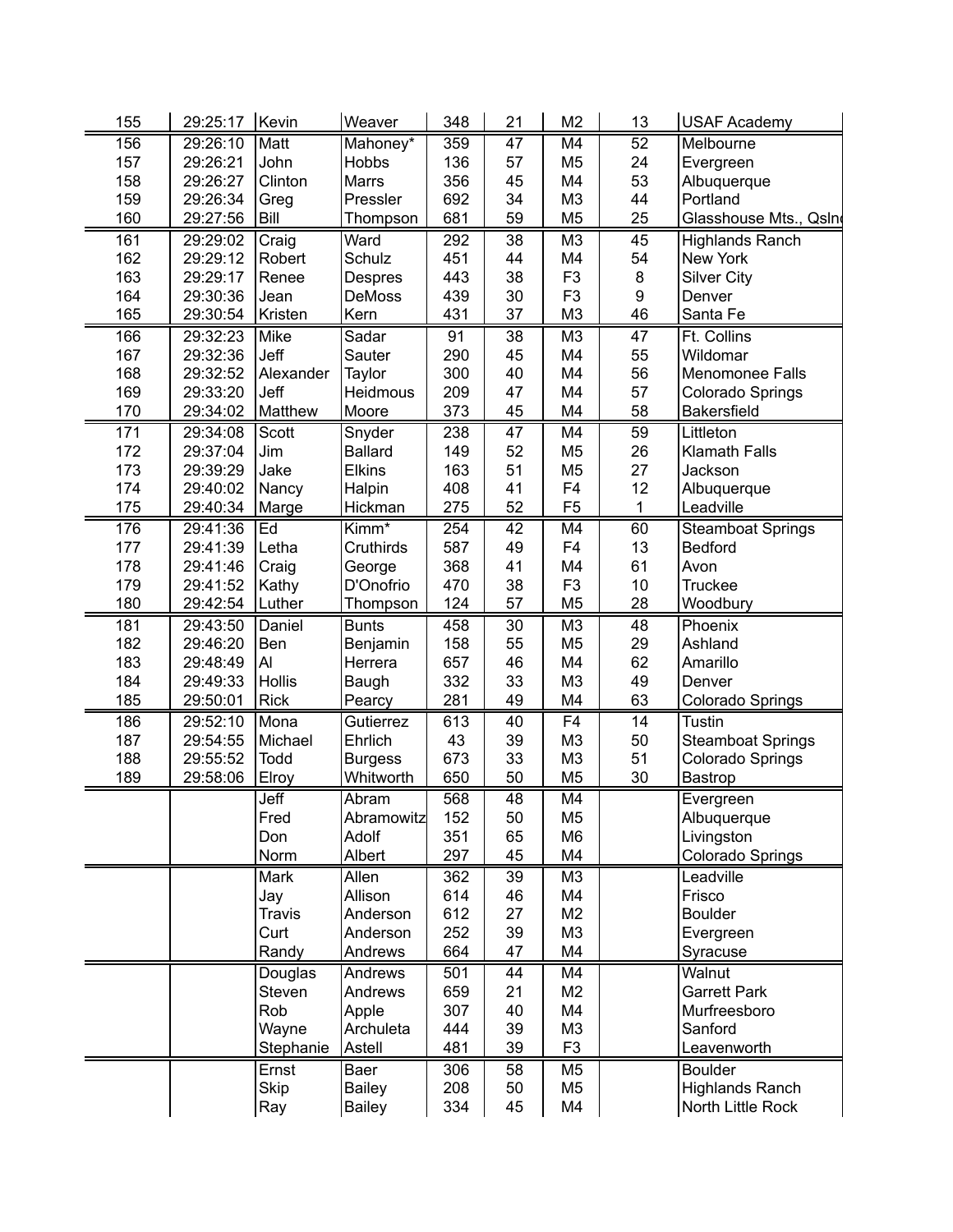| Keith          | <b>Baker</b>    | 366 | 47 | M4             | Farmington              |
|----------------|-----------------|-----|----|----------------|-------------------------|
| James          | <b>Baker</b>    | 128 | 52 | M <sub>5</sub> | Oklahoma City           |
| Dennis         | Baniewicz       | 532 | 27 | M <sub>2</sub> | Layton                  |
| Dan            | Barger          | 528 | 37 | M <sub>3</sub> | San Jose                |
| Stephen        | <b>Barlow</b>   | 51  | 41 | M4             | San Antonio             |
| Robert         | <b>Barnett</b>  | 591 | 47 | M4             | Ignacio                 |
| <b>Brent</b>   | Beal            | 221 | 61 | M <sub>6</sub> | Silverthorne            |
| Jon            | Beason          | 490 | 30 | M <sub>3</sub> | Aurora                  |
| Patricia       | <b>Beaty</b>    | 571 | 36 | F <sub>3</sub> | Salt Lake City          |
| Jo Ann         | <b>Beine</b>    | 446 | 46 | F <sub>4</sub> | Littleton               |
| Peter          | <b>Bennett</b>  | 667 | 27 | M <sub>2</sub> | Houston                 |
| Katie          | Benson          | 73  | 27 | F <sub>2</sub> | Denver                  |
| David          | <b>Berdis</b>   | 638 | 44 | M4             | <b>Dripping Springs</b> |
| Julie          | <b>Bessette</b> | 271 | 25 | F <sub>2</sub> | Ann Arbor               |
| Jim            | <b>Bieg</b>     | 239 | 54 | M <sub>5</sub> | Santa Fe                |
| Al             | <b>Binder</b>   | 160 | 57 | M <sub>5</sub> | Evergreen               |
| Benjamin       | Blaugrund       | 227 | 29 | M <sub>2</sub> | Nederland               |
| <b>Bob</b>     | <b>Boeder</b>   | 225 | 60 | M <sub>6</sub> | Silverton               |
| Chris          | <b>Booth</b>    | 590 | 38 | M <sub>3</sub> | Hayden                  |
| Elizabeth      | Boquet          | 572 | 51 | F <sub>5</sub> | Evergreen               |
| Von            | <b>Bortz</b>    | 461 | 31 | M <sub>3</sub> | Edwards                 |
| <b>Bradley</b> | <b>Bosard</b>   | 278 | 51 | M <sub>5</sub> | Colorado Springs        |
| Scott          | <b>Boulbol</b>  | 586 | 37 | M <sub>3</sub> | <b>Boulder</b>          |
| John           | Bozung          | 609 | 49 | M4             | Orem                    |
| Daniel         | <b>Bragaw</b>   | 634 | 27 | M <sub>2</sub> | Chicago                 |
| Dan            | <b>Bratches</b> | 690 | 34 | M <sub>3</sub> | Portland                |
| Herbert        | <b>Brinkman</b> | 517 | 40 | M4             | Superior                |
| Kim            | <b>Brooks</b>   | 625 | 49 | M4             | Albuquerque             |
| Steven         | <b>Burt</b>     | 473 | 51 | M <sub>5</sub> | Pasco                   |
| Lee            | <b>Burton</b>   | 202 | 41 | M4             | <b>Divide</b>           |
| Jim            | <b>Butera</b>   | 386 | 54 | M <sub>5</sub> | Tabernash               |
| Nancy          | <b>Byrd</b>     | 584 | 33 | F <sub>3</sub> | Conifer                 |
| Al             | <b>Byrnes</b>   | 685 | 49 | M4             | Mahwah                  |
| Valerie        | Caldwell        | 354 | 38 | F <sub>3</sub> | Sandia Park             |
| Gunnison       | Carbone         | 678 | 29 | M <sub>2</sub> | Arvada                  |
| Michael        | Carey           | 257 | 56 | M <sub>5</sub> | Denver                  |
| Dan            | Carothers       | 464 | 43 | M4             | San Bernardino          |
| Larry          | Carroll         | 447 | 62 | M <sub>6</sub> | Liberty Lake            |
| Lawrence       | Cawthon         | 469 | 55 | M <sub>5</sub> | Rio Rancho              |
| Mitch          | Chazan          | 398 | 47 | M4             | Austin                  |
| Ken            | Chlouber        | 639 | 63 | M <sub>6</sub> | Leadville               |
| Jack           | Christian       | 78  | 49 | M4             | Hammon                  |
| Chris          | Clarke          | 13  | 45 | M4             | Colorado Springs        |
| Eric           | Clifton         | 551 | 44 | M4             | Albuquerque             |
| William        | Close           | 454 | 42 | M4             | Spokane                 |
| Alan           | Cohn            | 161 | 47 | M4             | Leadville               |
| Stephen        | Collins         | 693 | 39 | M <sub>3</sub> | Castle Rock             |
| Michelle       | <b>Collins</b>  | 343 | 39 | F <sub>3</sub> | <b>Cedar Crest</b>      |
| Paul           | Collins         | 327 | 36 | M <sub>3</sub> | Cedar Crest             |
| Stephen        | Comolli         | 633 | 27 | M <sub>2</sub> | Montpelier              |
| <b>Steve</b>   | Conrad          | 412 | 42 | M4             | Rollinsville            |
| Kevin          | Cooper          | 219 | 42 | M4             | <b>Boulder</b>          |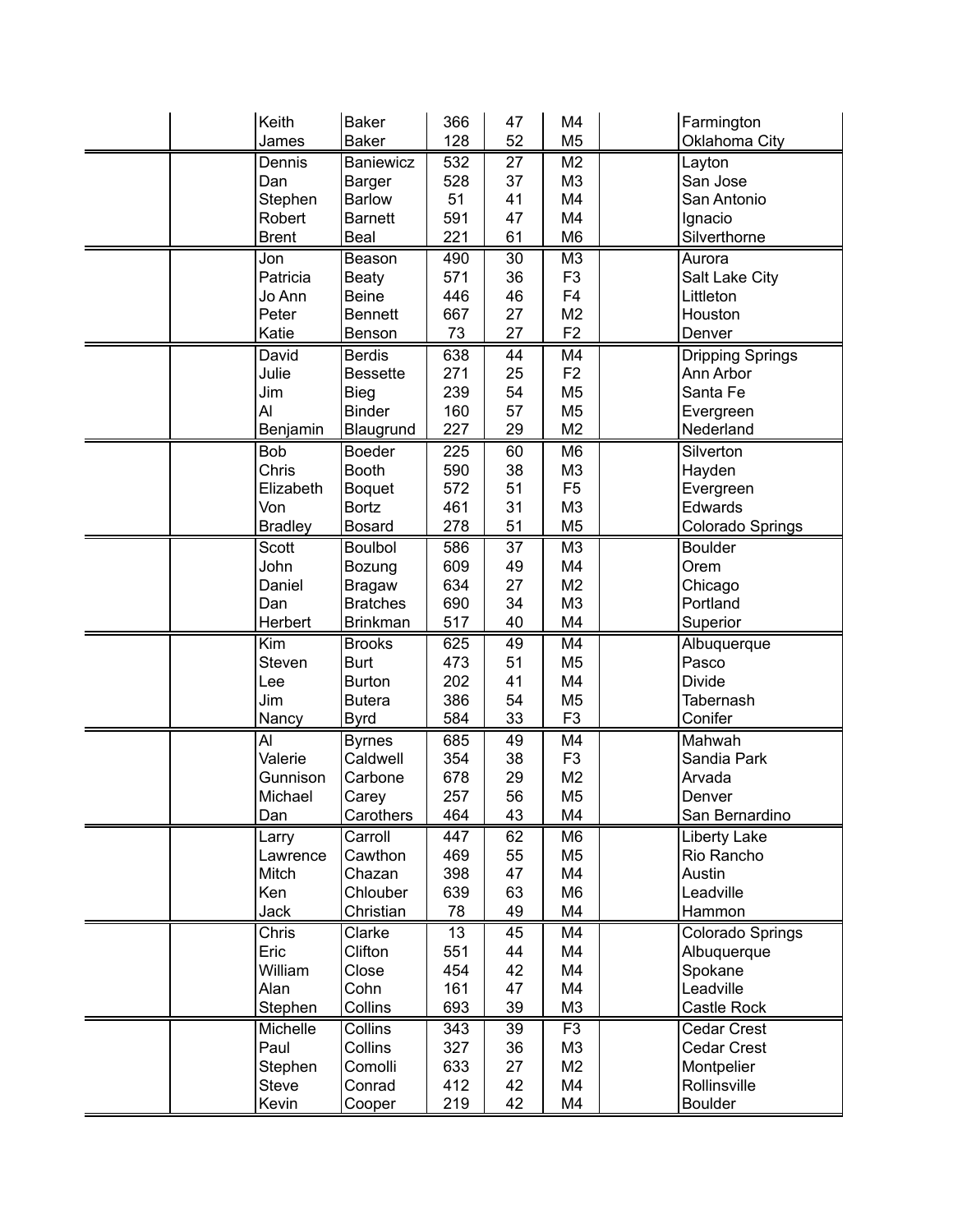| John         | Coover         | 273 | 68              | M <sub>6</sub> | Madison                  |
|--------------|----------------|-----|-----------------|----------------|--------------------------|
| Katy         | Cotton         | 299 | 36              | F <sub>3</sub> | Cheyenne                 |
| Jean         | Coulter        | 452 | 30              | F <sub>3</sub> | Breckenridge             |
| Michael      | Coursey        | 357 | 32              | M <sub>3</sub> | Rancho Santa Margarit    |
| David        | Cox            | 620 | 43              | M4             | East Dundee              |
|              |                |     | 55              |                |                          |
| <b>Bob</b>   | Coyne          | 265 |                 | M <sub>5</sub> | <b>Silver Spring</b>     |
| <b>Brent</b> | Craven         | 134 | 52              | M <sub>5</sub> | Deweyville               |
| <b>Rick</b>  | Crawford       | 671 | 34              | M <sub>3</sub> | Colorado Springs         |
| Mary         | Croft          | 425 | 56              | F <sub>5</sub> | Bayport                  |
| Michael      | Crofton        | 314 | 52              | M <sub>5</sub> | <b>Spring Lake Park</b>  |
| Doug         | Croxall        | 576 | $\overline{33}$ | M <sub>3</sub> | Venice                   |
| Ed           | Dallmann       | 305 | 57              | M <sub>5</sub> | <b>Burnsville</b>        |
| Ashley       | Davis          | 291 | 37              | M <sub>3</sub> | Denver                   |
| Frederick    | Davis III*     | 424 | 54              | M <sub>5</sub> | <b>Cleveland Heights</b> |
| Doug         | Dawkins        | 259 | 50              | M <sub>5</sub> | Rockingham               |
| John         | Deeter         | 256 | 60              | M <sub>6</sub> | Richmond                 |
| Anita        | Delgado        | 569 | 37              | F <sub>3</sub> | Porter                   |
| Timothy      | <b>DePuy</b>   | 521 | 44              | M4             | <b>Steamboat Springs</b> |
| Harry        | Deupree        | 410 | 64              | M <sub>6</sub> | Mustang                  |
| Bill         | <b>Dickey</b>  | 502 | 62              | M <sub>6</sub> | Arcadia                  |
| <b>Chris</b> | <b>Dobbins</b> | 679 | 35              | M <sub>3</sub> | <b>Boulder</b>           |
| Julie        | Dolan          | 597 | 35              | F <sub>3</sub> | Park City                |
| Susan        | Donnelly       | 538 | 39              | F <sub>3</sub> | Oak Ridge                |
| Pete         | Donovan        | 663 | 37              | M <sub>3</sub> | Middleport               |
| Wayne        | Dorband        | 499 | 49              | M4             | Parker                   |
| David        | Dowd           | 268 | 36              | M <sub>3</sub> | Chicago                  |
| <b>Brad</b>  | <b>Drake</b>   | 548 | 48              | M4             | Sun Prairie              |
| Gerald       | <b>Dudeck</b>  | 350 | 52              | M <sub>5</sub> | Raleigh                  |
| Gary         | Dudney         | 395 | 49              | M4             | Salinas                  |
| Colleen      | Dulin          | 486 | 33              | F <sub>3</sub> | Denver                   |
| Ron          | Dunlap         | 352 | 63              | M <sub>6</sub> | Redding                  |
| Laura        | Eakin          | 250 | 43              | F <sub>4</sub> | Frisco                   |
| Eric         | Eckert         | 48  | 35              | M <sub>3</sub> | Kohler                   |
| Rob          | Edde           | 355 | 32              | M <sub>3</sub> |                          |
| Jack         |                | 482 |                 | M <sub>5</sub> | Castro Valley<br>Frisco  |
|              | Ellsworth      |     | 50              |                |                          |
| Tim          | Enboden*       | 141 | $\overline{42}$ | M4             | <b>Highlands Ranch</b>   |
| Walt         | Esser          | 286 | 63              | M6             | Cary                     |
| Kurt         | Esser          | 287 | 32              | M <sub>3</sub> | <b>Broomfield</b>        |
| Keith        | Everitt        | 507 | 38              | M <sub>3</sub> | Idaho Springs            |
| Chris        | Ewers          | 508 | 33              | M <sub>3</sub> | San Antonio              |
| Martin       | Fagan          | 326 | 39              | M <sub>3</sub> | Seattle                  |
| Dee Anna     | Farnell        | 651 | 48              | F <sub>4</sub> | <b>Bellair</b>           |
| Jan          | Fiala          | 672 | 49              | M4             | Corrales                 |
| George       | Fink           | 262 | 63              | M6             | Minneapolis              |
| Dann         | Fisher         | 232 | 39              | M <sub>3</sub> | Manhattan                |
| Glenn        | Fleagle        | 55  | 52              | M <sub>5</sub> | Schuylkill Haven         |
| Jeff         | Foster         | 603 | 46              | M4             | Lodge Grass              |
| Delmar       | Fralick        | 375 | 38              | M3             | Littleton                |
| Mark         | Fraser         | 592 | 45              | M4             | Houston                  |
| <b>Bob</b>   | Frawley        | 315 | 46              | M4             | Minneapolis              |
| <b>Rick</b>  | French         | 616 | 50              | M <sub>5</sub> | Taylorsville             |
| Domingo      | Frias          | 372 | 21              | M <sub>2</sub> | Oklahoma City            |
|              |                |     |                 |                |                          |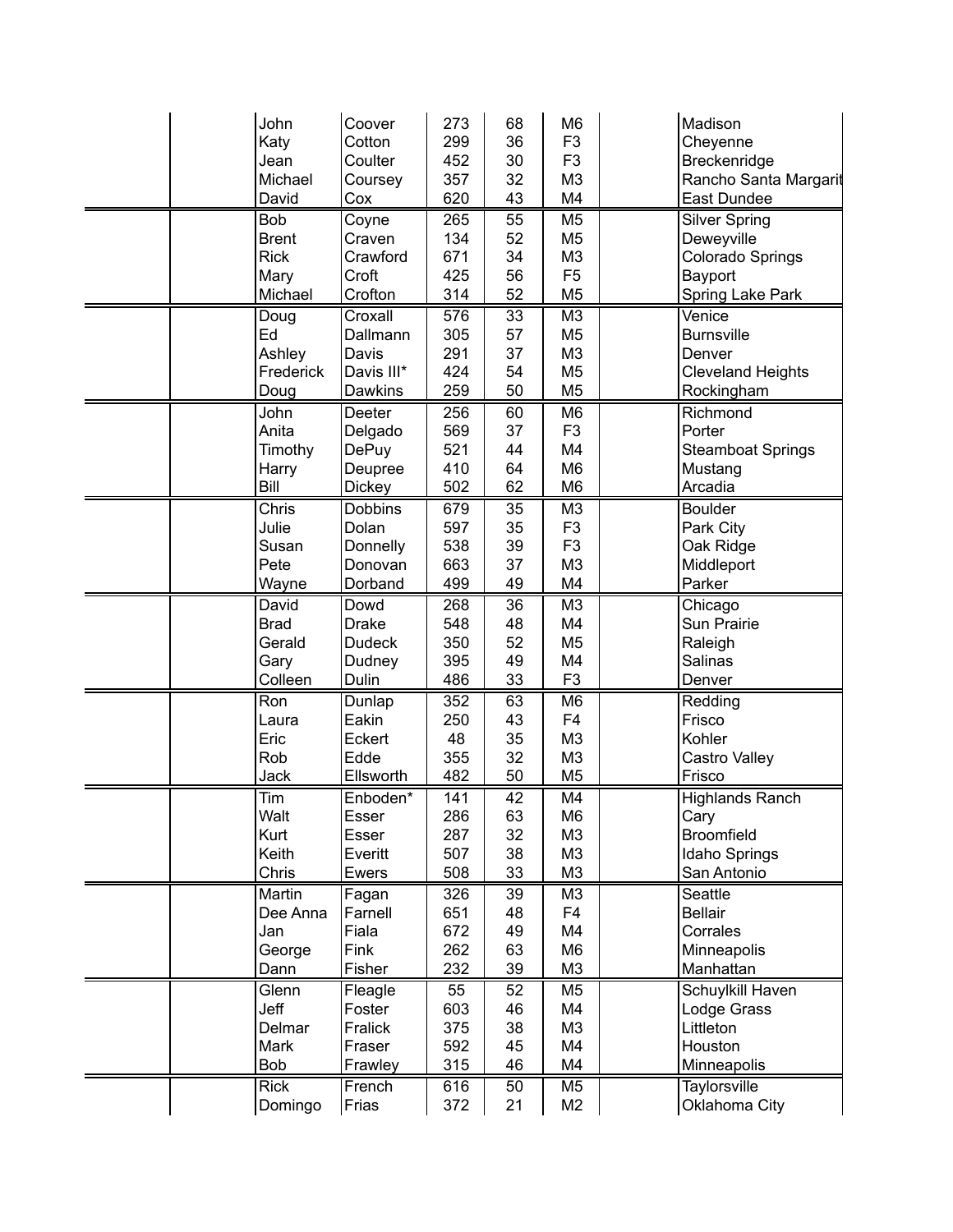|  | <b>Stuart</b>  | Frith              | 607              | 50       | M <sub>5</sub>       | Vail                      |
|--|----------------|--------------------|------------------|----------|----------------------|---------------------------|
|  | <b>Barbara</b> | Frye-Krier         | 42               | 44       | F <sub>4</sub>       | Largo                     |
|  | Robert         | Fulkerson          | 224              | 47       | M4                   | Golden                    |
|  | <b>Brian</b>   | Fuller             | 558              | 22       | M <sub>2</sub>       | Loveland                  |
|  | Susan          | Gardner            | 516              | 38       | F <sub>3</sub>       | Santa Fe                  |
|  | <b>Rick</b>    | Gastelum           | 619              | 58       | M <sub>5</sub>       | Austin                    |
|  | Susan          | Gebhart            | 282              | 47       | F <sub>4</sub>       | Penrose                   |
|  | <b>Brenda</b>  | Geisler            | 466              | 41       | F <sub>4</sub>       | <b>Steamaboat Springs</b> |
|  | Prasad         | Gerard             | 44               | 43       | M4                   | Hughesville               |
|  | Vincent        | Gerber             | 243              | 47       | M4                   | Arvada                    |
|  | Molly          | Gibb               | 566              | 41       | F <sub>4</sub>       | <b>Boulder</b>            |
|  | Jan            | Gnass              | 669              | 52       | M <sub>5</sub>       | Bishop                    |
|  | Ed             | Godoy              | 418              | 55       | M <sub>5</sub>       | Nederland                 |
|  | Aaron          | Goldman            | 369              | 70       | M7                   | Los Alamos                |
|  | Sara           | Goodrich           | 247              | 26       | F <sub>2</sub>       | Golden                    |
|  | Patrick        | Gorman             | 474              | 44       | M4                   | Barrington                |
|  | Keith          | Grimes             | 11               | 43       | M4                   | Colorado Springs          |
|  | Patty          | Groth              | 426              | 46       | F <sub>4</sub>       | Cabot                     |
|  | Ray            | Gruenewald         | 559              | 42       | M4                   | Seattle                   |
|  | <b>Brenda</b>  | Gutmann            | 263              | 44       | F <sub>4</sub>       | Louisville                |
|  | Henry          | Guzman             | 648              | 38       | M <sub>3</sub>       | <b>Boulder</b>            |
|  | <b>Rich</b>    | Haefele            | 402              | 34       | M <sub>3</sub>       | Lakewood                  |
|  | Mike           | Hakanson           | 542              | 33       | M <sub>3</sub>       | Longmont                  |
|  | Robert         | Hamburger          | $\overline{206}$ | 44       | M4                   | Crestone                  |
|  | Tom            | Hamilton           | 249              | 54       | M <sub>5</sub>       | Colorado Springs          |
|  | <b>Nick</b>    | Hamlin             | 527              | 23       | M <sub>2</sub>       | San Diego                 |
|  | Doug           | Hansel             | 133              | 42       | M4                   | Cincinnati                |
|  | Bill           | Hanson             | 698              | 35       | M <sub>3</sub>       | Louisville                |
|  | Elise          |                    | 419              | 46       | F <sub>4</sub>       | Lakewood                  |
|  | Susan          | Harrington<br>Hart | 643              | 36       | F <sub>3</sub>       | Reserve                   |
|  | Paul           | Hasse              | 61               | 41       | M4                   | Minneapolis               |
|  | Scott          | Hauser             | 519              | 31       | M <sub>3</sub>       | Anchorage                 |
|  | Jeffrey        | Heasley            | 321              | 35       | M <sub>3</sub>       | Gunnison                  |
|  | Michael        | Heider             | 560              | 42       | M4                   | Maumee                    |
|  | Gwen           | Heist              | 344              | 35       | F <sub>3</sub>       | St. Charles               |
|  | Mark           | Henderson          | 615              | 42       | M4                   | Houston                   |
|  | David          |                    | 303              | 43       | M4                   | Louisville                |
|  | Craig          | Hersey*<br>Hess    | 599              | 39       | M <sub>3</sub>       | CO Springs                |
|  | Paul           | Hewitson           |                  |          | M <sub>3</sub>       | Decatur                   |
|  | Mike           | Hickman            | 545<br>276       | 39<br>54 | M <sub>5</sub>       | Leadville                 |
|  | Alan           | Hill               | 279              | 54       | M <sub>5</sub>       | Plattsmouth               |
|  | Shih Wa        |                    | 645              | 38       | M <sub>3</sub>       |                           |
|  | Pennie         | Hing<br>Hobert     | 289              | 55       | F <sub>5</sub>       | Ma Oh Shah, SAR<br>Lyons  |
|  |                |                    |                  |          |                      |                           |
|  | Gary           | Holloway           | 697              | 40       | M4                   | <b>Boise</b>              |
|  | Paul           | Holovnia<br>Holton | 155<br>537       | 40       | M4<br>M <sub>3</sub> | Channassen<br>Dallas      |
|  | <b>Bryan</b>   |                    |                  | 34       |                      |                           |
|  | Pat<br>Kim     | Homelvig           | 230              | 43       | M4<br>F4             | Littleton                 |
|  |                | Hooper             | 172              | 40       |                      | Claremont                 |
|  | Damian         | Horne              | 376              | 43       | M4                   | Santa Fe                  |
|  | Eric           | Houck, Sr.         | 213              | 44       | M4                   | Loveland                  |
|  | Kenneth        | Hubbard            | 255              | 55       | M <sub>5</sub>       | Mechanicsville            |
|  | Richard        | Hughes             | 347              | 48       | M4                   | Los Alamos                |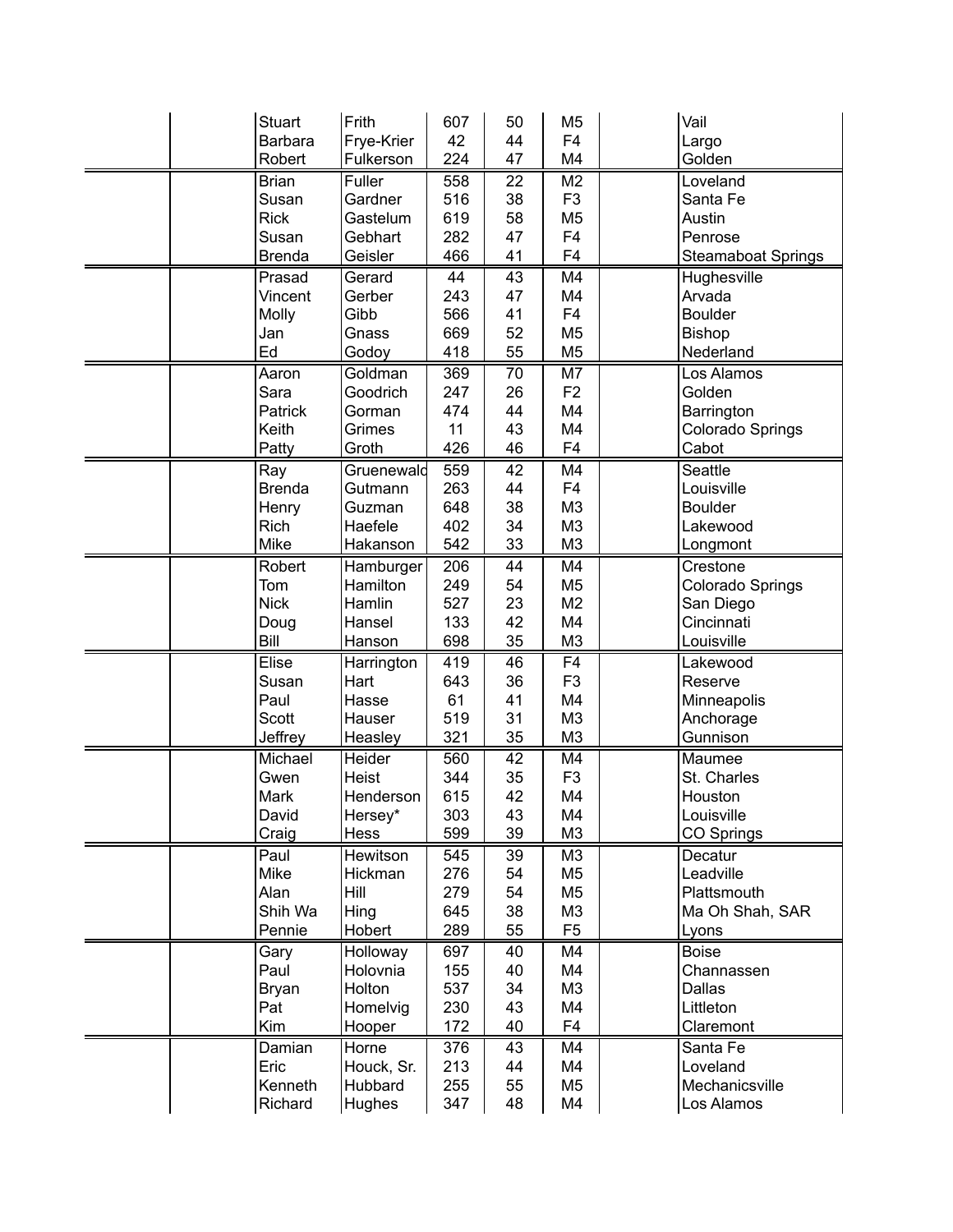|  | <b>Bryan</b> | Hughes        | 588            | 36              | M <sub>3</sub>       | Littleton                |
|--|--------------|---------------|----------------|-----------------|----------------------|--------------------------|
|  | Thomas       | Hughes        | 540            | 45              | M4                   | <b>Grand Rapids</b>      |
|  | David        | <b>Hughes</b> | 311            | 56              | M <sub>5</sub>       | Kokomo                   |
|  | Marcia       | Hughes        | 495            | 44              | F <sub>4</sub>       | Canon City               |
|  | Michael      | Hurley        | 554            | 46              | M4                   | Athens                   |
|  | Jim          | Ingalls       | 378            | 57              | M <sub>5</sub>       | Muskegon                 |
|  | Art          | Ives          | 264            | 47              | M4                   | <b>Boulder</b>           |
|  | Scott        | Jackaway      | 600            | 44              | M4                   | Downers Grove            |
|  | Daniel       | Jensen        | 377            | 53              | M <sub>5</sub>       | <b>Sioux Falls</b>       |
|  | Karl         | Jensen        | 57             | 52              | M <sub>5</sub>       | Richmond, BC             |
|  | <b>Bruce</b> | Johansing     | 333            | 50              | M <sub>5</sub>       | <b>Steamboat Springs</b> |
|  | Jeffrey      | Johnson       | 463            | 36              | M <sub>3</sub>       | <b>Highlands Ranch</b>   |
|  | Alan         | Johnson       | 340            | 54              | M <sub>5</sub>       | Peyton                   |
|  | Randy        | Johnson       | 511            | 41              | M4                   | Los Alamos               |
|  | Lance        | Johnson       | 74             | 36              | M <sub>3</sub>       | Corrales                 |
|  | Rebecca      | Johnson       | 694            | 34              | F <sub>3</sub>       | <b>Boulder</b>           |
|  | Dennis       | Johnson       | 393            | 53              | M <sub>5</sub>       | Des Moines               |
|  | Cassandra    | Johnson       | 390            | 56              | F <sub>5</sub>       | Huntington Beach         |
|  | Andy         | Jones-Wilki   | 557            | 34              | M <sub>3</sub>       | Oakland                  |
|  | Jill         | Julin         | 312            | 47              | F4                   | Pittsburgh               |
|  | Phil         | Kahn          | 391            | 49              | M4                   | <b>Boulder</b>           |
|  | Erik         | Kampe         | 686            | $\overline{34}$ | M <sub>3</sub>       | Jackson                  |
|  | Dan          | Kapke         | 269            | 51              | M <sub>5</sub>       | Lincoln                  |
|  | <b>Bob</b>   | Karinen       | 207            | 51              | M <sub>5</sub>       | Littleton                |
|  | Leo          | Karllin       | 427            | 65              | M <sub>6</sub>       | Winfield                 |
|  | Andrew       | Keith         | 460            | 45              | M4                   | West Covina              |
|  |              |               |                |                 |                      |                          |
|  | Todd         |               | 513            | 28              | M <sub>2</sub>       |                          |
|  |              | Kennedy       |                |                 |                      | Aspen                    |
|  | Bobby        | Keogh         | 41             | 53              | M <sub>5</sub>       | Tijeras                  |
|  | Dianna       | Keogh<br>Kern | 405            | 46              | F <sub>4</sub>       | Tijeras                  |
|  | Sean<br>Jeff | Kimbrell*     | 627<br>498     | 31<br>42        | M <sub>3</sub><br>M4 | Albuquerque<br>Amarillo  |
|  | Jeff         | Kirstein      | 316            | 35              | M <sub>3</sub>       | <b>Sioux Falls</b>       |
|  | William      | Kissell       | 421            | 32              | M <sub>3</sub>       | Colorado Springs         |
|  | Kim          | Kitchen       | 280            | 44              | F <sub>4</sub>       | Colorado Springs         |
|  | Robert       | Klapthor      | 635            | 51              | M <sub>5</sub>       | Santa Teresa             |
|  | Hal          | Koerner       | $\overline{2}$ | 26              | M <sub>2</sub>       | Parker                   |
|  | Tony         | Kowalczyk     | 629            | 36              | M <sub>3</sub>       | Carlsbad                 |
|  | Kim          | Kreb*         | 253            | 33              | F <sub>3</sub>       | <b>Manitou Springs</b>   |
|  | lan          | Kruger        | 682            | 29              | M2                   | Avon                     |
|  | David        | Kutcipal*     | 302            | 33              | M <sub>3</sub>       | <b>Boulder</b>           |
|  | Richard      | Laine         | 370            | 72              | M7                   | San Carlos               |
|  | Joshua       | Lamb          | 480            | 30              | M <sub>3</sub>       | Golden                   |
|  |              | 37316 Landry  | 205            | 47              | M4                   | Philadelphia             |
|  | Michael      | Laper         | 668            | 43              | M4                   | Farmington               |
|  | Bill         | Laster        | 60             | 53              | M <sub>5</sub>       | <b>Bailey</b>            |
|  | Alice        | LeBouef       | 319            | 48              | F <sub>4</sub>       | Leadville                |
|  | Sean         | Leenaerts     | 131            | 38              | M <sub>3</sub>       | Evergreen                |
|  | Melissa      | Lee-Sobal     | 515            | 46              | F4                   | Leadville                |
|  | Milo         | Lewis, Sr.    | 387            | 49              | M4                   | Houston                  |
|  | <b>Rick</b>  | Linquist      | 624            | 46              | M4                   | Andovel                  |
|  | Robert       | Lisey         | 628            | 52              | M <sub>5</sub>       | Wadsworth                |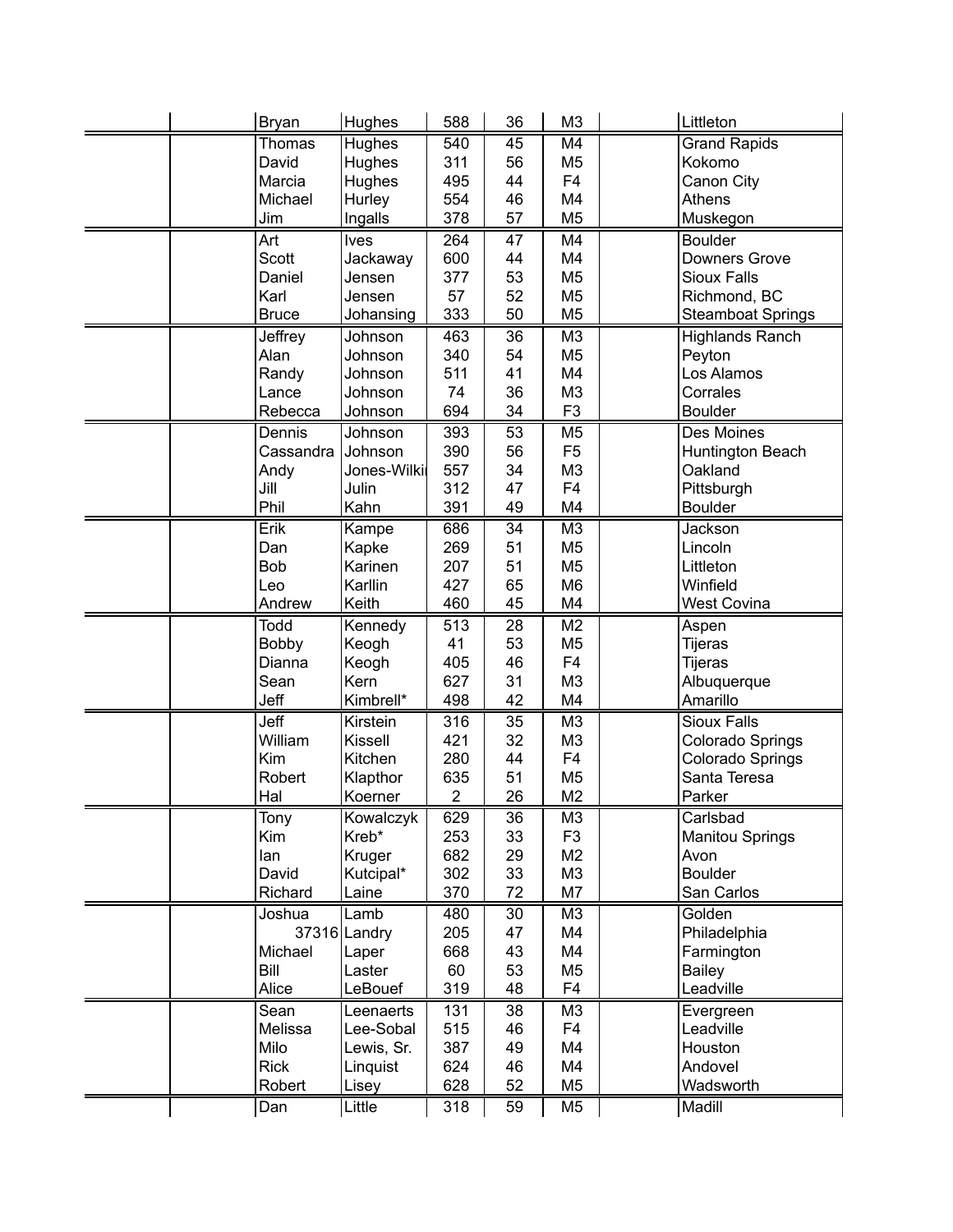| Sam                         | Livingston             | 606        | 40       | M4                               | Weatherford                |
|-----------------------------|------------------------|------------|----------|----------------------------------|----------------------------|
| Lance                       | Loehding               | 642        | 31       | M <sub>3</sub>                   | <b>Highlands Ranch</b>     |
| Emily                       | Loman                  | 21         | 26       | F <sub>2</sub>                   | Silverton                  |
| Pat                         | Lowe                   | 478        | 53       | M <sub>5</sub>                   | Albuquerque                |
| Joe                         | Ludden <sup>*</sup>    | 522        | 42       | M4                               | Oakland                    |
| <b>Barb</b>                 | Marquer                | 450        | 46       | F <sub>4</sub>                   | Cheyenne                   |
| <b>Bob</b>                  | Marston                | 434        | 51       | M <sub>5</sub>                   | North Little Rock          |
| Gregg                       | Martell                | 277        | 45       | M4                               | <b>Teton Village</b>       |
| <b>Bud</b>                  | Martin                 | 422        | 60       | M <sub>6</sub>                   | Charlotte                  |
| Les                         | Martisko               | 400        | 58       | M <sub>5</sub>                   | Lakeville                  |
| Scott                       | Mason                  | 573        | 40       | M4                               | Heber                      |
| Louise                      | Mason                  | 647        | 49       | F <sub>4</sub>                   | Chicago                    |
| Bernhard                    | Matz                   | 601        | 54       | M <sub>5</sub>                   | Muenchen                   |
| Ramon Dea Mayfield          |                        | 416        | 37       | M <sub>3</sub>                   | Idaho Springs              |
| Sean                        | McCormick              | 295        | 30       | M <sub>3</sub>                   | Cincinnati                 |
| Michael                     | McCurdy                | 270        | 57       | M <sub>5</sub>                   | Lincoln                    |
| Amanda                      | McIntosh               | 15         | 37       | F <sub>3</sub>                   | San Antonio                |
| Douglas                     | McInturff              | 420        | 42       | M4                               | Cataldo                    |
| John                        | McLaughlin             | 475        | 30       | M <sub>3</sub>                   | Albuquerque                |
| Robert                      | Mercil                 | 135        | 62       | M <sub>6</sub>                   | <b>Broomfield</b>          |
| Lawrence                    | Meredith               | 594        | 44       | M4                               | Longmont                   |
| <b>Brian</b>                | Metzler                | 342        | 33       | M <sub>3</sub>                   | <b>Boulder</b>             |
| Dan                         | <b>Meyers</b>          | 433        | 45       | M4                               | <b>Mammoth Lakes</b>       |
| Steven                      | Michael                | 392        | 52       | M <sub>5</sub>                   | Woodstock                  |
| Ed                          | Mighell                | 218        | 72       | M7                               | Denver                     |
| David                       | Milburn                | 533        | 48       | M4                               | San Carlos                 |
| Al                          | Miller                 | 309        | 48       | M4                               | Deer Island                |
| Jill                        | Miller                 | 660        | 33       | F <sub>3</sub>                   | Winston-Salem              |
| Joshua                      | Mitchell               | 204        | 26       | M <sub>2</sub>                   | Denver                     |
| Stephen                     | Mitchell               | 491        | 46       | M4                               | Arvada                     |
| Mike                        | Monahan                | 695        | 56       | M <sub>5</sub>                   | Laguna Beach               |
| Ernest                      | Moore                  | 462        | 56       | M <sub>5</sub>                   | Denver                     |
| Erik                        | Moortgat               | 534        | 34       | M <sub>3</sub>                   | <b>College Station</b>     |
| Jack                        | Morgan, Jr.            | 294        | 38       | M <sub>3</sub>                   | <b>Salt Lake City</b>      |
| $\overline{T}$ om           | Morin                  | 251        | 47       | M4                               | Alamosa                    |
| Chris                       | <b>Morris</b>          | 649        | 55       | M <sub>5</sub>                   | Los Alamos                 |
| Jane                        | Moser                  | 549        | 43       | F <sub>4</sub>                   | Flagstaff                  |
| Bill<br>Jeff                | Moyer                  | 504<br>680 | 53<br>32 | M <sub>5</sub><br>M <sub>3</sub> | <b>Berkley</b><br>Homewood |
|                             | Murphy                 |            |          |                                  |                            |
| Laurel                      | <b>Myers</b><br>Nelson | 487<br>691 | 47<br>39 | F <sub>4</sub><br>M <sub>3</sub> | Centennial<br>Parker       |
| <b>Brent</b><br><b>Nick</b> | Nelson                 | 240        | 60       | M6                               | Littleton                  |
| Richard                     | Neslund                | 304        | 54       | M <sub>5</sub>                   | Louisville                 |
| Tom                         | Newman                 | 324        | 57       | M <sub>5</sub>                   | <b>Wake Forest</b>         |
| Jim                         | Newton                 | 394        | 55       | M <sub>5</sub>                   | Amarillo                   |
| <b>Steve</b>                | Niday                  | 296        | 49       | M4                               | Missoula                   |
| Alene                       | Nitzky                 | 244        | 38       | F <sub>3</sub>                   | <b>Fountain Hills</b>      |
| David                       | Noltensmey             | 237        | 53       | M <sub>5</sub>                   | <b>Buena Vista</b>         |
| Scott                       | Olmer                  | 509        | 31       | M <sub>3</sub>                   | Westminster                |
| Paul                        | Olson                  | 539        | 52       | M <sub>5</sub>                   | Kingsford                  |
| Kevin                       | O'Neall                | 429        | 45       | M4                               | <b>Green River</b>         |
| Jim                         | O'Neil                 | 203        | 54       | M <sub>5</sub>                   | <b>Billings</b>            |
|                             |                        |            |          |                                  |                            |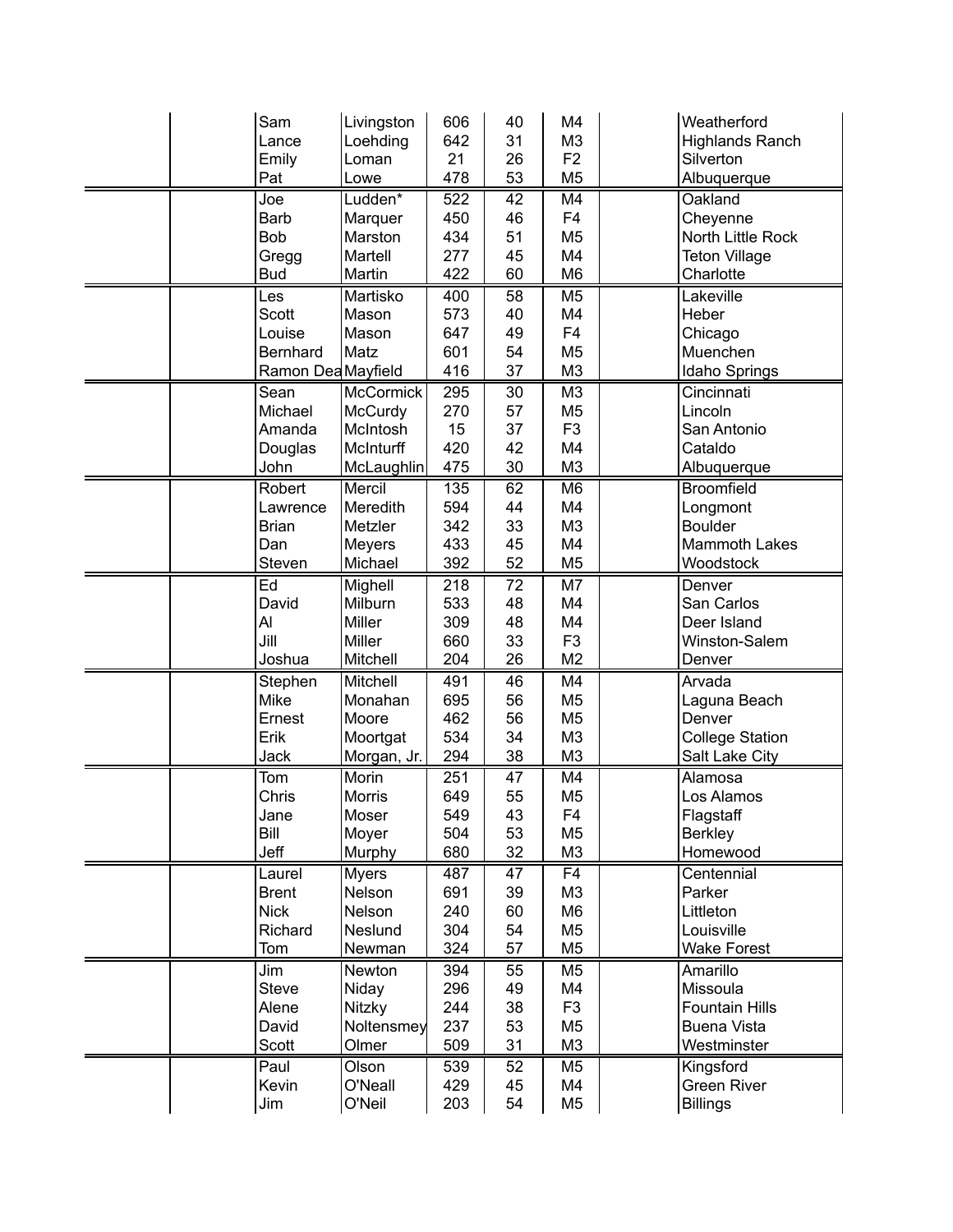| Malcolm              | Orton          | 266 | 52 | M <sub>5</sub> | <b>Boulder</b>        |
|----------------------|----------------|-----|----|----------------|-----------------------|
| Katie                | Ossa           | 457 | 36 | F <sub>3</sub> | Leadville             |
| Andy                 | Ottele         | 346 | 31 | M <sub>3</sub> | Longmont              |
| Jerome               | Otto           | 388 | 39 | M3             | Scottsbluff           |
| Kerry                | Owens          | 546 | 39 | F <sub>3</sub> | Washington            |
| Tom                  | Pace           | 371 | 45 | M4             | Oklahoma City         |
| Paul                 | Paine          | 604 | 63 | M <sub>6</sub> | <b>Grand Rapids</b>   |
| Lou                  | Pals           | 541 | 60 | M <sub>6</sub> | Penticton, BC         |
| Charlie              | Paris          | 562 | 38 | M <sub>3</sub> | <b>Boulder</b>        |
| Gregory              | Peters         | 211 | 41 | M4             | Colorado Springs      |
| Steve                | Peterson       | 1   | 40 | M4             | <b>Boulder</b>        |
| David                | Phillips*      | 228 | 51 | M <sub>5</sub> | Denver                |
| <b>Brian</b>         | Piepergerde    | 565 | 33 | M <sub>3</sub> | Kansas City           |
| Cyndi                | Presson        | 438 | 47 | F <sub>4</sub> | <b>Niles</b>          |
| <b>Terry</b>         | Priestley      | 361 | 38 | M <sub>3</sub> | Los Alamos            |
| <b>Bruce</b>         | Purdy          | 500 | 46 | M4             | Manchester            |
| Anong                | Pustow         | 301 | 38 | F <sub>3</sub> | Louisville            |
| Dee Dee              | Quiggle        | 109 | 49 | F4             | <b>Crested Butte</b>  |
| John                 | Quinn          | 245 | 44 | M4             | <b>Boulder</b>        |
| Dennis               | Quinn          | 323 | 51 | M <sub>5</sub> | Denver                |
| Scott                | Rafferty       | 258 | 46 | M4             | Los Altos             |
| Michael              | Rahmer         | 618 | 29 | M <sub>2</sub> | Albuquerque           |
| Frederick            | Rahmer III     | 617 | 35 | M3             | Albuquerque           |
| Jose                 | Ramirez        | 441 | 61 | M <sub>6</sub> | Boqueron              |
| Genevieve            | Ramos          | 689 | 29 | F <sub>2</sub> | <b>Boulder</b>        |
| <b>Bob</b>           | Rayburn        | 578 | 47 | M4             | <b>Broomfield</b>     |
| Mike                 | Reardon        | 455 | 43 | M4             | Gilmer                |
| Martin               | Redding        | 246 | 30 | M <sub>3</sub> | Littleton             |
| Robb                 | Reece          | 561 | 37 | M <sub>3</sub> | <b>Grand Junction</b> |
| Robert               | Reedy          | 328 | 60 | M <sub>6</sub> | Los Alamos            |
| Paul                 | Reich          | 658 | 43 | M4             | <b>Telluride</b>      |
| Craig                | Remner         | 210 | 51 | M <sub>5</sub> | Golden                |
| Russell              | Riberich       | 662 | 24 | M <sub>2</sub> | Leadville             |
| Larry                | Rigsby         | 506 | 51 | M <sub>5</sub> | Montgomery            |
| Cosme                | Ripol          | 360 | 44 | M4             | Farmington            |
| Dale                 | Robbins        | 389 | 49 | M4             | <b>Idaho Springs</b>  |
| Richard              | Robelin        | 687 | 36 | M <sub>3</sub> | Casablanca            |
| Craig                | Robertson      | 38  | 42 | M4             | <b>Helotes</b>        |
| Wendell              | Robison        | 114 | 50 | M <sub>5</sub> | Sheridan              |
| Mitchell             | Rossman        | 382 | 46 | M4             | Mendota Heights       |
| Kevin                | Rumon          | 358 | 41 | M4             | Del Mar               |
| Janet                | Runyan         | 10  | 43 | F <sub>4</sub> | <b>Boulder</b>        |
| <b>Brian</b>         | Rush           | 596 | 44 | M4             | Park City             |
| Johnny               | Sandoval       | 201 | 44 | M4             | Gypsum                |
| Carlene              | San-Filippo    | 630 | 45 | F <sub>4</sub> | Las Vegas             |
| Chuck                | Sather*        | 229 | 50 | M5             | Golden                |
| Carol                | Sauceda        | 233 | 47 | F4             | Monument              |
| Alfred               | Sauld          | 241 | 56 | M5             | Niagra                |
| Andrew               | Schauer        | 404 | 29 | M <sub>2</sub> | Ft. Collins           |
| Henry                | <b>Schloss</b> | 493 | 28 | M <sub>2</sub> | Denver                |
| Gretchen             | Schlutz        | 479 | 26 | F <sub>2</sub> | Newport Beach         |
| Lee "El Buri Schmidt |                | 641 | 62 | M <sub>6</sub> | Napa                  |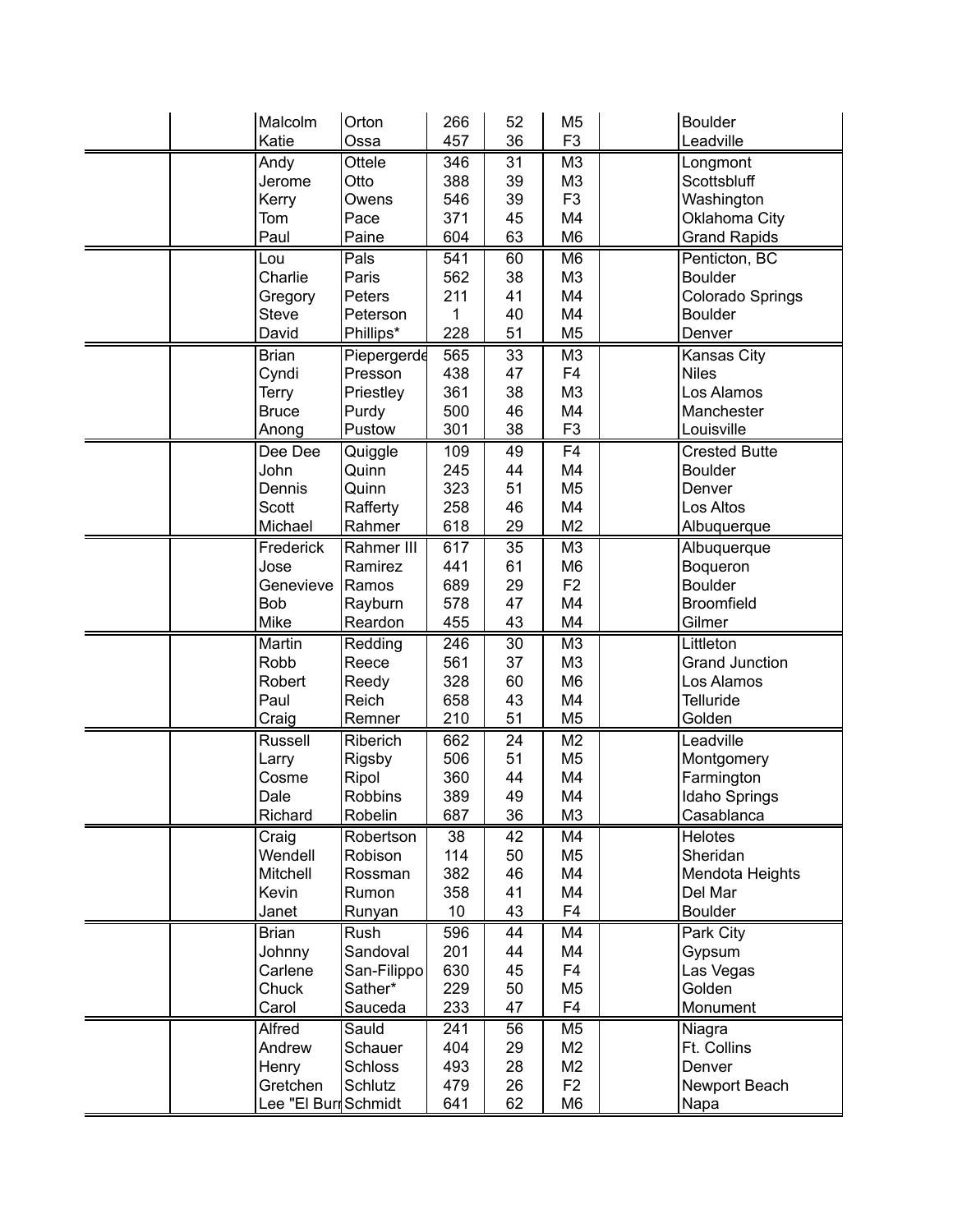|  | <b>Thomas</b>  | Schnitzius     | 130 | 49              | M4              | <b>Niles</b>             |
|--|----------------|----------------|-----|-----------------|-----------------|--------------------------|
|  | Karen          | Scott          | 29  | 36              | F <sub>3</sub>  | <b>Divide</b>            |
|  |                |                |     |                 |                 |                          |
|  | Amy            | Sebby          | 497 | 34              | F <sub>3</sub>  | Ft. Collins              |
|  | Simon          | Shadowligh     | 223 | 37              | M <sub>3</sub>  | Golden                   |
|  | Timothy        | Shay           | 417 | 54              | M <sub>5</sub>  | Ringoes                  |
|  | <b>Steve</b>   | Shelafo        | 525 | 40              | M4              | Gunnison                 |
|  | Billy          | Simpson        | 90  | 47              | M4              | Memphis                  |
|  | Perrin         | Smith          | 621 | 21              | M <sub>2</sub>  | Peapeck                  |
|  | Joel           | Snayd          | 423 | 29              | M <sub>2</sub>  | Greenwich                |
|  | Gail           | Snyder         | 70  | 43              | F <sub>4</sub>  | Portland                 |
|  | <b>Stuart</b>  | Sorensen       | 543 | 57              | M <sub>5</sub>  | Visalia                  |
|  | C.J.           | Sovada         | 552 | 30              | M <sub>3</sub>  | Albuquerque              |
|  | Randy          | Spears         | 456 | 42              | M4              | Gilmer                   |
|  | Patty          | Spencer        | 200 | 43              | F <sub>4</sub>  | Ft. Collins              |
|  | Tom            | Sprouse        | 567 | 60              | M <sub>6</sub>  | Wise                     |
|  |                |                |     |                 |                 |                          |
|  | <b>Britt</b>   | <b>Starnes</b> | 341 | 42              | M4              | <b>Dallas</b>            |
|  | Mike           | Stephens       | 523 | 44              | M4              | Simi Valley              |
|  | Pete           | Stringer       | 397 | 61              | M <sub>6</sub>  | Osterville               |
|  | Michael        | Stroppa        | 676 | 28              | M <sub>2</sub>  | Puyallup                 |
|  | Dale           | Sutton         | 365 | 62              | M <sub>6</sub>  | San Diego                |
|  | <b>Jeffrey</b> | Swainhart      | 494 | 47              | M4              | Minneapolis              |
|  | Dana           | Taylor*        | 384 | 41              | M4              | Pasadena                 |
|  | Marjorie       | Tennyson       | 445 | 49              | F <sub>4</sub>  | Harpswell                |
|  | Dennis         | Thompson       | 505 | 55              | M <sub>5</sub>  | Tyler                    |
|  | Pat            | Tomada         | 226 | 49              | M4              | Denver                   |
|  | Eugene         | Trahern        | 496 | 39              | M <sub>3</sub>  | <b>Brier</b>             |
|  | John           | <b>Traxler</b> | 468 | 33              | M <sub>3</sub>  | North Las Vegas          |
|  | Margrit        | <b>Trenker</b> | 102 | 58              | F <sub>5</sub>  | <b>Manitou Springs</b>   |
|  | Robert         | Tuller, Jr.    | 483 | 38              | M <sub>3</sub>  | Brooklyn                 |
|  | James          | Unger          | 529 | 50              | M <sub>5</sub>  | Annandale                |
|  | Joe            | Valenta        | 459 | 47              | M4              | Naperville               |
|  | Diane          | Van Deren      | 553 | 42              | F <sub>4</sub>  | Sedalia                  |
|  | Erika          | Van Meter      | 217 | 30              | F <sub>3</sub>  | Aspen                    |
|  | Melody         | Varner         | 308 | 52              | F <sub>5</sub>  |                          |
|  |                |                |     |                 |                 | Flagstaff<br>Tallahassee |
|  | Paul           | Vecchio        | 411 | 39              | M <sub>3</sub>  |                          |
|  | Don            | Vinton         | 605 | $\overline{36}$ | $\overline{M3}$ | <b>Titusville</b>        |
|  | <b>Buck</b>    | Walsh          | 401 | 61              | M6              | Lakeland                 |
|  | Tim            | Walsh          | 684 | 55              | M <sub>5</sub>  | Albuquerque              |
|  | <b>Brucie</b>  | Waltemyer      | 449 | 45              | F <sub>4</sub>  | Cape Coral               |
|  | <b>Terry</b>   | Ward           | 550 | 43              | M4              | El Macero                |
|  | Ron            | Warner         | 322 | 58              | M <sub>5</sub>  | Allyn                    |
|  | Marvin         | Washington     | 313 | 34              | M <sub>3</sub>  | Lubbock                  |
|  | Chris          | Watson         | 640 | 26              | M2              | Leadville                |
|  | Scott          | Weber          | 471 | 49              | M4              | Frisco                   |
|  | Lynne          | Werner         | 339 | 51              | F <sub>5</sub>  | Seattle                  |
|  | Dennis         | Werth          | 622 | 60              | M <sub>6</sub>  | Aurora                   |
|  | John           | Wessels        | 602 | 39              | M <sub>3</sub>  | Denver                   |
|  | <b>Steve</b>   | Weyl*          | 385 | 42              | M4              | Ridgewood                |
|  | Tammy          | White          | 677 | 40              | F <sub>4</sub>  | Beuna Vista              |
|  | David          | <b>Wick</b>    | 88  | 41              | M4              | <b>Colorado Springs</b>  |
|  | Patty          | Wiessner       | 406 | 42              | $\overline{F4}$ | Santa Barbara            |
|  | William        | Wilkey         | 530 | 46              | M4              | Madison                  |
|  |                |                |     |                 |                 |                          |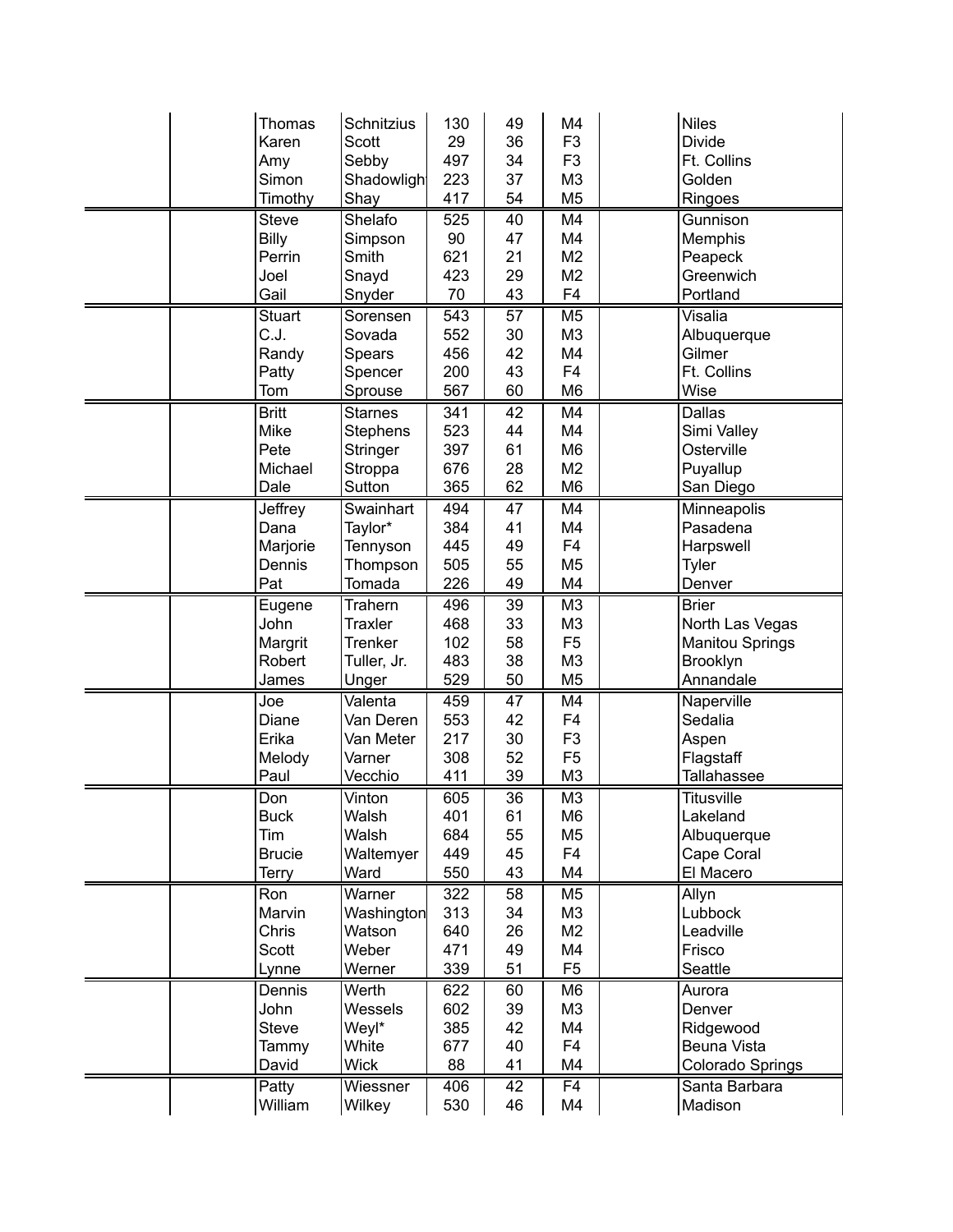| Jose      | Wilkie     | 113 | 39 | M3             | Louisville      |
|-----------|------------|-----|----|----------------|-----------------|
| Jeff      | Wilkinson  | 575 | 38 | M3             | Leadville       |
| Stephanie | Willingham | 526 | 50 | F5             | Vail            |
| Keith     | Willy      | 518 | 41 | M4             | Denver          |
| Todd      | Wilson     | 236 | 40 | M4             | Lafayette       |
| Douglas   | Wisoff     | 37  | 54 | M5             | <b>Boulder</b>  |
| Robert    | Wood       | 652 | 38 | M3             | New Bronfels    |
| Bobby     | Wood       | 653 | 62 | M6             | Leadville       |
| Benjamin  | Woodbeck   | 484 | 32 | M <sub>3</sub> | South Fork      |
| Rodger    | Wrublik    | 338 | 45 | M4             | Litchfield Park |
| Camille   | Yarbrough  | 442 | 52 | F5             | Houston         |
| Jeffrey   | Young      | 531 | 46 | M4             | Denver          |
| Steven    | Young      | 583 | 39 | M3             | Placitas        |
| Jonathan  | Zeif       | 58  | 49 | M4             | Ft. Collins     |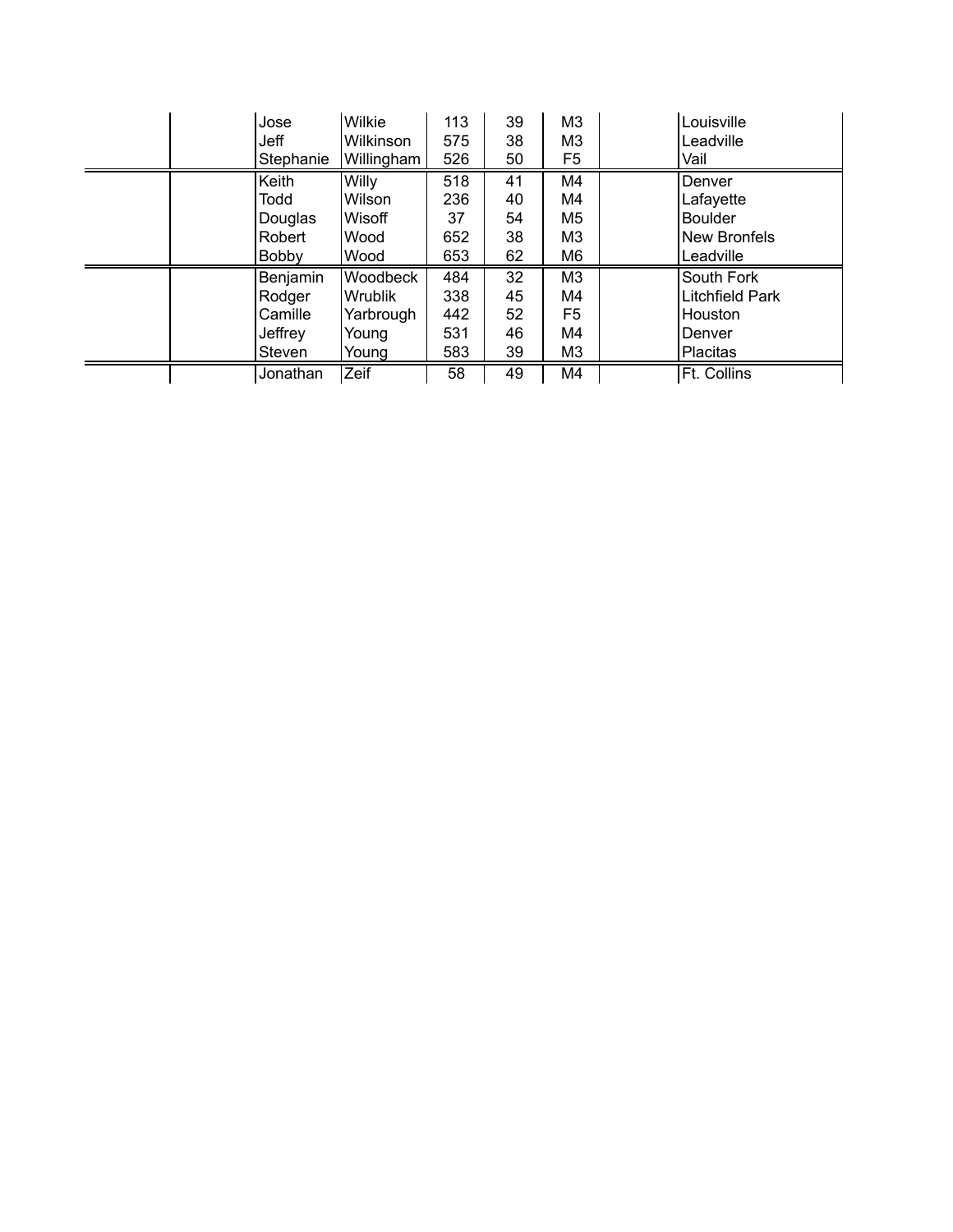| <b>State</b>    | MQ1 In  | <b>MQ1 Out</b> | FH1 In  | FH1 Out | HM1 In  | <b>HM1 Out</b> | TL1 In  | <b>TL1 Out</b> |
|-----------------|---------|----------------|---------|---------|---------|----------------|---------|----------------|
| $\overline{C}$  | 1:40:00 | 1:40:00        | 3:10:00 | 3:11:00 | 4:09:00 | 4:09:00        | 5:36:00 | 5:36:00        |
| CO              | 1:48:00 | 1:48:00        | 3:13:00 | 3:14:00 | 4:09:00 | 4:10:00        | 5:34:00 | 5:34:00        |
| CO              | 1:50:00 | 1:50:00        | 3:30:00 | 3:31:00 | 4:36:00 | 4:37:00        | 6:08:00 | 6:09:00        |
| UT              | 1:49:00 | 1:52:00        | 3:28:00 | 3:30:00 | 4:30:00 | 4:32:00        | 5:59:00 | 6:00:00        |
| CO              | 2:02:00 | 2:05:00        | 3:47:00 | 3:50:00 | 4:55:00 | 4:57:00        | 6:34:00 | 6:36:00        |
| UT              | 1:54:00 | 1:55:00        | 3:34:00 | 3:35:00 | 4:37:00 | 4:38:00        | 6:12:00 |                |
| CO              | 2:00:00 | 2:00:00        | 3:46:00 | 3:46:00 | 4:49:00 | 4:50:00        | 6:29:00 | 6:29:00        |
| CO              | 1:50:00 | 1:50:00        | 3:28:00 | 3:30:00 | 4:36:00 | 4:38:00        | 6:15:00 | 6:16:00        |
| CO              | 2:06:00 | 2:06:00        | 4:00:00 | 4:01:00 | 5:11:00 | 5:10:00        |         | 6:54:00        |
| CO              | 2:00:00 | 2:00:00        | 3:46:00 | 3:46:00 | 4:56:00 | 4:56:00        | 6:40:00 | 6:40:00        |
| $\frac{1}{100}$ | 2:01:00 | 2:02:00        | 3:45:00 | 3:46:00 | 4:51:00 | 4:52:00        | 6:28:00 | 6:29:00        |
| CO              | 1:59:00 | 2:00:00        | 3:48:00 | 3:49:00 | 4:56:00 | 4:57:00        |         | 6:45:00        |
| CO              | 2:05:00 | 2:07:00        |         | 4:03:00 | 5:17:00 | 5:18:00        |         | 7:00:00        |
| <b>TX</b>       | 2:03:00 | 2:03:00        | 3:58:00 | 4:01:00 | 5:11:00 | 5:11:00        |         |                |
| $\overline{AZ}$ | 1:55:00 | 1:56:00        | 3:37:00 | 3:40:00 | 4:46:00 | 4:47:00        | 6:27:00 | 7:46:00        |
| $\overline{co}$ | 2:13:00 | 2:13:00        | 4:08:00 | 4:09:00 | 5:19:00 | 5:20:00        |         | 7:02:00        |
| Mexico          | 2:13:00 | 2:15:00        | 4:04:00 | 4:08:00 | 5:17:00 | 5:20:00        |         |                |
| CO              | 2:00:00 | 2:01:00        | 3:46:00 | 3:46:00 | 4:53:00 | 4:54:00        | 6:32:00 | 6:32:00        |
| <b>NM</b>       | 2:06:00 | 2:07:00        | 3:53:00 | 3:59:00 | 5:05:00 | 5:10:00        |         |                |
| CO              | 2:00:00 | 2:00:00        | 3:46:00 | 3:47:00 | 4:56:00 | 4:58:00        | 6:38:00 | 6:58:00        |
| CO              | 2:02:00 | 2:03:00        | 3:45:00 | 3:45:00 | 4:50:00 | 4:51:00        | 6:26:00 | 6:26:00        |
| <b>NC</b>       | 2:02:00 | 2:04:00        | 3:53:00 | 3:53:00 | 4:57:00 | 4:59:00        |         | 6:50:00        |
| CA              | 2:07:00 | 2:07:00        | 4:05:00 | 4:06:00 | 5:19:00 | 5:20:00        | 7:08:00 |                |
| CO              | 2:00:00 | 2:02:00        | 3:45:00 | 3:46:00 | 4:53:00 | 4:55:00        | 6:32:00 | 6:33:00        |
| CA              | 2:02:00 | 2:03:00        | 3:59:00 | 4:00:00 | 5:13:00 | 5:14:00        |         |                |
| <b>MN</b>       | 2:13:00 | 2:13:00        | 4:05:00 | 4:10:00 | 5:19:00 | 5:23:00        | 7:16:00 | 7:28:00        |
| MT              | 1:57:00 | 1:59:00        | 3:41:00 | 3:44:00 | 4:53:00 | 4:55:00        | 6:39:00 | 6:44:00        |
| <b>TX</b>       | 2:03:00 | 2:04:00        | 3:54:00 | 3:55:00 | 5:06:00 | 5:07:00        |         | 6:50:00        |
| LA              | 2:06:00 | 2:07:00        | 3:57:00 | 3:58:00 | 5:16:00 | 5:17:00        | 7:14:00 | 7:21:00        |
| CO              | 2:03:00 | 2:03:00        | 3:50:00 | 3:51:00 | 4:59:00 | 5:00:00        |         | 6:54:00        |
| $\overline{CO}$ | 2:03:00 | 2:06:00        | 3:52:00 | 3:53:00 | 5:03:00 | 5:05:00        |         | 6:54:00        |
| CO              | 2:10:00 | 2:11:00        | 4:12:00 | 4:14:00 | 5:32:00 | 5:35:00        | 7:30:00 | 7:32:00        |
| CO              | 2:11:00 | 2:12:00        |         | 4:06:00 | 5:14:00 | 5:16:00        | 7:04:00 | 7:05:00        |
| <b>NM</b>       | 2:06:00 | 2:06:00        | 3:57:00 | 3:58:00 | 5:18:00 | 5:23:00        | 7:12:00 | 7:18:00        |
| CO              | 2:04:00 | 2:05:00        |         | 3:52:00 | 5:06:00 | 5:07:00        |         | 6:58:00        |
| $\overline{C}$  | 2:07:00 | 2:08:00        | 4:01:00 | 4:02:00 | 5:24:00 | 5:25:00        | 7:23:00 |                |
| $_{\rm CO}$     | 2:04:00 | 2:06:00        | 4:03:00 | 4:05:00 | 5:19:00 | 5:21:00        | 7:04:00 | 7:06:00        |
| CO              | 2:03:00 | 2:04:00        | 3:54:00 | 3:56:00 | 5:06:00 | 5:11:00        |         |                |
| <b>TX</b>       | 2:22:00 | 2:24:00        | 4:22:00 | 4:24:00 | 5:42:00 | 5:44:00        | 7:31:00 | 10:16:00       |
| CO              | 2:01:00 |                | 3:48:00 | 3:49:00 | 4:56:00 | 4:57:00        | 6:35:00 | 9:26:00        |
| MI              | 2:00:00 | 2:02:00        | 3:46:00 | 3:47:00 | 4:53:00 | 4:55:00        |         | 6:54:00        |
| UT              | 2:01:00 | 2:04:00        | 3:57:00 | 3:59:00 | 5:15:00 | 5:16:00        |         | 8:35:00        |
| <b>NM</b>       | 2:03:00 | 2:03:00        | 3:51:00 | 3:52:00 | 5:07:00 | 5:09:00        | 7:07:00 | 8:25:00        |
| <b>NM</b>       | 2:06:00 | 2:07:00        | 3:53:00 | 3:54:00 | 5:05:00 | 5:09:00        |         | 6:58:00        |
| <b>GA</b>       | 2:19:00 | 2:19:00        | 4:29:00 | 4:31:00 | 5:54:00 | 5:55:00        | 7:59:00 |                |
| CO              | 2:03:00 | 2:03:00        | 3:50:00 | 3:51:00 | 5:05:00 | 5:07:00        |         | 6:57:00        |
| AZ              | 2:03:00 | 2:03:00        | 3:58:00 | 3:59:00 | 5:12:00 | 5:13:00        |         | 7:02:00        |
| CO              | 2:06:00 | 2:06:00        | 4:01:00 | 4:03:00 | 5:24:00 | 5:30:00        | 7:20:00 | 7:28:00        |
| CO              | 1:55:00 | 1:57:00        | 3:46:00 | 3:49:00 | 5:04:00 | 5:06:00        |         | 7:01:00        |
| <b>TX</b>       | 2:00:00 | 2:02:00        | 3:49:00 | 3:49:00 | 4:56:00 | 4:57:00        | 6:30:00 | 6:30:00        |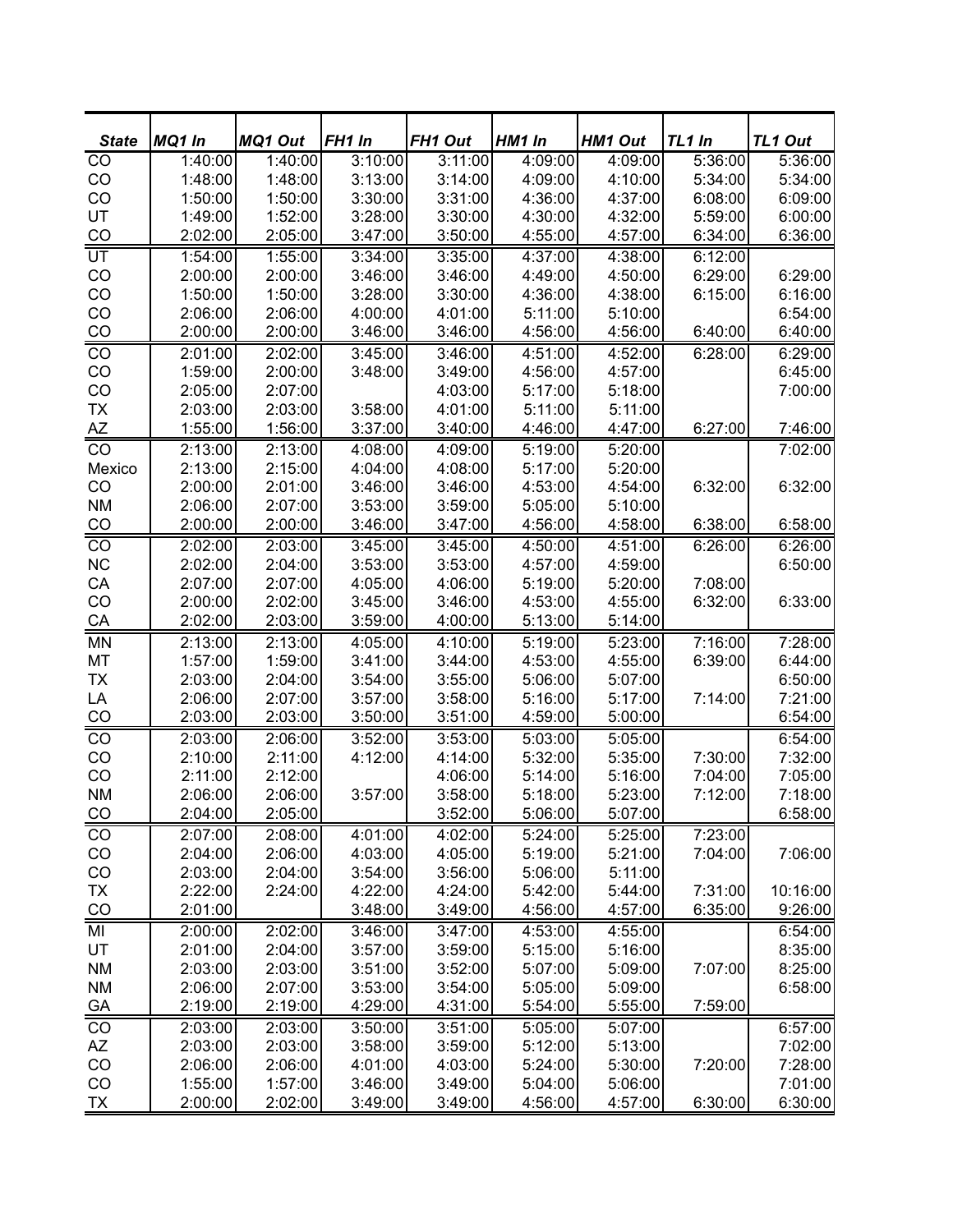| CA                       | 2:21:00 |         | 4:18:00 | 4:19:00 | 5:29:00 | 5:30:00 | 7:23:00 | 8:59:00 |
|--------------------------|---------|---------|---------|---------|---------|---------|---------|---------|
| CO                       | 2:10:00 | 2:11:00 | 4:04:00 | 4:06:00 | 5:18:00 | 5:20:00 | 7:06:00 | 8:19:00 |
| UK                       | 2:04:00 | 2:05:00 | 3:56:00 | 3:57:00 | 5:12:00 | 5:13:00 | 7:09:00 | 7:13:00 |
| CO                       | 2:10:00 | 2:11:00 | 4:06:00 | 4:07:00 | 5:27:00 | 5:29:00 | 7:23:00 |         |
| KS                       | 2:00:00 | 2:00:00 |         | 3:52:00 | 5:08:00 | 5:09:00 |         |         |
| CO                       | 2:13:00 | 2:14:00 | 4:16:00 | 4:16:00 | 5:35:00 | 5:36:00 | 7:28:00 |         |
| <b>MO</b>                | 2:07:00 | 2:11:00 | 4:15:00 | 4:19:00 | 5:35:00 | 5:39:00 | 7:38:00 | 7:48:00 |
| <b>TX</b>                | 2:17:00 | 2:19:00 | 4:24:00 | 4:29:00 | 5:53:00 | 5:58:00 | 7:56:00 | 7:57:00 |
| <b>TX</b>                | 2:06:00 | 2:07:00 | 4:05:00 | 4:10:00 | 5:32:00 | 5:34:00 | 7:30:00 | 7:35:00 |
| CO                       | 2:02:00 | 2:02:00 | 5:36:00 | 3:47:00 | 4:58:00 | 5:02:00 |         | 6:57:00 |
| <b>GA</b>                | 2:04:00 | 2:05:00 | 4:02:00 | 4:05:00 | 5:18:00 | 5:21:00 | 7:11:00 | 7:13:00 |
| CA                       | 2:02:00 | 2:02:00 | 4:05:00 | 4:06:00 | 5:23:00 | 5:25:00 | 7:12:00 | 7:34:00 |
| CO                       | 2:12:00 | 2:12:00 | 4:18:00 | 4:20:00 | 5:42:00 | 5:43:00 | 7:42:00 | 7:43:00 |
| CO                       | 2:21:00 | 2:22:00 | 4:23:00 | 4:27:00 | 5:48:00 | 5:51:00 | 7:52:00 | 7:59:00 |
| CO                       | 2:02:00 | 2:03:00 |         | 3:57:00 | 5:15:00 | 5:17:00 | 7:11:00 | 7:11:00 |
| $\overline{\mathsf{TX}}$ | 2:17:00 | 2:20:00 | 4:24:00 | 4:29:00 | 5:53:00 | 6:01:00 | 7:56:00 |         |
| CO                       | 2:03:00 | 2:05:00 | 3:47:00 | 3:49:00 | 4:54:00 | 4:57:00 | 6:33:00 | 6:35:00 |
| CO                       | 2:13:00 | 2:15:00 | 4:17:00 | 4:18:00 | 5:36:00 | 5:38:00 | 7:30:00 | 7:32:00 |
| CO                       | 2:30:00 | 2:30:00 | 4:40:00 | 4:42:00 | 6:08:00 | 6:09:00 | 8:12:00 | 8:17:00 |
| Germany                  | 2:19:00 | 2:21:00 | 4:18:00 | 4:24:00 | 5:34:00 | 5:40:00 | 7:33:00 | 7:40:00 |
| <b>NM</b>                | 2:15:00 | 2:16:00 | 4:12:00 | 4:13:00 | 5:31:00 | 5:32:00 | 7:23:00 |         |
| <b>MN</b>                | 2:24:00 | 2:25:00 | 4:42:00 | 4:44:00 | 6:17:00 | 6:22:00 | 8:23:00 | 8:26:00 |
| ΙA                       | 2:17:00 | 2:17:00 | 4:24:00 | 4:27:00 | 5:50:00 | 5:51:00 | 7:57:00 | 9:21:00 |
| ID                       | 2:21:00 | 2:21:00 | 4:33:00 | 4:34:00 |         | 6:06:00 | 8:09:00 |         |
| WI                       | 2:08:00 | 2:08:00 | 4:08:00 | 4:09:00 | 5:31:00 | 5:32:00 | 7:24:00 |         |
| CO                       | 2:21:00 | 2:22:00 | 4:27:00 | 4:29:00 | 5:48:00 | 5:50:00 | 7:47:00 | 7:49:00 |
| CO                       | 2:11:00 | 2:13:00 | 4:05:00 | 4:06:00 | 5:19:00 | 5:20:00 | 7:11:00 | 7:12:00 |
| <b>TX</b>                | 2:27:00 | 2:27:00 | 4:37:00 | 4:43:00 | 5:57:00 | 6:00:00 | 7:53:00 | 7:56:00 |
| OK                       | 2:10:00 | 2:11:00 | 4:12:00 | 4:13:00 | 5:32:00 | 5:33:00 | 7:30:00 | 7:31:00 |
| <b>MD</b>                | 2:11:00 | 2:12:00 | 4:11:00 | 4:12:00 | 5:30:00 | 5:32:00 | 7:23:00 | 7:28:00 |
| Germany                  | 2:32:00 | 2:33:00 | 4:47:00 | 4:50:00 | 6:15:00 | 6:16:00 | 8:22:00 | 8:25:00 |
| <b>NM</b>                | 2:10:00 | 2:11:00 | 4:20:00 | 4:22:00 | 5:41:00 | 5:42:00 | 7:42:00 | 7:46:00 |
| Canada                   | 2:13:00 | 2:13:00 | 4:20:00 | 4:22:00 | 5:54:00 | 5:57:00 | 7:56:00 | 7:46:00 |
| CO                       | 2:25:00 | 2:27:00 | 4:40:00 | 4:41:00 | 6:11:00 | 6:13:00 | 8:27:00 | 8:48:00 |
| <b>NM</b>                | 2:32:00 | 2:32:00 | 4:41:00 | 4:43:00 | 6:02:00 | 6:04:00 | 7:59:00 | 8:01:00 |
| CO                       | 2:20:00 | 2:21:00 | 4:23:00 | 4:23:00 | 5:59:00 | 6:01:00 | 8:06:00 |         |
| 0R                       | 2:11:00 | 2:13:00 | 4:22:00 | 4:24:00 | 5:52:00 | 5:55:00 | 7:56:00 |         |
| CO                       | 2:13:00 | 2:16:00 | 4:05:00 | 4:15:00 | 5:25:00 | 5:30:00 | 7:33:00 | 7:46:00 |
| PA                       | 2:10:00 | 2:10:00 | 4:08:00 | 4:09:00 | 5:30:00 | 5:35:00 | 7:29:00 | 7:31:00 |
| Hong Ko                  | 2:35:00 | 2:35:00 | 4:53:00 | 4:55:00 |         | 6:29:00 | 8:41:00 | 8:40:00 |
| CO                       | 2:21:00 | 2:21:00 | 4:25:00 |         | 5:53:00 | 5:55:00 | 8:08:00 |         |
| CO                       | 2:01:00 | 2:01:00 |         | 3:59:00 | 5:12:00 | 5:14:00 |         | 7:10:00 |
| <b>NM</b>                | 2:11:00 | 2:12:00 | 4:16:00 | 4:22:00 | 5:41:00 | 5:42:00 | 7:32:00 | 7:39:00 |
| CO                       | 2:02:00 | 2:02:00 | 3:53:00 | 3:56:00 | 5:20:00 | 5:24:00 | 7:40:00 | 7:42:00 |
| CO                       | 2:20:00 | 2:21:00 | 4:32:00 | 4:35:00 | 5:59:00 | 6:02:00 | 8:01:00 | 8:51:00 |
| $DC$                     | 2:12:00 | 2:13:00 | 4:25:00 | 4:27:00 | 5:45:00 | 5:47:00 | 7:36:00 | 7:38:00 |
| CO                       | 2:04:00 | 2:04:00 | 4:09:00 | 4:10:00 | 5:36:00 | 5:38:00 | 7:40:00 | 7:34:00 |
| MT                       | 2:29:00 | 2:31:00 | 4:43:00 | 4:45:00 | 6:12:00 | 6:15:00 | 8:23:00 | 8:29:00 |
| MT                       | 2:20:00 | 2:21:00 | 4:19:00 | 4:20:00 | 5:46:00 | 5:48:00 | 7:47:00 |         |
| Canada                   | 2:30:00 | 2:30:00 |         | 4:40:00 | 5:57:00 | 6:01:00 | 8:05:00 |         |
| IL                       | 2:06:00 | 2:09:00 | 4:04:00 | 4:06:00 | 5:20:00 | 5:22:00 | 7:32:00 | 7:35:00 |
| TX                       | 2:22:00 | 2:23:00 | 4:39:00 | 4:40:00 | 6:04:00 | 6:06:00 | 8:07:00 |         |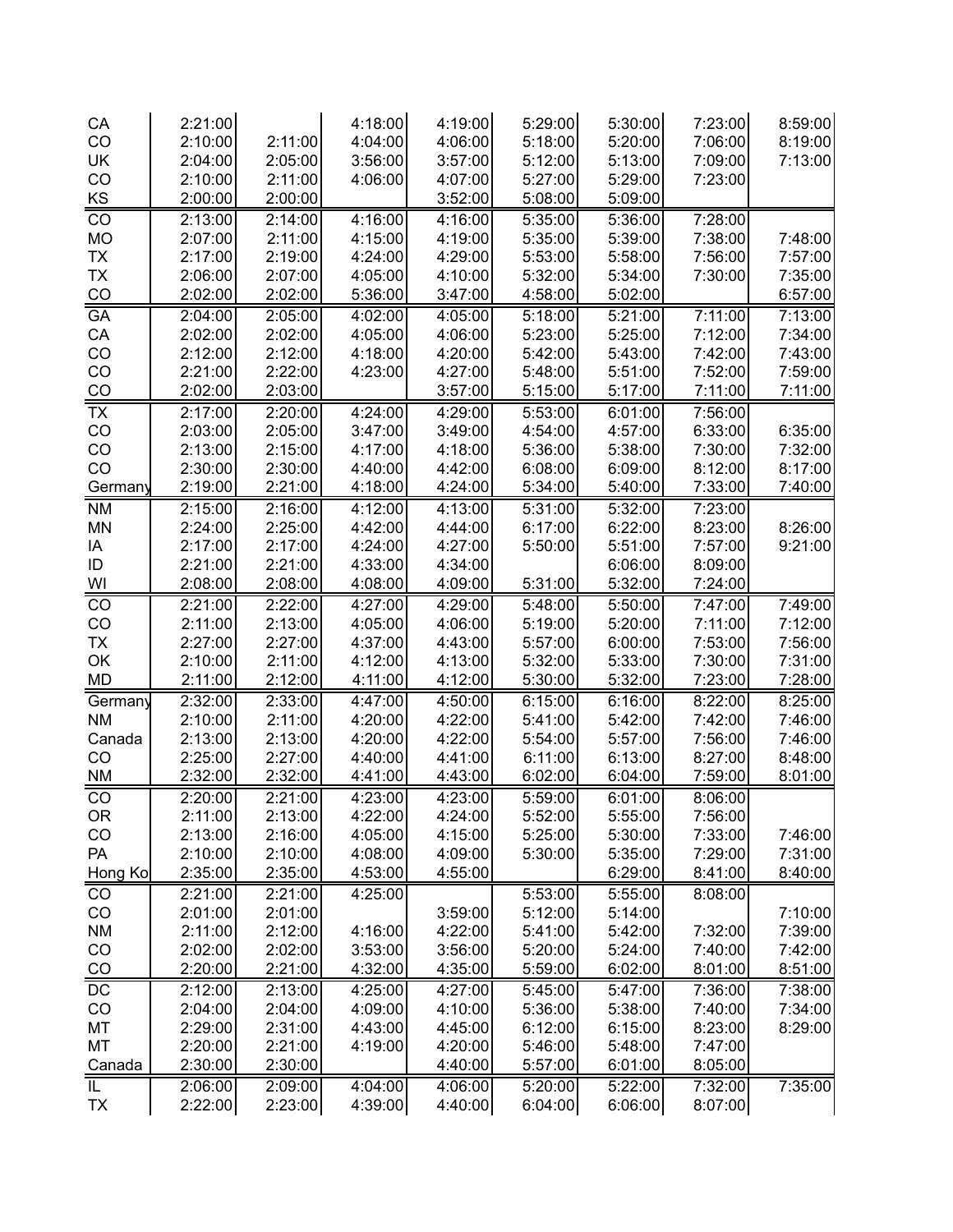| DC              | 2:28:00            | 2:29:00            | 4:44:00            | 4:45:00            | 6:16:00            | 6:20:00            | 8:31:00            | 8:31:00            |  |
|-----------------|--------------------|--------------------|--------------------|--------------------|--------------------|--------------------|--------------------|--------------------|--|
| CO              | 2:18:00            | 2:22:00            | 4:39:00            | 4:44:00            | 6:11:00            | 6:15:00            | 8:21:00            | 8:28:00            |  |
| SD              |                    | 2:27:00            | 4:40:00            | 4:42:00            | 6:06:00            | 6:10:00            | 8:13:00            | 8:14:00            |  |
| CO              | 2:10:00            | 2:10:00            | 4:07:00            | 4:07:00            | 5:24:00            | 5:30:00            | 7:31:00            | 7:34:00            |  |
| CO              | 2:23:00            | 2:23:00            | 4:32:00            | 4:35:00            | 6:02:00            | 6:04:00            | 8:05:00            |                    |  |
| CO              | 2:21:00            | 2:26:00            | 4:30:00            | 4:32:00            | 5:55:00            | 6:03:00            | 7:58:00            | 8:01:00            |  |
| CA              | 2:32:00            | 2:32:00            | 4:49:00            | 4:52:00            | 6:19:00            | 6:22:00            | 8:34:00            | 8:40:00            |  |
| AZ              | 2:25:00            | 2:26:00            | 4:32:00            | 4:34:00            | 5:53:00            | 5:55:00            | 7:58:00            | 8:13:00            |  |
| Canada          | 2:32:00            | 2:33:00            | 4:53:00            | 4:55:00            | 6:19:00            | 6:21:00            | 8:35:00            | 8:36:00            |  |
| <b>WY</b>       | 2:19:00            | 2:20:00            | 4:24:00            | 4:26:00            | 5:53:00            | 5:56:00            | 8:04:00            | 8:21:00            |  |
| CO              | 1:51:00            | 1:59:00            | 4:02:00            | 4:08:00            | 5:19:00            | 5:24:00            | 7:25:00            |                    |  |
| CO<br>WI        | 2:18:00<br>2:40:00 | 2:19:00<br>2:40:00 | 4:24:00<br>4:53:00 | 4:25:00<br>4:53:00 | 5:53:00<br>6:23:00 | 5:55:00<br>6:26:00 | 8:00:00<br>8:29:00 | 8:50:00<br>8:29:00 |  |
|                 |                    |                    |                    |                    |                    |                    |                    |                    |  |
| $\overline{DC}$ |                    | 2:29:00            | 4:35:00            | 4:43:00            | 6:04:00            | 6:11:00            | 8:13:00            | 8:18:00            |  |
| CO<br>CO        | 2:40:00<br>2:45:00 | 2:45:00<br>2:46:00 | 5:16:00            | 5:12:00<br>5:17:00 | 6:38:00<br>6:55:00 | 6:44:00<br>6:57:00 | 8:52:00<br>9:14:00 | 9:14:00            |  |
| CA              | 2:33:00            | 2:34:00            | 4:52:00            | 4:55:00            | 6:24:00            | 6:28:00            | 8:44:00            | 8:44:00            |  |
| <b>TN</b>       | 2:25:00            | 2:27:00            | 4:38:00            | 4:40:00            | 6:01:00            | 6:04:00            | 8:09:00            |                    |  |
|                 |                    | 2:06:00            | 4:10:00            | 4:14:00            | 5:29:00            | 5:32:00            | 7:36:00            | 7:44:00            |  |
| <b>NM</b><br>GA | 2:04:00<br>2:19:00 | 2:20:00            | 4:16:00            | 4:20:00            | 5:35:00            | 5:37:00            | 7:32:00            | 7:38:00            |  |
| NC              | 2:16:00            | 2:22:00            | 4:25:00            | 4:26:00            | 5:59:00            | 6:02:00            | 8:19:00            | 8:19:00            |  |
| CO              | 2:16:00            | 2:16:00            |                    | 4:20:00            | 5:41:00            | 5:42:00            | 7:41:00            | 7:41:00            |  |
| CO              | 2:20:00            | 2:21:00            | 4:23:00            | 4:24:00            | 5:43:00            | 5:45:00            | 7:44:00            | 7:44:00            |  |
| Guatama         | 2:40:00            | 2:42:00            |                    | 5:17:00            | 6:52:00            | 7:02:00            | 9:08:00            | 9:08:00            |  |
| CO              | 2:22:00            | 2:26:00            | 4:34:00            | 4:38:00            | 5:57:00            | 6:00:00            | 8:22:00            | 8:31:00            |  |
| $\sf MN$        | 2:09:00            | 2:12:00            | 4:20:00            | 4:22:00            | 5:52:00            | 5:58:00            | 8:04:00            |                    |  |
| <b>TX</b>       | 2:20:00            | 2:20:00            | 4:26:00            | 4:27:00            | 5:53:00            | 6:01:00            | 8:10:00            |                    |  |
| MN              | 2:20:00            | 2:21:00            | 4:41:00            | 4:42:00            | 6:16:00            | 6:21:00            | 8:22:00            | 8:23:00            |  |
| CO              | 2:20:00            | 2:22:00            | 4:29:00            | 4:31:00            | 6:02:00            | 6:06:00            |                    | 8:15:00            |  |
| CO              | 2:24:00            | 2:25:00            | 4:30:00            | 4:34:00            | 6:00:00            | 6:02:00            | 7:56:00            | 7:57:00            |  |
| GA              | 2:39:00            | 2:40:00            | 5:00:00            | 5:03:00            | 6:35:00            | 6:38:00            | 8:52:00            | 8:54:00            |  |
| VA              | 2:24:00            | 2:28:00            | 4:32:00            | 4:38:00            | 5:55:00            | 6:03:00            | 8:06:00            | 8:13:00            |  |
| <u>TX</u>       | 2:14:00            | 2:17:00            | 4:23:00            | 4:29:00            | 5:55:00            | 6:02:00            | 8:05:00            | 8:52:00            |  |
| MN              | 2:21:00            | 2:21:00            | 4:38:00            | 4:40:00            | 6:14:00            | 6:15:00            | 8:14:00            |                    |  |
| IA              | 2:22:00            | 2:22:00            | 4:38:00            | 4:40:00            | 6:11:00            | 6:13:00            | 8:17:00            | 8:18:00            |  |
| IA              | 2:40:00            | 2:40:00            |                    | 5:04:00            | 6:35:00            | 6:37:00            | 8:56:00            | 8:57:00            |  |
| МA              | 2:12:00            | 2:13:00            | 4:11:00            | 4:14:00            | 5:35:00            | 5:36:00            | 7:42:00            | 7:44:00            |  |
| NM              | 2:47:00            | 2:47:00            | 5:04:00            | 5:06:00            | 6:37:00            | 6:37:00            | 8:40:00            | 8:40:00            |  |
| CO              | 2:08:00            | 2:10:00            | 4:08:00            | 4:13:00            | 5:36:00            | 5:40:00            | 7:53:00            | 8:01:00            |  |
| CO              | 2:11:00            | 2:13:00            | 4:24:00            | 4:28:00            | 5:56:00            | 6:00:00            | 8:12:00            | 8:19:00            |  |
| CO              | 2:28:00            | 2:29:00            | 4:42:00            | 4:42:00            | 6:05:00            | 6:09:00            | 8:12:00            | 8:59:00            |  |
| IA              | 2:40:00            | 2:40:00            |                    | 5:04:00            | 6:35:00            | 6:37:00            | 8:56:00            | 8:57:00            |  |
| CO              | 2:27:00            | 2:32:00            | 4:42:00            | 4:48:00            | 6:13:00            | 6:19:00            | 8:29:00            | 8:31:00            |  |
| <b>TN</b>       | 2:29:00            | 2:32:00            | 4:42:00            | 4:48:00            | 6:13:00            | 6:19:00            | 8:28:00            | 8:41:00            |  |
| AZ              | 2:29:00            | 2:29:00            | 4:50:00            | 4:51:00            | 6:26:00            | 6:28:00            | 8:44:00            | 8:45:00            |  |
| МA              | 2:31:00            | 2:32:00            | 4:49:00            | 4:52:00            | 6:25:00            | 6:29:00            | 8:46:00            | 8:59:00            |  |
| CO              | 2:33:00            | 2:33:00            | 4:49:00            | 4:51:00            | 6:27:00            | 6:34:00            | 8:53:00            | 8:54:00            |  |
| MN              | 2:21:00            | 2:22:00            | 4:41:00            | 4:43:00            | 6:15:00            | 6:20:00            | 8:27:00            | 8:33:00            |  |
| CO              | 2:19:00            | 2:20:00            | 4:26:00            | 4:27:00            | 5:49:00            | 5:51:00            | 7:46:00            | 7:45:00            |  |
| CO              | 2:27:00            | 2:28:00            | 4:48:00            | 4:51:00            |                    | 6:41:00            | 8:56:00            | 8:57:00            |  |
| WA              | 2:25:00            | 2:27:00            | 4:37:00            | 4:41:00            | 6:01:00            | 6:04:00            | 8:12:00            | 8:18:00            |  |
| CO              | 2:32:00            | 2:33:00            | 4:52:00            | 4:55:00            | 6:20:00            | 6:23:00            | 8:39:00            | 8:43:00            |  |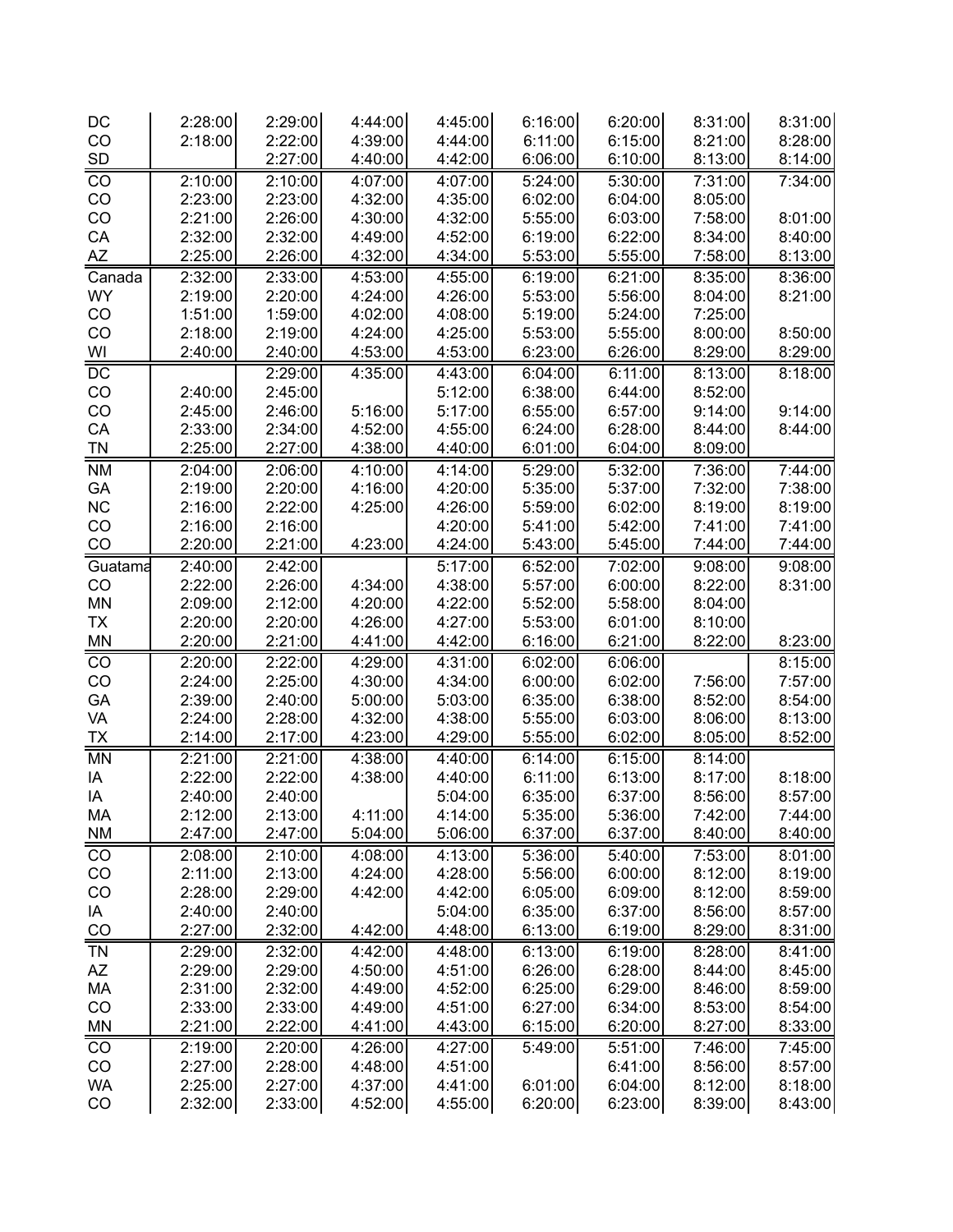| $\frac{CO}{4}$         | 2:20:00 | 2:21:00 | 4:26:00 | 4:27:00 | 6:10:00 | 6:25:00 | 8:46:00  | 8:46:00  |
|------------------------|---------|---------|---------|---------|---------|---------|----------|----------|
| <b>FL</b>              | 2:36:00 | 2:37:00 | 4:56:00 | 5:00:00 | 6:39:00 | 6:50:00 | 9:00:00  | 9:02:00  |
| CO                     | 2:33:00 | 2:34:00 | 4:52:00 | 4:53:00 | 6:34:00 | 6:37:00 | 8:50:00  | 8:51:00  |
| <b>NM</b>              | 2:11:00 | 2:13:00 | 4:23:00 | 4:28:00 | 5:56:00 | 6:00:00 | 8:10:00  | 8:21:00  |
| <b>OR</b>              | 2:27:00 | 2:27:00 | 4:43:00 | 4:43:00 | 6:16:00 | 6:18:00 |          | 8:38:00  |
| Australia              | 2:43:00 | 2:43:00 |         | 5:11:00 | 7:06:00 | 7:10:00 | 9:29:00  | 9:31:00  |
| CO                     | 2:34:00 | 2:34:00 | 4:56:00 | 4:58:00 | 6:35:00 | 6:52:00 | 9:10:00  | 8:52:00  |
| <b>NY</b>              | 2:35:00 | 2:40:00 | 4:54:00 | 4:58:00 | 6:19:00 | 6:22:00 | 8:39:00  | 8:44:00  |
| <b>NM</b>              | 2:48:00 | 2:48:00 | 5:13:00 | 5:15:00 | 6:54:00 | 7:00:00 |          | 9:19:00  |
| CO                     | 2:34:00 | 2:35:00 | 4:55:00 | 4:57:00 | 6:31:00 | 6:37:00 | 8:46:00  | 8:46:00  |
| <b>NM</b>              | 2:28:00 | 2:29:00 | 4:36:00 | 4:43:00 | 6:04:00 | 6:11:00 | 8:13:00  | 8:20:00  |
| $\overline{CO}$        | 2:17:00 | 2:18:00 | 4:24:00 | 4:26:00 | 5:56:00 | 6:00:00 | 8:02:00  |          |
| CA                     | 2:23:00 | 2:27:00 | 4:30:00 | 4:32:00 | 6:00:00 | 6:04:00 | 8:05:00  |          |
| WI                     | 2:22:00 | 2:27:00 | 4:38:00 | 4:45:00 | 6:12:00 | 6:19:00 | 8:19:00  | 8:22:00  |
| CO                     | 2:10:00 | 2:11:00 | 4:38:00 | 4:39:00 | 6:12:00 | 6:18:00 | 8:50:00  | 8:51:00  |
|                        | 2:32:00 | 2:33:00 |         | 5:04:00 | 6:38:00 | 6:40:00 | 8:55:00  | 8:56:00  |
| $\frac{CA}{CO}$        | 2:34:00 | 2:35:00 | 4:49:00 | 4:56:00 | 6:25:00 | 6:27:00 | 8:30:00  | 8:30:00  |
| <b>OR</b>              | 2:29:00 | 2:30:00 | 4:42:00 | 4:43:00 | 6:09:00 | 6:12:00 | 8:27:00  | 8:28:00  |
| <b>WY</b>              | 2:19:00 | 2:20:00 | 4:42:00 | 4:49:00 | 6:19:00 | 6:21:00 | 8:40:00  | 8:41:00  |
| <b>NM</b>              | 2:32:00 | 2:32:00 | 4:44:00 | 4:46:00 | 6:17:00 | 6:19:00 | 8:34:00  | 8:36:00  |
| CO                     | 2:32:00 | 2:32:00 | 4:52:00 | 4:53:00 | 6:31:00 | 6:34:00 | 8:51:00  | 10:30:00 |
| $\overline{C}$         | 2:26:00 | 2:31:00 | 4:42:00 | 4:47:00 |         | 6:14:00 | 8:14:00  | 8:26:00  |
| <b>TX</b>              | 2:40:00 | 2:45:00 |         | 5:08:00 | 6:39:00 | 6:45:00 | 9:10:00  | 9:08:00  |
| CO                     | 2:30:00 | 2:30:00 | 4:39:00 | 4:40:00 | 6:09:00 | 6:13:00 | 8:24:00  | 8:52:00  |
| CA                     | 2:10:00 | 2:11:00 | 4:05:00 | 4:06:00 | 5:15:00 | 5:16:00 |          | 6:59:00  |
| <b>MN</b>              | 2:27:00 | 2:28:00 | 4:56:00 | 4:58:00 | 6:31:00 | 6:35:00 | 8:46:00  | 8:49:00  |
| AZ                     | 2:34:00 |         | 4:56:00 | 4:58:00 | 6:35:00 | 6:52:00 | 9:10:00  | 9:11:00  |
| <b>OR</b>              | 2:42:00 | 2:42:00 |         | 5:06:00 | 6:43:00 | 6:47:00 | 9:09:00  | 9:08:00  |
|                        |         |         |         |         |         |         |          |          |
| <b>TX</b>              | 2:25:00 | 2:26:00 | 4:35:00 | 4:37:00 | 6:03:00 | 6:05:00 | 8:20:00  | 8:21:00  |
| CO                     | 2:14:00 | 2:14:00 | 4:17:00 | 4:19:00 | 5:35:00 | 5:39:00 | 7:43:00  | 7:13:00  |
| $rac{CO}{CA}$          | 2:41:00 | 2:41:00 |         | 5:12:00 | 6:55:00 | 6:56:00 | 9:34:00  | 9:34:00  |
|                        | 2:32:00 | 2:33:00 | 4:51:00 | 4:52:00 | 6:28:00 | 6:31:00 | 8:49:00  | 8:50:00  |
| CO                     | 2:00:00 | 2:05:00 | 4:07:00 | 4:11:00 | 5:22:00 | 5:28:00 | 7:19:00  |          |
| CO                     | 2:23:00 | 2:24:00 | 4:34:00 | 4:35:00 | 6:13:00 | 6:16:00 | 8:44:00  | 8:45:00  |
| <b>TX</b>              | 2:40:00 | 2:41:00 | 4:59:00 | 5:02:00 | 6:26:00 | 6:28:00 | 8:39:00  | 8:39:00  |
| $\overline{co}$        | 2:32:00 | 2:33:00 | 5:21:00 | 5:24:00 | 7:03:00 | 7:07:00 | 9:23:00  | 9:26:00  |
| $\mathsf{N}\mathsf{M}$ | 2:28:00 | 2:29:00 | 4:32:00 | 4:33:00 | 5:51:00 | 5:52:00 | 7:47:00  | 7:48:00  |
| <b>TX</b>              | 2:29:00 | 2:29:00 | 4:44:00 | 4:45:00 | 6:27:00 | 6:42:00 | 9:04:00  | 9:06:00  |
| CO                     | 2:30:00 | 2:33:00 | 4:52:00 | 4:58:00 | 6:31:00 | 6:37:00 | 8:55:00  | 9:02:00  |
| $\overline{C}$         | 2:28:00 | 2:29:00 | 4:50:00 | 4:52:00 | 6:27:00 | 6:33:00 | 9:26:00  | 9:27:00  |
| <b>TX</b>              |         |         |         |         |         |         |          |          |
| CO                     | 2:18:00 | 2:19:00 |         | 5:09:00 | 6:46:00 | 6:49:00 |          |          |
| CO                     |         |         |         |         |         |         |          |          |
| UT                     | 2:38:00 | 2:40:00 | 5:30:00 | 5:33:00 | 7:17:00 | 7:22:00 | 10:03:00 | 10:10:00 |
| CA                     | 2:14:00 | 2:19:00 | 4:40:00 | 4:47:00 | 6:28:00 | 6:55:00 | 9:36:00  |          |
| MD                     | 2:23:00 | 2:23:00 | 4:45:00 | 4:56:00 | 6:35:00 | 6:43:00 | 9:28:00  | 9:38:00  |
| <b>TN</b>              |         |         |         |         |         |         |          |          |
| CO                     | 2:06:00 | 2:07:00 | 4:12:00 | 4:14:00 | 5:48:00 | 5:50:00 | 8:03:00  |          |
| WA                     | 2:33:00 | 2:35:00 | 4:51:00 | 4:54:00 | 6:24:00 | 6:33:00 | 8:45:00  | 8:46:00  |
| CO                     |         |         |         |         |         |         |          |          |
| CO                     | 2:33:00 | 2:33:00 |         | 4:59:00 | 6:40:00 | 6:41:00 | 9:20:00  |          |
| <b>AR</b>              |         |         |         |         |         |         |          |          |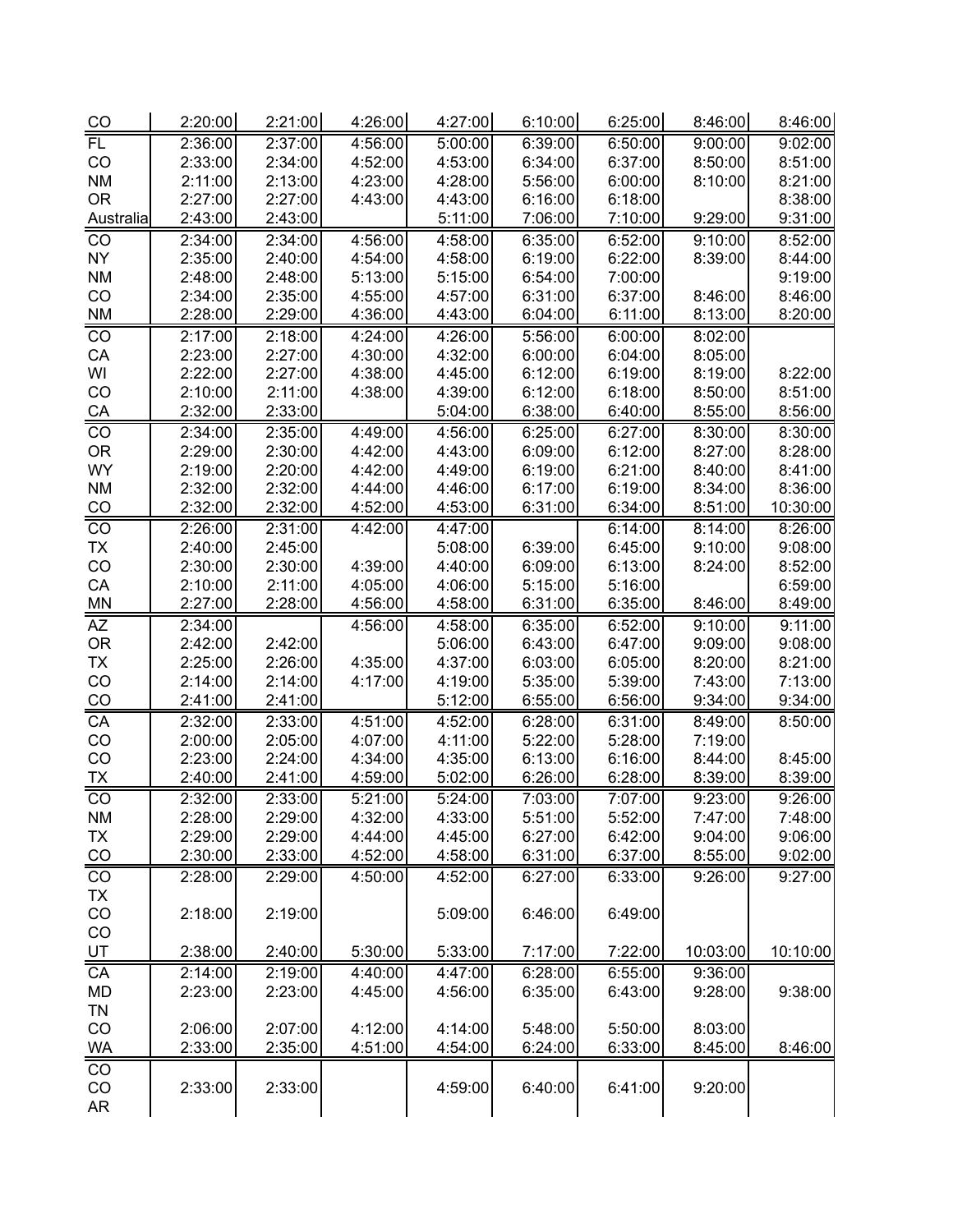| <b>NM</b><br>OK        | 2:26:00            | 2:32:00            | 4:36:00            | 4:45:00            | 6:02:00            | 6:10:00            | 8:00:00            | 8:01:00            |
|------------------------|--------------------|--------------------|--------------------|--------------------|--------------------|--------------------|--------------------|--------------------|
| UT                     |                    |                    |                    |                    |                    |                    |                    |                    |
| CA                     |                    |                    |                    |                    |                    |                    |                    | 6:00:00            |
| <b>TX</b>              | 2:20:00            | 2:21:00            | 4:22:00            | 4:24:00            | 5:42:00            | 5:44:00            | 7:40:00            | 7:43:00            |
| CO<br>CO               | 2:40:00            | 2:45:00            | 5:25:00            | 5:35:00            | 7:13:00            | 7:16:00            | 9:55:00            |                    |
| $\overline{CO}$        | 2:19:00            | 2:20:00            | 4:39:00            | 4:40:00            | 6:24:00            | 6:28:00            | 8:45:00            | 8:46:00            |
| UT                     | 2:33:00            | 2:33:00            | 4:44:00            | 4:46:00            | 6:17:00            | 6:23:00            | 8:39:00            | 8:46:00            |
| CO                     |                    |                    |                    |                    |                    |                    | 9:18:00            |                    |
| <b>TX</b>              | 2:23:00            | 2:23:00            | 4:45:00            | 4:46:00            | 6:31:00            | 6:38:00            | 9:23:00            | 10:01:00           |
| CO                     |                    |                    |                    |                    |                    |                    |                    |                    |
| $\overline{TX}$        | 2:38:00            | 2:43:00            | 5:01:00            | 5:08:00            | 6:43:00            | 6:49:00            | 9:09:00            | 9:16:00            |
| MI<br><b>NM</b>        | 2:30:00            | 2:30:00            | 4:43:00            | 4:45:00            | 6:22:00            | 6:25:00            | 10:11:00           |                    |
| CO                     | 2:21:00            | 2:25:00            | 4:40:00            | 4:43:00            | 6:11:00            | 6:14:00            | 8:35:00            | 8:36:00            |
| $\underline{CO}$       |                    |                    |                    |                    |                    |                    |                    |                    |
| CO                     | 2:39:00            | 2:40:00            |                    | 5:06:00            | 6:40:00            | 6:42:00            | 9:13:00            | 9:13:00            |
| CO                     |                    |                    |                    |                    |                    |                    |                    |                    |
| CO                     | 2:27:00            | 2:29:00            | 4:48:00            | 4:52:00            | 6:27:00            | 6:30:00            | 8:44:00            | 8:44:00            |
| CO<br>CO               | 2:27:00            | 2:32:00            | 4:45:00            | 4:50:00            | 6:22:00            | 6:27:00            | 8:41:00            | 8:47:00            |
| $\overline{CO}$        | 2:22:00            | 2:24:00            | 4:34:00            | 4:37:00            | 6:14:00            | 6:20:00            | 8:22:00            | 8:23:00            |
| UT                     |                    |                    |                    |                    |                    |                    |                    |                    |
| IL                     | 2:19:00            | 2:20:00            | 4:44:00            | 4:46:00            | 6:29:00            | 6:45:00            | 9:18:00            |                    |
| ME                     | 2:36:00            | 2:37:00            | 4:55:00            | 4:55:00            | 6:24:00            | 6:29:00            | 8:35:00            | 8:42:00            |
| CO                     | 2:32:00            | 2:32:00            | 4:52:00            | 4:56:00            | 6:37:00            | 6:43:00            | 9:30:00            |                    |
| <b>NM</b><br><b>WA</b> | 2:50:00            | 2:50:00            | 5:23:00            | 5:25:00            | 7:10:00            | 7:22:00            | 10:30:00           | 8:20:00            |
| CO                     |                    |                    |                    |                    |                    |                    |                    |                    |
| CO                     | 2:51:00            | 2:52:00            | 5:23:00            | 5:24:00            | 6:56:00            | 7:00:00            | 9:23:00            | 9:24:00            |
| $\underline{CO}$       | 2:44:00            | 2:47:00            | 5:23:00            | 5:25:00            | 7:01:00            | 7:04:00            | 9:30:00            | 9:34:00            |
| <b>NJ</b>              |                    |                    |                    |                    |                    |                    |                    | 7:24:00            |
| <b>NM</b>              | 2:04:00            | 2:05:00            | 3:50:00            | 3:51:00            | 6:12:00            | 4:58:00            | 6:40:00            | 8:15:00            |
| CO<br>CO               | 2:45:00            | 2:46:00            | 5:25:00            | 5:27:00            | 7:10:00            | 7:14:00            | 9:48:00            | 9:58:00            |
| СA                     |                    |                    |                    |                    |                    |                    |                    |                    |
| <b>WA</b>              | 2:34:00            | 2:36:00            | 4:40:00            | 4:43:00            | 6:07:00            | 6:11:00            | 8:25:00            | 8:33:00            |
| <b>NM</b>              | 2:10:00            | 2:11:00            | 4:22:00            | 4:23:00            | 5:53:00            | 5:55:00            | 7:58:00            | 8:02:00            |
| <b>TX</b>              | 2:40:00            | 2:42:00            | 5:14:00            | 5:16:00            | 6:54:00            | 6:56:00            | 9:27:00            | 9:29:00            |
| CO                     | 2:32:00            | 2:32:00            |                    | 5:04:00            | 6:40:00            | 6:41:00            | 9:01:00            | 9:09:00            |
| OK                     | 2:21:00            | 2:21:00            | 4:17:00            | 4:18:00            | 5:32:00            | 5:33:00            | 7:31:00            | 7:31:00            |
| CO<br><b>NM</b>        | 1:46:00            | 1:46:00            | 3:47:00            | 3:48:00            | 6:38:00            | 6:39:00            | 8:31:00            | 8:32:00            |
| <b>WA</b>              |                    |                    |                    |                    |                    |                    |                    |                    |
| CO                     | 2:22:00            | 2:23:00            | 4:40:00            | 4:41:00            | 6:11:00            | 6:13:00            | 8:27:00            | 8:27:00            |
| CO                     | 2:32:00            | 2:33:00            | 5:16:00            | 5:31:00            | 7:16:00            | 7:22:00            | 10:03:00           |                    |
| <b>NM</b>              | 2:43:00            | 2:43:00            |                    | 5:15:00            | 7:03:00            | 7:07:00            | 9:50:00            | 9:53:00            |
| <b>NM</b>              |                    |                    |                    |                    |                    |                    |                    |                    |
| VT                     | 2:13:00            | 2:13:00            | 4:10:00            | 4:12:00            | 5:31:00            | 5:33:00            | 7:32:00            | 7:34:00            |
| CO<br>CO               | 2:13:00<br>2:21:00 | 2:14:00<br>2:22:00 | 4:27:00<br>4:28:00 | 4:35:00<br>4:29:00 | 6:07:00<br>5:41:00 | 6:12:00<br>5:43:00 | 8:20:00<br>7:38:00 | 8:22:00<br>7:45:00 |
|                        |                    |                    |                    |                    |                    |                    |                    |                    |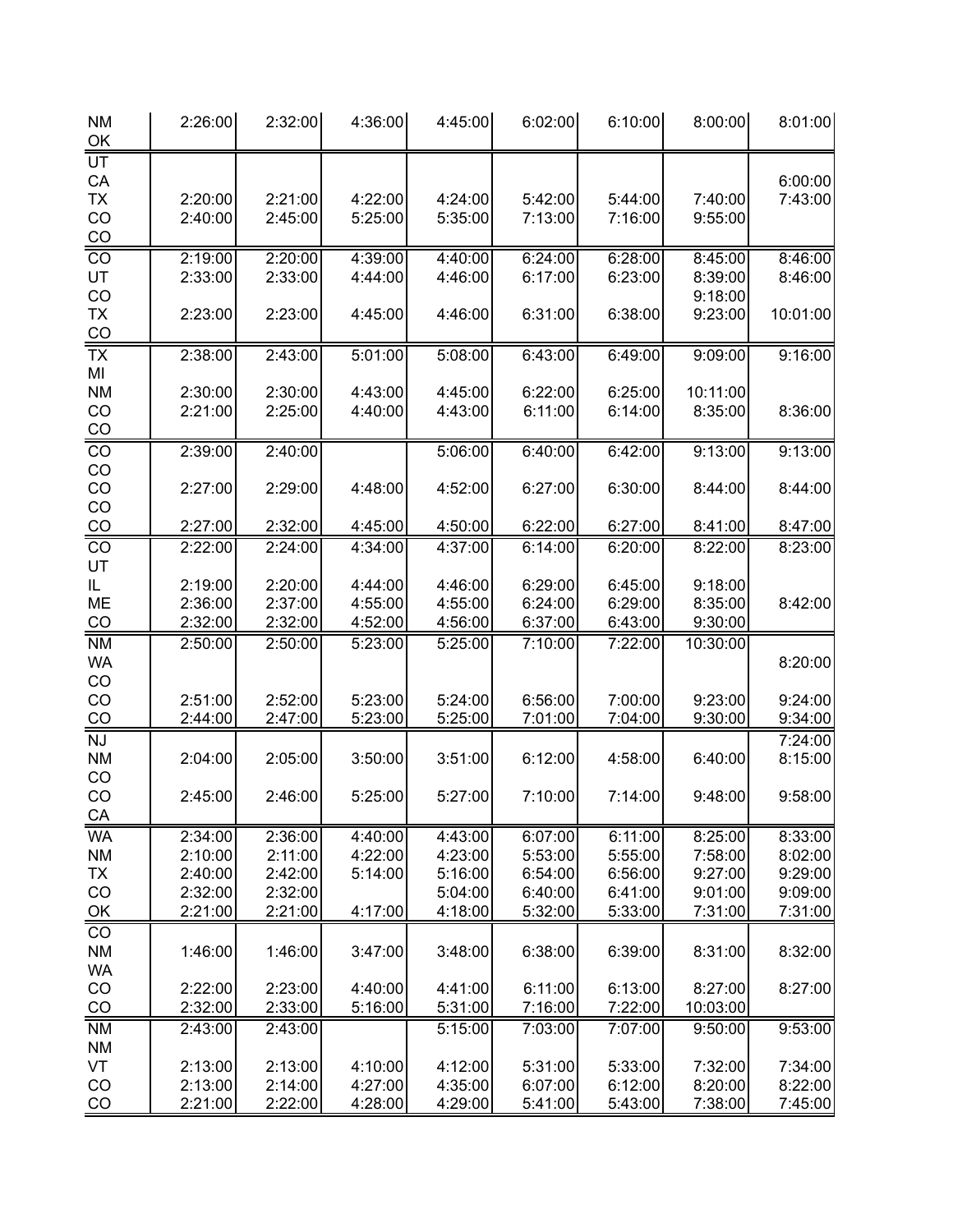| WI                      | 2:42:00            | 2:45:00            | 5:19:00 | 5:22:00            | 7:07:00            | 7:27:00            | 10:20:00           |                    |
|-------------------------|--------------------|--------------------|---------|--------------------|--------------------|--------------------|--------------------|--------------------|
| <b>WY</b><br>CO         | 2:32:00            | 2:32:00            | 4:48:00 | 4:52:00            | 6:22:00            | 6:27:00            | 8:44:00            | 8:44:00            |
| CA                      | 2:49:00            | 2:49:00            | 5:32:00 | 5:33:00            | 7:19:00            | 7:23:00            | 10:28:00           |                    |
| <u>IL </u>              | 2:30:00            | 2:32:00            | 4:48:00 | 4:54:00            | 6:23:00            | 6:27:00            | 8:47:00            | 8:51:00            |
| MD                      |                    |                    |         |                    |                    |                    |                    |                    |
| UT                      | 2:37:00            | 2:41:00            |         | 5:15:00            | 7:01:00            | 7:15:00            | 9:43:00            | 9:54:00            |
| CO                      | 2:43:00            | 2:44:00            | 5:17:00 | 5:22:00            | 7:15:00            | 7:30:00            |                    |                    |
| <b>MN</b>               | 2:58:00            | 3:01:00            |         | 5:52:00            |                    |                    |                    |                    |
| <b>MN</b>               |                    |                    |         |                    |                    |                    |                    |                    |
| CA                      |                    |                    |         |                    |                    |                    |                    |                    |
| MN                      | 2:23:00            | 2:24:00            | 4:41:00 | 4:43:00            | 6:15:00            | 6:20:00            | 8:27:00            | 8:28:00            |
| CO                      | 2:34:00            | 2:37:00            | 4:46:00 | 4:53:00            | 6:09:00            | 6:21:00            | 8:24:00            | 8:24:00            |
| OH<br>$\sf NC$          | 2:32:00<br>2:55:00 | 2:39:00<br>2:55:00 | 5:22:00 | 5:14:00<br>5:22:00 | 7:01:00<br>7:11:00 | 7:04:00<br>7:15:00 | 9:54:00            | 10:04:00           |
| <b>VA</b>               |                    |                    |         |                    |                    |                    |                    |                    |
| <b>TX</b>               | 2:41:00<br>3:03:00 | 2:42:00<br>3:05:00 |         | 5:13:00<br>5:48:00 | 6:58:00<br>7:18:00 | 7:01:00<br>7:23:00 | 9:30:00<br>9:41:00 | 9:32:00<br>9:46:00 |
| CO                      |                    |                    |         |                    |                    |                    |                    |                    |
| OK                      | 2:58:00            | 2:59:00            |         | 6:09:00            | 7:49:00            | 7:51:00            | 10:28:00           | 10:30:00           |
| CA                      | 2:57:00            | 2:58:00            | 5:26:00 | 5:29:00            | 7:06:00            | 7:11:00            | 9:35:00            | 9:48:00            |
| $\overline{CO}$         | 2:12:00            | 2:13:00            | 4:30:00 | 4:34:00            | 5:57:00            | 6:01:00            | 8:19:00            |                    |
| UT                      | 2:26:00            | 2:27:00            | 4:47:00 |                    | 6:30:00            | 6:35:00            | 8:40:00            | 8:41:00            |
| <b>TN</b>               | 2:30:00            | 2:31:00            | 4:53:00 | 4:57:00            | 6:29:00            | 6:36:00            | 9:04:00            | 8:36:00            |
| <b>NY</b>               | 2:23:00            | 2:24:00            | 4:50:00 | 4:57:00            | 6:33:00            | 6:39:00            | 8:53:00            | 8:59:00            |
| CO                      | 2:26:00            | 2:27:00            | 4:48:00 | 4:50:00            | 6:37:00            | 6:55:00            | 9:21:00            | 9:25:00            |
| $\overline{\mathbb{L}}$ | 2:43:00            | 2:44:00            |         | 5:12:00            | 6:58:00            | 7:07:00            | 9:49:00            | 9:52:00            |
| WI                      | 2:35:00            | 2:35:00            | 4:49:00 | 4:50:00            | 6:22:00            | 6:27:00            | 8:52:00            |                    |
| NC                      | 2:39:00            | 2:39:00            |         | 5:06:00            | 6:45:00            | 6:47:00            | 9:10:00            | 9:11:00            |
| CA                      | 2:40:00            | 2:41:00            |         | 5:08:00            | 6:39:00            | 6:43:00            | 9:06:00            | 9:09:00            |
| CO                      | 2:16:00            | 2:19:00            | 4:22:00 | 4:25:00            | 5:45:00            | 5:49:00            | 7:47:00            | 8:01:00            |
| CA                      | 2:22:00            | 2:22:00            | 4:39:00 | 4:40:00            | 6:16:00            | 6:18:00            | 8:33:00            | 8:33:00            |
| CO                      | 2:52:00            | 2:52:00            | 5:37:00 | 5:38:00            | 7:27:00            |                    |                    |                    |
| WI                      | 2:08:00            | 2:08:00            | 4:05:00 | 4:06:00            | 5:31:00            | 5:32:00            | 7:24:00            |                    |
| CA<br>CO                |                    |                    |         |                    |                    |                    |                    |                    |
| $\overline{co}$         | 2:27:00            | 2:29:00            | 4:46:00 | 4:47:00            | 6:19:00            | 6:25:00            | 8:35:00            | 8:36:00            |
| <b>NC</b>               | 2:39:00            | 2:41:00            |         | 5:06:00            | 6:46:00            | 6:49:00            | 9:14:00            | 9:17:00            |
| CO                      | 2:39:00            | 2:41:00            |         | 5:06:00            | 6:46:00            | 6:49:00            | 9:14:00            | 9:17:00            |
| CO                      |                    |                    |         |                    |                    |                    |                    |                    |
| <b>TX</b>               |                    |                    |         |                    |                    |                    |                    |                    |
| <b>WA</b>               |                    |                    |         |                    |                    |                    |                    |                    |
| FL.                     |                    |                    |         |                    |                    |                    |                    |                    |
| <b>NM</b>               | 2:03:00            | 2:03:00            | 3:53:00 | 3:52:00            | 5:09:00            | 5:09:00            | 7:06:00            | 7:08:00            |
| $\mathsf{MN}$           |                    |                    |         |                    |                    |                    |                    |                    |
| KS                      | 2:27:00            | 2:28:00            | 4:36:00 | 4:41:00            | 5:59:00            | 6:03:00            | 8:12:00            |                    |
| PA                      | 2:21:00            | 2:22:00            | 4:43:00 | 4:34:00            | 6:17:00            | 6:18:00            | 8:25:00            | 8:25:00            |
| MT                      |                    |                    |         |                    |                    |                    |                    |                    |
| CO                      | 2:24:00            | 2:24:00            | 4:42:00 | 4:44:00            | 6:19:00            | 6:23:00            | 8:52:00            | 8:53:00            |
| <b>TX</b>               | 2:32:00            | 2:34:00            | 4:48:00 | 4:51:00            | 6:20:00            | 6:25:00            | 8:34:00            | 8:44:00            |
| <b>MN</b>               |                    |                    |         |                    |                    |                    |                    |                    |
| NC                      | 2:33:00            |                    |         | 4:58:00            | 6:36:00            | 6:49:00            | 9:23:00            | 9:26:00            |
| OK                      |                    |                    |         |                    |                    |                    |                    |                    |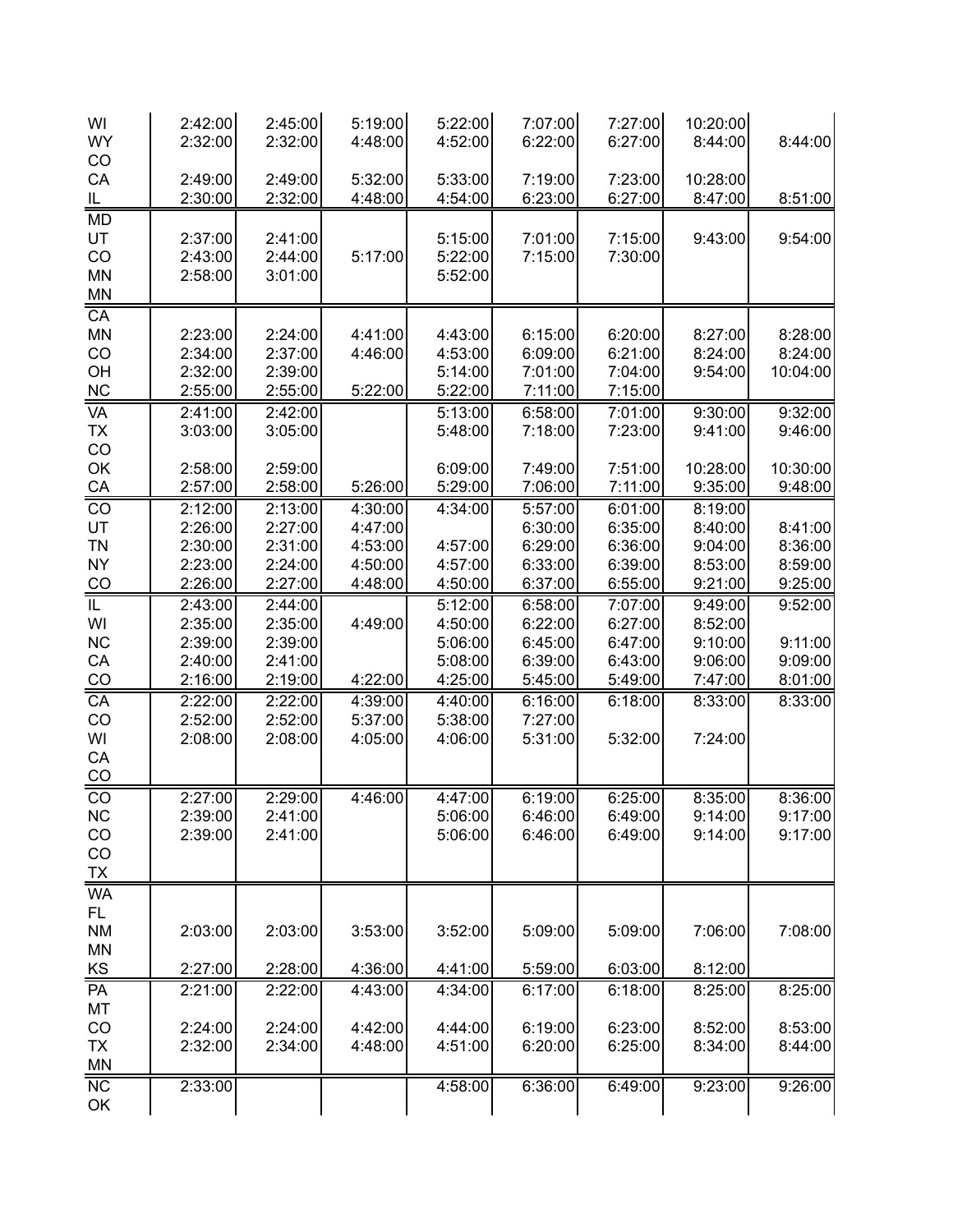| CO<br>FL.<br>CO              | 2:18:00            | 2:18:00            | 4:43:00 |                    |                    |                    | 7:48:00            |          |
|------------------------------|--------------------|--------------------|---------|--------------------|--------------------|--------------------|--------------------|----------|
| $\overline{CO}$<br><b>NM</b> | 2:42:00            | 2:44:00            |         | 5:13:00            | 6:47:00            | 6:51:00            | 9:15:00            | 8:39:00  |
| <b>TX</b>                    | 2:41:00            | 2:41:00            | 5:13:00 | 5:18:00            | 6:57:00            | 7:00:00            | 9:24:00            | 9:36:00  |
| CO                           | 2:11:00            | 2:12:00            | 4:10:00 | 4:13:00            | 5:38:00            | 5:42:00            |                    | 7:34:00  |
| CO                           | 2:35:00            | 2:35:00            | 4:56:00 | 4:59:00            | 6:37:00            | 6:49:00            | 9:09:00            | 9:10:00  |
| <b>MD</b>                    |                    |                    |         |                    |                    |                    |                    |          |
| CO                           | 2:21:00            | 2:22:00            | 4:29:00 | 4:31:00            | 6:02:00            | 6:06:00            | 8:16:00            | 8:26:00  |
| CO                           | 2:26:00            | 2:29:00            | 4:44:00 | 4:46:00<br>5:14:00 | 6:16:00            | 6:19:00            | 8:33:00            |          |
| CA<br>CO                     | 2:40:00<br>2:21:00 | 2:41:00<br>2:22:00 | 4:43:00 | 4:45:00            | 6:50:00<br>6:23:00 | 6:52:00<br>6:27:00 | 9:15:00<br>8:41:00 | 9:28:00  |
| <b>NM</b>                    | 3:03:00            | 3:07:00            | 5:37:00 | 5:42:00            | 7:19:00            | 7:22:00            | 9:42:00            | 9:47:00  |
| CO                           |                    |                    |         |                    |                    |                    |                    |          |
| IL.                          | 2:32:00            | 2:32:00            | 4:48:00 | 4:49:00            | 6:22:00            | 6:27:00            | 8:47:00            | 8:48:00  |
| CO                           | 1:57:00            | 1:58:00            | 3:39:00 | 3:40:00            | 4:44:00            | 4:45:00            | 6:19:00            |          |
| <b>AR</b>                    | 3:03:00            | 3:05:00            |         | 5:48:00            | 7:25:00            | 7:28:00            | 10:02:00           | 10:07:00 |
| <b>WA</b>                    |                    |                    |         |                    |                    |                    |                    |          |
| KY                           | 2:26:00            | 2:27:00            | 4:45:00 | 4:47:00            | 6:17:00            | 6:19:00            | 8:24:00            | 8:40:00  |
| CO                           | 2:08:00            | 2:08:00            | 4:11:00 | 4:12:00            | 5:31:00            | 5:33:00            | 7:48:00            | 7:44:00  |
| CO                           | 2:23:00            | 2:28:00            | 4:44:00 | 4:54:00            | 6:23:00            | 6:32:00            | 9:02:00            |          |
| CO                           | 2:15:00            | 2:16:00            | 4:33:00 | 4:40:00            | 6:25:00            | 6:28:00            | 8:56:00            | 8:30:00  |
| $\overline{co}$              |                    |                    |         |                    |                    |                    |                    |          |
| CO                           | 2:53:00            | 2:54:00            |         | 5:46:00            |                    |                    |                    |          |
| CA                           | 1:39:00            | 1:40:00            | 3:07:00 | 3:08:00            | 6:32:00            | 4:05:00            | 5:43:00            | 5:45:00  |
| OH                           | 2:14:00            | 2:16:00            | 4:10:00 | 4:12:00            | 5:28:00            | 5:30:00            | 7:18:00            | 7:29:00  |
| CO                           | 2:18:00            | 2:19:00            | 4:12:00 | 4:13:00            | 5:24:00            | 5:26:00            | 7:12:00            |          |
| CO                           | 2:34:00            | 2:35:00            |         | 5:13:00            | 6:55:00            | 6:56:00            | 9:12:00            | 9:14:00  |
| <b>NM</b>                    | 2:20:00            | 2:21:00            | 4:33:00 | 4:34:00            | 6:01:00            | 6:08:00            | 8:01:00            | 8:01:00  |
| <b>MN</b>                    | 2:27:00            | 2:28:00            |         | 5:06:00            | 6:22:00            | 6:23:00            | 8:31:00            | 8:33:00  |
| AK                           | 2:28:00            | 2:30:00            | 4:40:00 | 4:43:00            | 6:15:00            | 6:22:00            | 8:31:00            | 8:31:00  |
| CO                           | 2:13:00            | 2:13:00            | 4:40:00 | 4:41:00            | 6:43:00            | 6:51:00            | 9:12:00            | 9:13:00  |
| $\overline{OH}$              |                    |                    |         |                    |                    |                    |                    |          |
| <b>MO</b><br><b>TX</b>       | 2:14:00            | 2:25:00            |         | 4:37:00            | 5:55:00            | 6:05:00            | 7:56:00            | 7:57:00  |
| CO.                          |                    |                    |         |                    |                    |                    |                    |          |
| CO                           | 2:40:00            | 2:41:00            | 5:00:00 | 5:02:00            | 6:41:00            | 6:50:00            | 9:20:00            | 9:36:00  |
| <b>GA</b>                    |                    |                    |         |                    |                    |                    |                    | 8:56:00  |
| CO                           | 2:49:00            |                    |         |                    |                    |                    |                    |          |
| <b>NE</b>                    |                    |                    |         |                    |                    |                    |                    |          |
| Hong Ko                      | 2:35:00            | 2:36:00            | 4:53:00 | 4:57:00            | 6:27:00            | 6:29:00            | 8:40:00            | 8:42:00  |
| CO                           | 2:27:00            | 2:28:00            | 4:37:00 | 4:38:00            | 6:04:00            | 6:07:00            | 8:07:00            |          |
| ID                           | 2:22:00            | 2:26:00            | 4:38:00 | 4:41:00            | 6:20:00            | 6:23:00            | 9:08:00            | 8:46:00  |
| <b>MN</b>                    | 2:20:00            | 2:21:00            | 4:33:00 | 4:34:00            | 5:52:00            | 5:53:00            | 7:51:00            | 7:53:00  |
| <b>TX</b>                    |                    |                    |         |                    |                    |                    |                    |          |
| CO                           | 2:32:00            | 2:33:00            | 4:48:00 | 4:50:00            | 6:26:00            |                    | 8:46:00            | 8:49:00  |
| S Africa                     | 2:44:00            | 2:45:00            | 5:21:00 | 5:23:00            | 7:08:00            | 7:12:00            | 9:44:00            | 10:01:00 |
| <b>NM</b>                    |                    |                    |         |                    |                    |                    |                    |          |
| CO                           | 2:37:00            | 2:38:00            |         | 5:09:00            | 6:59:00            | 7:04:00            | 9:30:00            | 9:31:00  |
| VA                           | 2:41:00            | 2:42:00            |         | 5:13:00            | 6:58:00            | 7:01:00            | 9:30:00            | 9:33:00  |
| <b>NM</b>                    | 2:32:00            | 2:32:00            | 4:45:00 | 4:47:00            | 6:17:00            | 6:25:00            | 8:27:00            | 8:41:00  |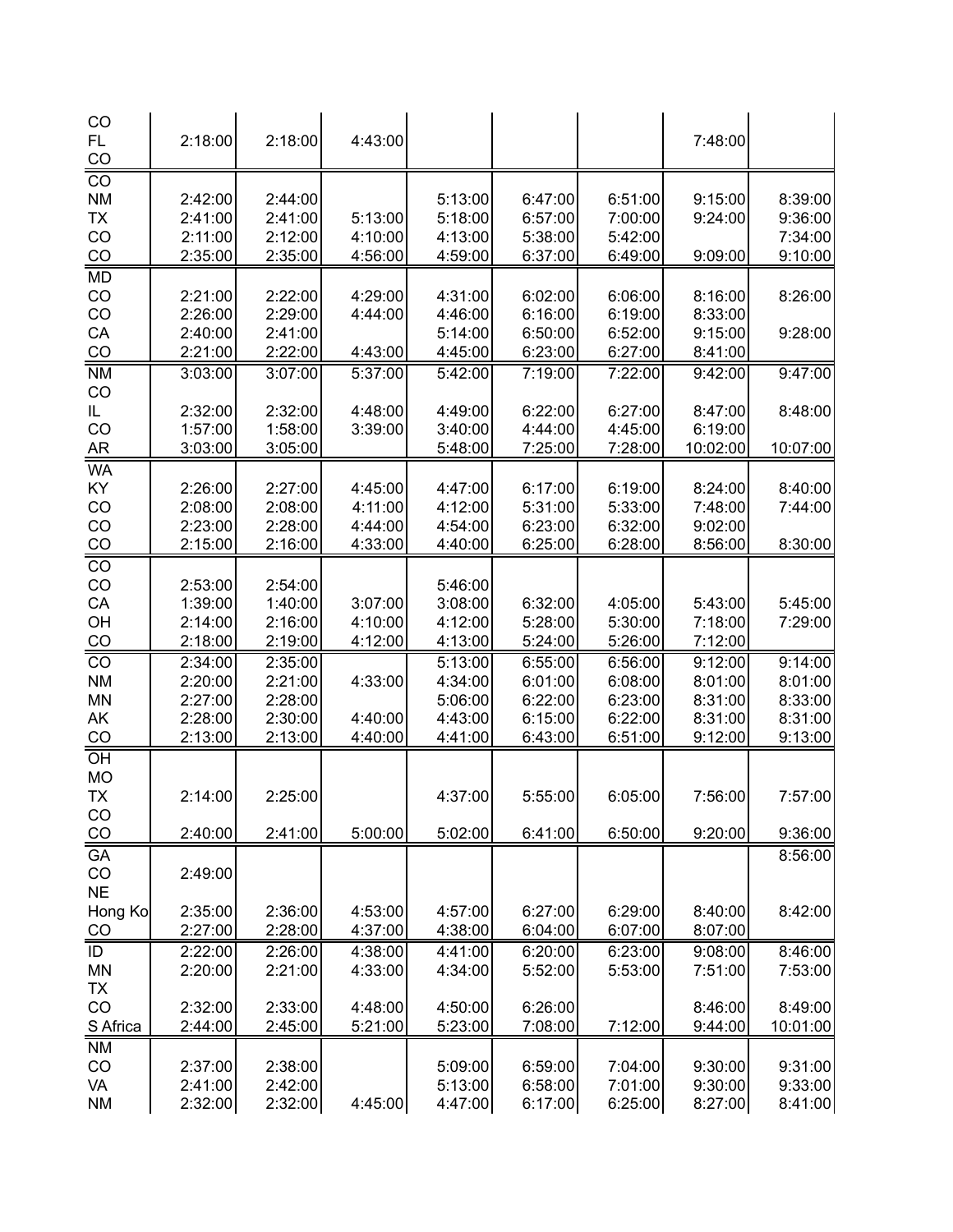| CO              | 2:04:00 | 2:04:00 | 3:58:00 | 3:59:00 | 5:17:00 | 5:19:00 | 7:13:00  |          |
|-----------------|---------|---------|---------|---------|---------|---------|----------|----------|
| MI              | 2:20:00 | 2:21:00 | 4:45:00 | 4:46:00 | 6:32:00 | 6:34:00 | 8:55:00  | 8:55:00  |
| IN              | 2:42:00 | 2:44:00 |         | 5:14:00 | 6:57:00 | 7:00:00 | 10:01:00 | 10:06:00 |
| CO              |         |         |         |         |         |         |          |          |
| PA              |         |         |         |         |         |         |          |          |
| MI              | 2:23:00 | 2:23:00 | 4:54:00 | 4:55:00 | 6:34:00 | 6:39:00 | 9:00:00  | 8:59:00  |
| $\overline{CO}$ |         |         |         |         |         |         |          |          |
| IL              | 2:43:00 | 2:44:00 |         | 5:14:00 | 7:01:00 | 7:08:00 | 10:22:00 |          |
| SD              | 2:20:00 | 2:28:00 | 4:44:00 | 4:55:00 | 6:26:00 | 6:32:00 | 9:00:00  | 9:08:00  |
| Canada          |         |         |         |         |         |         |          |          |
| CO              |         |         |         |         |         |         |          |          |
| $\overline{CO}$ | 2:27:00 | 2:31:00 | 4:41:00 | 4:46:00 | 6:24:00 | 6:29:00 | 8:49:00  | 9:00:00  |
| CO              | 2:33:00 | 2:34:00 |         | 5:29:00 | 7:13:00 | 7:33:00 | 10:28:00 |          |
| <b>NM</b>       | 2:11:00 | 2:13:00 | 4:07:00 | 4:10:00 | 5:21:00 | 5:25:00 | 7:21:00  | 7:30:00  |
| <b>NM</b>       | 2:11:00 | 2:13:00 | 4:30:00 | 4:33:00 | 5:57:00 | 6:01:00 | 8:14:00  | 8:20:00  |
| CO              | 2:14:00 | 2:14:00 | 4:12:00 | 4:13:00 | 5:31:00 | 5:32:00 | 7:18:00  | 7:29:00  |
| IA              | 2:51:00 | 2:52:00 | 5:23:00 | 5:25:00 | 7:06:00 | 7:09:00 |          | 9:43:00  |
| CA              | 2:59:00 | 2:59:00 |         | 5:45:00 | 7:36:00 | 7:40:00 | 10:22:00 |          |
| CA              |         |         |         |         |         |         |          |          |
| PA              |         |         |         |         |         |         |          |          |
| CO              | 2:41:00 | 2:43:00 |         | 5:14:00 | 6:39:00 | 6:41:00 | 8:55:00  | 9:01:00  |
| WY              | 2:43:00 | 2:44:00 |         | 5:13:00 | 6:54:00 | 6:56:00 | 9:29:00  | 9:30:00  |
| $NE$            | 2:43:00 | 2:44:00 |         |         | 6:42:00 | 6:53:00 |          | 9:12:00  |
| CO              |         |         |         | 5:15:00 |         |         | 9:10:00  |          |
| KS              | 3:05:00 | 3:06:00 |         |         |         |         |          |          |
| CA              | 2:17:00 | 2:17:00 | 4:37:00 | 4:47:00 | 6:24:00 | 6:39:00 | 8:59:00  | 9:08:00  |
|                 |         |         |         |         |         |         |          |          |
| CO              | 2:03:00 | 2:03:00 | 4:09:00 | 4:10:00 | 5:36:00 | 5:38:00 | 7:43:00  | 7:55:00  |
| <b>NM</b>       | 2:10:00 | 2:11:00 | 4:07:00 | 4:08:00 | 5:31:00 | 5:32:00 | 8:30:00  | 7:22:00  |
| <b>NM</b>       | 3:27:00 |         |         |         |         |         |          |          |
| <b>NM</b>       | 2:29:00 | 2:30:00 | 4:49:00 | 4:50:00 |         | 6:35:00 | 8:55:00  | 8:55:00  |
| <u>TX</u>       |         |         |         |         |         |         |          |          |
| SD              |         | 2:23:00 | 4:39:00 | 4:41:00 |         |         |          |          |
| CO              | 2:32:00 | 2:32:00 |         | 5:03:00 | 6:32:00 | 6:48:00 | 9:07:00  |          |
| CO              |         |         |         |         |         |         | 7:32:00  |          |
| <b>NM</b>       | 2:41:00 | 2:44:00 | 5:19:00 | 5:25:00 | 7:13:00 | 7:21:00 | 9:48:00  | 9:51:00  |
| CO              | 1:39:00 | 1:40:00 | 3:09:00 | 3:10:00 | 4:07:00 | 4:07:00 | 5:32:00  | 5:33:00  |
| CA              |         |         |         |         |         |         |          |          |
| CO              | 2:13:00 | 2:14:00 | 4:37:00 | 4:39:00 | 6:14:00 | 6:18:00 | 8:39:00  | 8:43:00  |
| CO              | 2:18:00 | 2:19:00 | 4:22:00 | 4:25:00 | 5:59:00 | 6:03:00 | 8:07:00  |          |
| $_{\rm CO}$     | 2:27:00 | 2:27:00 | 4:40:00 | 4:41:00 | 6:12:00 | 6:16:00 | 8:21:00  | 8:22:00  |
| $\frac{CA}{CO}$ |         |         |         |         |         |         |          |          |
|                 | 2:51:00 | 2:52:00 | 5:35:00 | 5:38:00 | 7:28:00 | 7:36:00 | 10:28:00 | 10:30:00 |
| PA              |         |         |         |         |         |         |          |          |
| <b>NM</b>       | 2:41:00 | 2:42:00 |         | 5:19:00 | 6:37:00 | 6:46:00 | 9:04:00  | 9:15:00  |
| CO              | 2:04:00 | 2:05:00 | 4:05:00 | 4:06:00 | 5:23:00 | 5:24:00 | 7:13:00  |          |
| CO              | 2:34:00 | 2:34:00 | 5:01:00 | 5:01:00 | 6:38:00 | 6:39:00 | 8:58:00  | 8:58:00  |
| CO              | 2:23:00 | 2:24:00 | 4:33:00 | 4:35:00 | 5:58:00 | 6:01:00 | 8:19:00  | 8:24:00  |
| CO              |         | 2:45:00 | 5:15:00 | 5:17:00 | 6:57:00 | 7:00:00 | 9:24:00  | 9:32:00  |
| <b>TX</b>       |         |         |         |         |         |         |          |          |
| <b>MN</b>       | 2:26:00 | 2:27:00 | 4:52:00 | 4:53:00 | 6:24:00 | 6:27:00 | 8:46:00  | 8:53:00  |
| OH              | 2:42:00 | 2:43:00 |         | 5:12:00 | 6:49:00 | 6:53:00 | 9:14:00  | 9:18:00  |
| $\overline{OK}$ | 2:49:00 | 2:53:00 | 5:28:00 | 5:29:00 | 7:11:00 | 7:12:00 | 9:41:00  | 9:41:00  |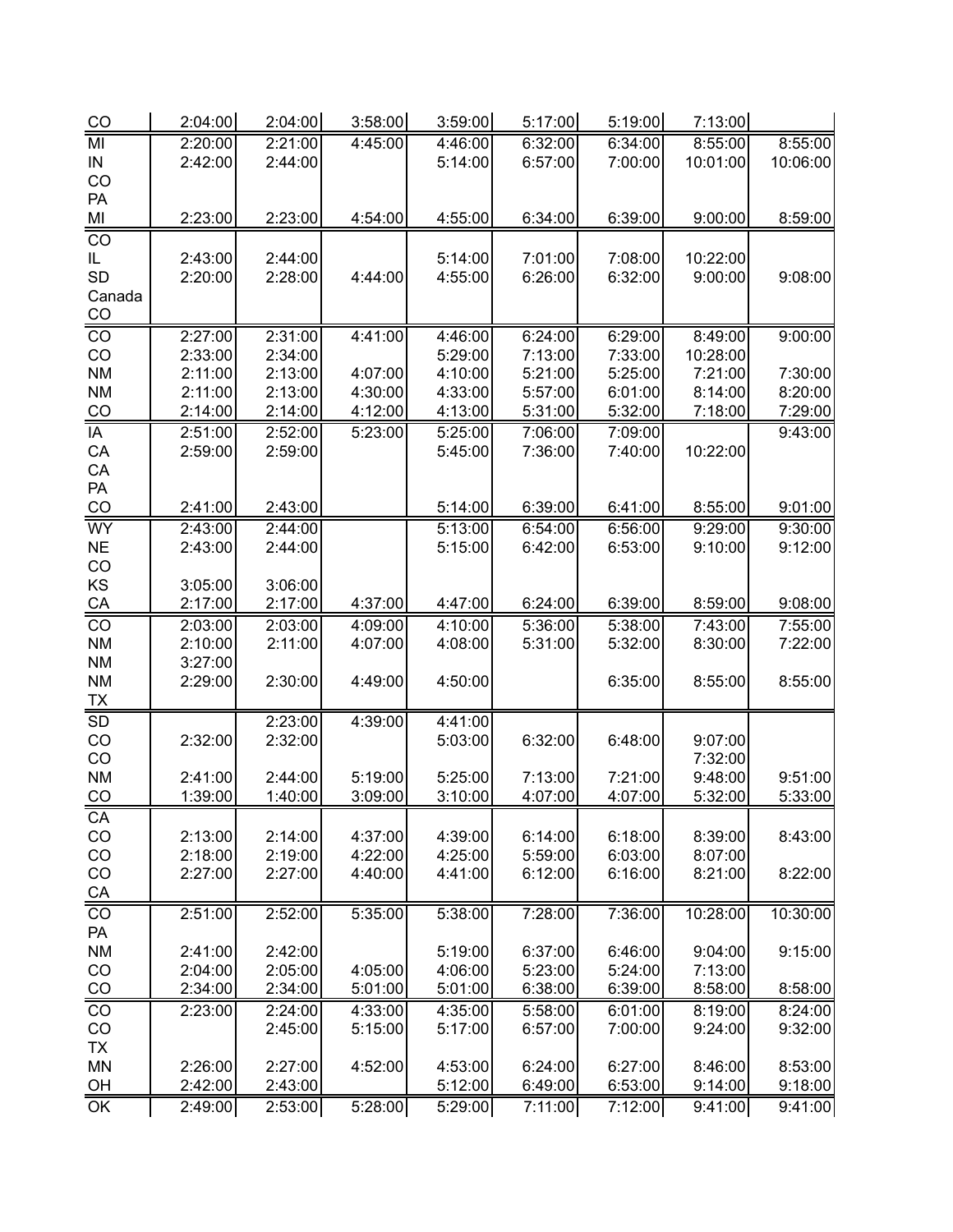| <b>TX</b><br>CO<br>CO               | 3:01:00<br>2:04:00<br>2:23:00 | 3:05:00<br>2:04:00<br>2:24:00 | 4:05:00<br>5:16:00 | 5:56:00<br>4:06:00 | 8:08:00<br>5:23:00 | 5:25:00            | 7:35:00            | 8:19:00<br>7:45:00 |
|-------------------------------------|-------------------------------|-------------------------------|--------------------|--------------------|--------------------|--------------------|--------------------|--------------------|
| <b>NM</b>                           |                               |                               |                    |                    |                    |                    |                    | 9:00:00            |
| <b>NJ</b><br><b>WY</b><br><b>AR</b> | 2:40:00<br>2:32:00            | 2:40:00<br>2:32:00            | 4:48:00            | 5:02:00<br>4:52:00 | 6:32:00<br>6:22:00 | 6:34:00<br>6:27:00 | 9:01:00<br>8:45:00 | 9:02:00            |
| <b>WY</b><br>$NC$                   | 2:28:00                       | 2:29:00                       | 4:52:00            | 4:55:00            | 6:38:00            | 6:46:00            | 9:28:00            |                    |
| <b>MN</b>                           | 2:41:00                       | 2:42:00                       | 5:21:00            | 5:23:00            | 7:04:00            | 7:07:00            | 9:29:00            | 9:31:00            |
| UT                                  | 2:18:00                       | 2:19:00                       | 4:25:00            | 4:26:00            | 5:55:00            | 5:58:00            | 8:01:00            |                    |
| IL                                  | 2:54:00                       | 2:55:00                       | 5:34:00            | 5:36:00            | 7:12:00            | 7:14:00            | 9:55:00            | 10:01:00           |
| Germany<br>CO                       | 2:29:00                       | 2:33:00                       | 5:13:00            | 5:28:00            | 7:12:00            | 7:35:00            | 10:19:00           | 10:20:00           |
| $\overline{OH}$                     | 2:33:00                       | 2:34:00                       | 4:48:00            | 4:51:00            | 6:30:00            | 6:38:00            | 9:05:00            | 9:07:00            |
| <b>NE</b>                           | 2:45:00                       | 2:49:00                       | 5:37:00            | 5:43:00            | 7:41:00            | 7:42:00            |                    |                    |
| TX                                  | 2:17:00                       | 2:18:00                       | 4:20:00            | 4:21:00            | 5:43:00            | 5:46:00            | 7:51:00            | 7:51:00            |
| ID                                  |                               |                               |                    |                    |                    |                    |                    |                    |
| $M$                                 |                               |                               |                    |                    |                    |                    |                    |                    |
| $\overline{C}$                      | 2:51:00                       | 2:52:00                       | 5:24:00            | 5:25:00            | 7:07:00            | 7:09:00            | 9:39:00            | 9:40:00            |
| CO                                  | 2:55:00                       | 2:56:00                       | 5:32:00            | 5:36:00            | 7:26:00            | 7:31:00            | 10:18:00           | 10:26:00           |
| CO                                  | 2:21:00                       | 2:22:00                       | 4:34:00            | 4:35:00            | 5:57:00            | 6:00:00            |                    | 7:49:00            |
| CA                                  | 2:12:00                       | 2:13:00                       | 4:16:00            | 4:18:00            | 5:46:00            | 5:47:00            | 7:42:00            | 7:42:00            |
| GA                                  | 2:39:00                       | 2:39:00                       | 5:00:00            | 5:03:00            | 6:35:00            | 6:38:00            | 8:52:00            | 8:51:00            |
| $\overline{C}$                      | 3:00:00                       | 3:01:00                       |                    | 5:58:00            | 7:46:00            | 7:52:00            |                    |                    |
| ${\sf CA}$                          |                               |                               |                    |                    |                    |                    |                    |                    |
| <b>OR</b>                           | 2:58:00                       | 2:59:00                       | 5:37:00            | 5:42:00            | 7:28:00            | 7:40:00            |                    |                    |
| NC                                  |                               |                               |                    |                    |                    |                    |                    |                    |
| CO                                  |                               | 2:29:00                       | 4:51:00            | 4:53:00            | 6:33:00            | 6:43:00            | 9:25:00            | 9:27:00            |
| $\overline{CO}$                     |                               |                               |                    |                    |                    |                    |                    |                    |
| ${\sf CA}$                          | 2:26:00                       | 2:26:00                       | 4:55:00            | 4:57:00            | 4:40:00            | 6:42:00            | 9:01:00            | 9:02:00            |
| CO                                  | 2:26:00                       | 2:31:00                       | 4:41:00            | 4:50:00            | 6:24:00            | 6:29:00            | 8:49:00            | 9:08:00            |
| <b>TX</b>                           |                               |                               |                    |                    |                    |                    |                    |                    |
| $rac{UT}{CO}$                       |                               |                               |                    |                    |                    |                    |                    |                    |
|                                     | 2:58:00                       | 2:59:00                       | 5:20:00            | 5:25:00            | 7:04:00            | 7:09:00            | 9:27:00            | 9:41:00            |
| <b>NM</b>                           | 2:33:00                       |                               | 4:55:00            |                    |                    |                    | 8:54:00            | 9:03:00            |
| AZ<br>MI                            |                               | 2:33:00                       |                    | 5:00:00            | 6:28:00            | 6:31:00            |                    |                    |
|                                     |                               |                               |                    |                    |                    |                    |                    |                    |
| $rac{CA}{CO}$                       | 2:52:00                       | 2:52:00                       | 5:22:00            | 5:23:00            | 7:08:00            | 7:14:00            | 9:33:00            | 9:34:00            |
| CO                                  | 2:28:00                       | 2:29:00                       |                    | 5:15:00            | 6:57:00            | 7:04:00            | 9:48:00            | 9:59:00            |
| $_{\rm CO}$                         |                               |                               |                    |                    |                    |                    |                    |                    |
| $_{\rm CO}$                         | 2:35:00                       | 2:35:00                       |                    | 5:05:00            | 6:45:00            | 6:50:00            | 9:19:00            |                    |
| $NC$                                | 2:39:00                       | 2:39:00                       |                    | 5:06:00            | 6:45:00            | 6:47:00            | 9:11:00            | 9:11:00            |
| <b>TX</b>                           | 2:51:00                       | 2:51:00                       | 5:20:00            | 5:21:00            | 6:52:00            | 6:53:00            | 9:14:00            | 9:15:00            |
| MT                                  |                               |                               |                    |                    |                    |                    |                    |                    |
| $A\!Z$                              |                               |                               |                    |                    |                    |                    |                    |                    |
| $_{\rm CO}$                         | 2:34:00                       | 2:34:00                       | 4:52:00            | 4:57:00            | 6:36:00            | 6:37:00            | 9:03:00            | 9:13:00            |
| $\frac{1}{10}$                      | 2:28:00                       | 2:33:00                       | 4:47:00            | 4:49:00            | 6:20:00            | 6:24:00            | 8:40:00            |                    |
| MI                                  |                               |                               |                    |                    |                    |                    |                    |                    |
| <b>WY</b>                           | 2:52:00                       | 2:55:00                       |                    | 6:02:00            |                    |                    |                    |                    |
| MT                                  | 2:28:00                       | 2:33:00                       | 4:51:00            | 4:58:00            | 6:33:00            | 6:39:00            | 8:55:00            | 9:09:00            |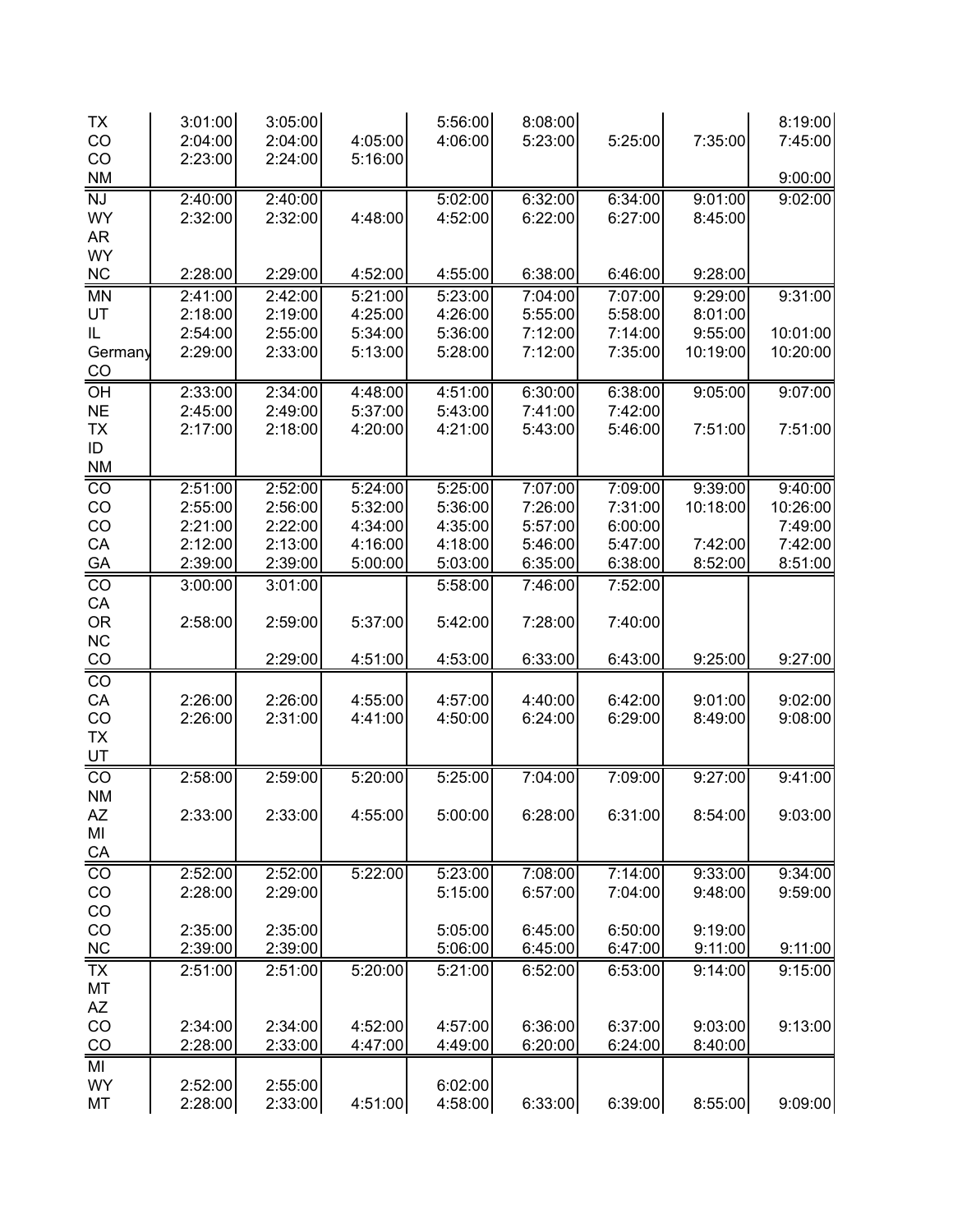| CO<br>CO               | 2:33:00            | 2:34:00            | 5:01:00            | 5:01:00            | 6:37:00            | 6:40:00            | 9:14:00            | 9:14:00            |
|------------------------|--------------------|--------------------|--------------------|--------------------|--------------------|--------------------|--------------------|--------------------|
| CO                     |                    |                    |                    |                    |                    |                    |                    |                    |
| <b>NE</b>              | 2:27:00            | 2:29:00            | 5:01:00            | 5:03:00            | 6:53:00            | 7:00:00            | 10:30:00           |                    |
| DC                     | 2:25:00            | 2:27:00            | 4:54:00            | 4:56:00            | 6:31:00            | 6:33:00            | 8:51:00            | 8:40:00            |
| OK<br><b>MN</b>        | 2:40:00            | 2:41:00            |                    | 5:10:00            | 6:46:00            | 6:49:00            | 9:11:00            | 9:24:00            |
| Canada                 | 1:57:00            | 1:57:00            | 3:48:00            | 3:48:00            | 5:00:00            | 5:00:00            |                    | 7:24:00            |
| CO                     |                    |                    |                    |                    |                    |                    |                    |                    |
| CO                     | 2:27:00            | 2:30:00            | 4:52:00            | 4:55:00            | 6:25:00            | 6:29:00            |                    | 8:40:00            |
| CO                     | 1:50:00            | 1:50:00            | 3:23:00            | 3:23:00            | 4:26:00            | 4:29:00            | 6:03:00            | 6:03:00            |
| CO                     | 2:55:00            | 2:56:00            |                    | 5:38:00            | 7:25:00            | 7:29:00            | 10:17:00           | 10:19:00           |
| <b>MO</b>              | 2:27:00            | 2:28:00            | 4:46:00            | 4:47:00            | 6:28:00            | 6:32:00            | 8:56:00            |                    |
| IL.                    | 2:59:00            | 3:01:00            |                    | 5:48:00            | 7:36:00            | 7:37:00            |                    |                    |
| <b>NM</b>              | 2:10:00            | 2:13:00            | 4:07:00            | 4:10:00            | 5:21:00            | 5:24:00            | 7:21:00            | 7:30:00            |
| MI                     | 2:47:00            | 2:48:00            |                    |                    |                    |                    |                    |                    |
| KY                     |                    |                    |                    |                    |                    |                    |                    |                    |
| $\overline{CO}$        | 2:13:00            | 2:14:00            | 4:22:00            | 4:23:00            | 6:01:00            | 6:04:00            | 8:25:00            | 8:25:00            |
| CO                     | 2:03:00            | 2:05:00            | 4:07:00            | 4:10:00            |                    |                    |                    |                    |
| CO<br>CA               | 3:01:00            | 3:05:00            |                    |                    |                    |                    |                    |                    |
| <b>NM</b>              | 2:23:00            | 2:24:00            | 4:32:00            | 4:33:00            | 5:57:00            | 6:01:00            | 8:06:00            |                    |
| <b>NM</b>              |                    | 2:24:00            | 4:32:00            | 4:33:00            | 5:57:00            | 6:01:00            | 8:06:00            |                    |
| <b>PR</b>              |                    |                    |                    |                    |                    |                    |                    |                    |
| CO                     |                    |                    |                    |                    |                    |                    |                    |                    |
| CO                     | 2:28:00            | 2:29:00            | 4:48:00            | 4:50:00            | 6:32:00            | 6:37:00            | 8:51:00            | 8:51:00            |
| <b>TX</b>              | 2:28:00            | 2:28:00            | 4:46:00            | 4:47:00            | 6:27:00            | 6:30:00            | 9:04:00            | 9:06:00            |
| $\overline{CO}$        | 2:10:00            | 2:12:00            | 3:57:00            | 4:00:00            |                    | 5:15:00            | 7:30:00            | 8:42:00            |
| CO                     |                    |                    |                    |                    |                    |                    |                    |                    |
| <b>NM</b>              | 2:38:00            | 2:38:00            | 4:55:00            | 4:58:00            | 6:26:00            | 6:35:00            | 9:14:00            |                    |
| CO                     | 2:19:00            | 2:22:00            | 4:26:00            | 4:28:00            | 5:48:00            | 5:51:00            | 7:55:00            | 8:46:00            |
| $\overline{CO}$        | 2:14:00            | 2:16:00            | 4:39:00            | 4:32:00            | 6:04:00            | 6:05:00            | 8:17:00            | 8:40:00            |
| $\overline{co}$        | 2:10:00            | 2:10:00            | 4:14:00            | 4:17:00            | 6:24:00            | 6:40:00            | 9:09:00            | 9:38:00            |
| <b>AL</b><br><b>NM</b> | 2:10:00            | 2:10:00            | 4:23:00            | 4:27:00            | 5:56:00            | 6:00:00            | 8:23:00            | 8:31:00            |
| CO                     | 2:36:00            | 2:38:00            |                    | 5:06:00            | 6:59:00            | 7:07:00            | 9:48:00            | 10:16:00           |
| Morocco                | 2:35:00            | 2:36:00            |                    | 5:17:00            | 6:52:00            | 7:02:00            | 9:08:00            | 9:13:00            |
| <b>TX</b>              | 2:15:00            | 2:21:00            | 4:22:00            | 4:25:00            | 5:42:00            | 5:42:00            | 7:32:00            |                    |
| WY                     | 2:26:00            | 2:30:00            | 4:45:00            | 4:50:00            | 6:22:00            | 6:36:00            | 9:00:00            |                    |
| MN                     |                    |                    |                    |                    |                    |                    |                    |                    |
| CA                     |                    |                    |                    |                    |                    |                    |                    |                    |
| CO                     |                    |                    |                    |                    |                    |                    |                    |                    |
| $\overline{UT}$        | 2:27:00            | 2:27:00            | 4:47:00            |                    | 6:30:00            | 6:35:00            | 8:40:00            | 8:41:00            |
| CO                     |                    |                    |                    |                    |                    |                    |                    |                    |
| <b>NV</b>              |                    |                    |                    |                    |                    |                    |                    |                    |
| CO                     |                    |                    |                    |                    |                    |                    |                    |                    |
| CO                     | 3:13:00            | 3:13:00            |                    | 6:09:00            | 8:16:00            |                    |                    |                    |
| WI<br>CO               | 2:32:00<br>2:23:00 | 2:33:00<br>2:23:00 | 4:42:00<br>4:33:00 | 4:43:00<br>4:35:00 | 6:07:00<br>6:07:00 | 6:09:00<br>6:10:00 | 8:22:00<br>8:18:00 | 8:58:00<br>8:17:00 |
| CO                     | 2:18:00            | 2:20:00            | 4:33:00            | 4:36:00            | 6:03:00            | 6:10:00            | 8:21:00            | 8:21:00            |
| CA                     |                    |                    |                    |                    |                    |                    |                    |                    |
| CA                     | 2:52:00            | 2:54:00            | 5:19:00            | 5:27:00            | 7:03:00            | 7:07:00            | 9:17:00            | 9:25:00            |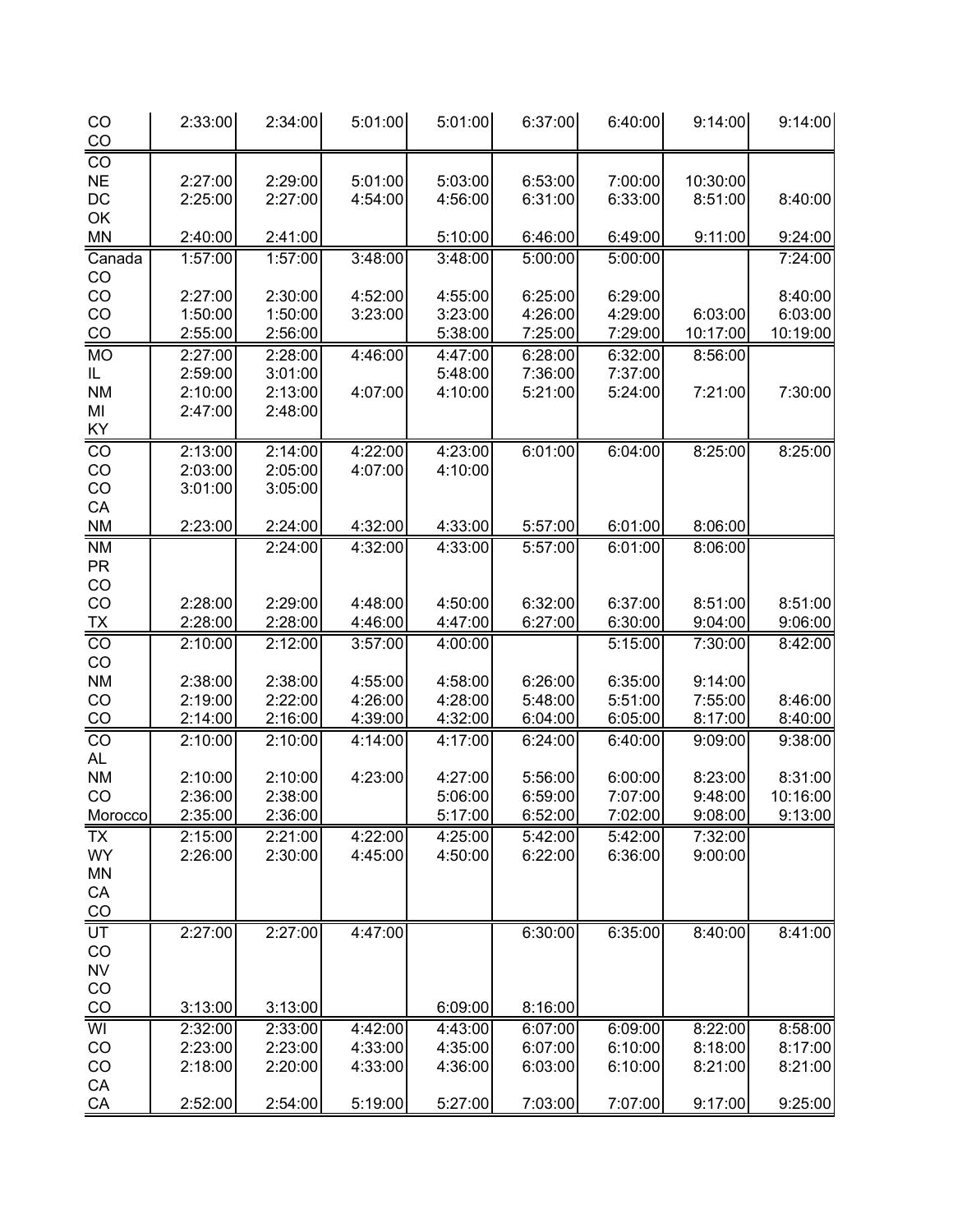| IL<br>CO        | 2:29:00 | 2:29:00 | 5:15:00 | 5:16:00 | 7:04:00 | 7:05:00 | 9:48:00  | 9:50:00  |
|-----------------|---------|---------|---------|---------|---------|---------|----------|----------|
| CO              | 2:44:00 | 2:47:00 | 5:20:00 | 5:26:00 | 6:57:00 | 7:04:00 | 9:25:00  | 9:30:00  |
| CO<br>NJ        | 2:15:00 | 2:18:00 | 4:33:00 | 4:39:00 | 6:16:00 | 6:22:00 | 8:18:00  | 8:26:00  |
| CO              | 1:55:00 | 1:57:00 | 3:39:00 | 3:43:00 | 4:57:00 | 4:59:00 | 6:44:00  | 6:41:00  |
| <b>TN</b>       |         |         |         |         |         |         |          |          |
| NJ              |         |         |         |         |         |         |          |          |
| <b>CT</b>       |         |         |         |         |         |         |          |          |
|                 | 2:26:00 | 2:27:00 | 4:48:00 | 4:55:00 | 6:36:00 | 6:46:00 | 9:12:00  | 9:28:00  |
| OR              |         |         |         |         |         |         |          |          |
| CA              | 2:48:00 | 2:51:00 | 5:25:00 | 5:27:00 | 7:05:00 | 7:10:00 | 9:36:00  | 9:43:00  |
| <b>NM</b>       | 2:29:00 | 2:30:00 |         | 4:52:00 | 6:33:00 | 6:35:00 | 8:58:00  | 8:59:00  |
| <b>TX</b>       | 2:28:00 | 2:28:00 | 4:43:00 | 4:45:00 | 6:14:00 | 6:18:00 | 8:39:00  | 8:43:00  |
| CO              | 2:44:00 | 2:44:00 | 5:37:00 | 5:39:00 | 7:22:00 | 7:23:00 | 10:18:00 | 9:21:00  |
| VA              |         |         |         |         |         |         |          |          |
| $\overline{TX}$ | 2:53:00 | 2:53:00 | 5:22:00 | 5:24:00 | 6:56:00 | 7:00:00 | 9:30:00  | 9:34:00  |
| CA              | 2:26:00 | 2:27:00 | 4:45:00 | 4:46:00 | 6:16:00 | 6:17:00 | 8:29:00  | 8:31:00  |
| MA              | 2:31:00 | 2:34:00 | 4:49:00 | 4:51:00 | 6:15:00 | 6:18:00 | 8:20:00  | 8:26:00  |
| <b>WA</b>       |         |         |         |         |         |         |          |          |
| CA              | 2:43:00 | 2:44:00 | 4:58:00 | 5:00:00 | 6:29:00 | 6:32:00 | 8:50:00  | 8:56:00  |
| <b>MN</b>       | 2:40:00 | 2:44:00 |         | 5:16:00 | 6:49:00 | 6:53:00 | 9:14:00  |          |
| CA              |         |         |         |         |         |         |          | 9:20:00  |
| ME              | 2:28:00 | 2:29:00 | 4:45:00 | 4:47:00 | 6:20:00 | 6:22:00 | 8:45:00  | 8:52:00  |
| <b>TX</b>       | 2:14:00 | 2:14:00 | 4:43:00 | 4:44:00 | 6:29:00 | 6:36:00 | 8:48:00  | 8:49:00  |
| CO              | 2:26:00 | 2:27:00 | 5:14:00 | 5:25:00 | 7:00:00 | 7:05:00 | 9:26:00  | 9:38:00  |
| <b>WA</b>       | 2:21:00 | 2:22:00 | 4:25:00 | 4:50:00 | 5:49:00 | 5:59:00 | 8:02:00  |          |
| <b>NV</b>       | 2:11:00 | 2:13:00 | 4:22:00 | 4:24:00 | 5:52:00 | 5:55:00 | 8:19:00  |          |
| CO              | 2:37:00 | 2:38:00 | 4:53:00 |         | 6:39:00 | 6:49:00 | 9:03:00  | 9:04:00  |
| <b>NY</b>       |         |         |         |         |         |         |          |          |
| <b>MN</b>       |         |         |         |         |         |         |          |          |
|                 |         |         |         |         |         |         |          |          |
| IL              | 2:34:00 | 2:34:00 | 4:52:00 | 4:55:00 | 6:20:00 | 6:23:00 | 8:39:00  | 8:41:00  |
| CO              | 2:23:00 | 2:23:00 | 4:33:00 | 4:34:00 | 5:57:00 | 5:59:00 | 8:03:00  |          |
| CO              |         |         |         |         |         |         |          |          |
| AZ              |         |         |         |         |         |         |          |          |
| FL              | 2:10:00 | 2:16:00 | 4:27:00 | 4:44:00 | 6:12:00 | 6:19:00 |          | 8:54:00  |
| $\overline{FL}$ | 2:43:00 | 2:45:00 |         | 5:04:00 | 6:33:00 | 6:37:00 | 9:04:00  |          |
| FL.             | 2:40:00 | 2:40:00 |         | 5:14:00 | 6:56:00 | 7:07:00 | 9:31:00  | 9:34:00  |
| <b>NM</b>       | 2:23:00 | 2:23:00 | 4:36:00 | 4:41:00 | 6:10:00 | 6:14:00 | 8:29:00  | 8:41:00  |
| FL.             | 2:40:00 | 2:40:00 |         | 5:12:00 | 6:58:00 | 7:04:00 | 9:40:00  | 9:41:00  |
| CA              | 2:29:00 | 2:31:00 | 4:50:00 | 4:58:00 | 6:29:00 | 6:34:00 | 8:54:00  | 9:06:00  |
| <b>WA</b>       | 2:33:00 | 2:34:00 | 4:52:00 | 4:54:00 | 6:27:00 | 6:30:00 | 9:14:00  |          |
| <b>TX</b>       |         |         |         |         |         |         |          |          |
| CO              | 2:26:00 | 2:26:00 | 4:42:00 | 4:43:00 | 6:12:00 | 6:21:00 | 9:18:00  | 9:20:00  |
| CO              |         |         |         |         |         |         |          |          |
| <b>WA</b>       | 2:43:00 | 2:43:00 | 5:20:00 | 5:21:00 | 7:04:00 | 7:07:00 | 9:39:00  | 9:41:00  |
|                 | 2:16:00 | 2:16:00 | 4:19:00 | 4:21:00 | 5:46:00 | 5:49:00 | 7:49:00  | 7:52:00  |
| CO              |         |         |         |         |         |         | 7:57:00  |          |
| CO              | 2:21:00 | 2:23:00 | 4:28:00 | 4:36:00 | 5:57:00 | 6:02:00 |          | 8:07:00  |
| <b>NJ</b>       | 2:40:00 | 2:40:00 |         | 5:02:00 | 6:32:00 | 6:34:00 | 8:50:00  |          |
| CO              | 2:30:00 | 2:30:00 | 4:49:00 | 4:53:00 | 6:18:00 | 6:21:00 | 8:46:00  | 8:46:00  |
| $\frac{CO}{1}$  | 2:26:00 | 2:27:00 | 4:34:00 | 4:36:00 | 5:57:00 | 5:59:00 | 8:02:00  |          |
| $\overline{CA}$ | 2:52:00 | 2:52:00 | 5:35:00 | 5:39:00 | 7:10:00 | 7:20:00 | 9:50:00  | 10:01:00 |
| WI              | 2:32:00 | 2:32:00 | 4:39:00 | 4:41:00 | 5:55:00 | 5:57:00 | 8:20:00  |          |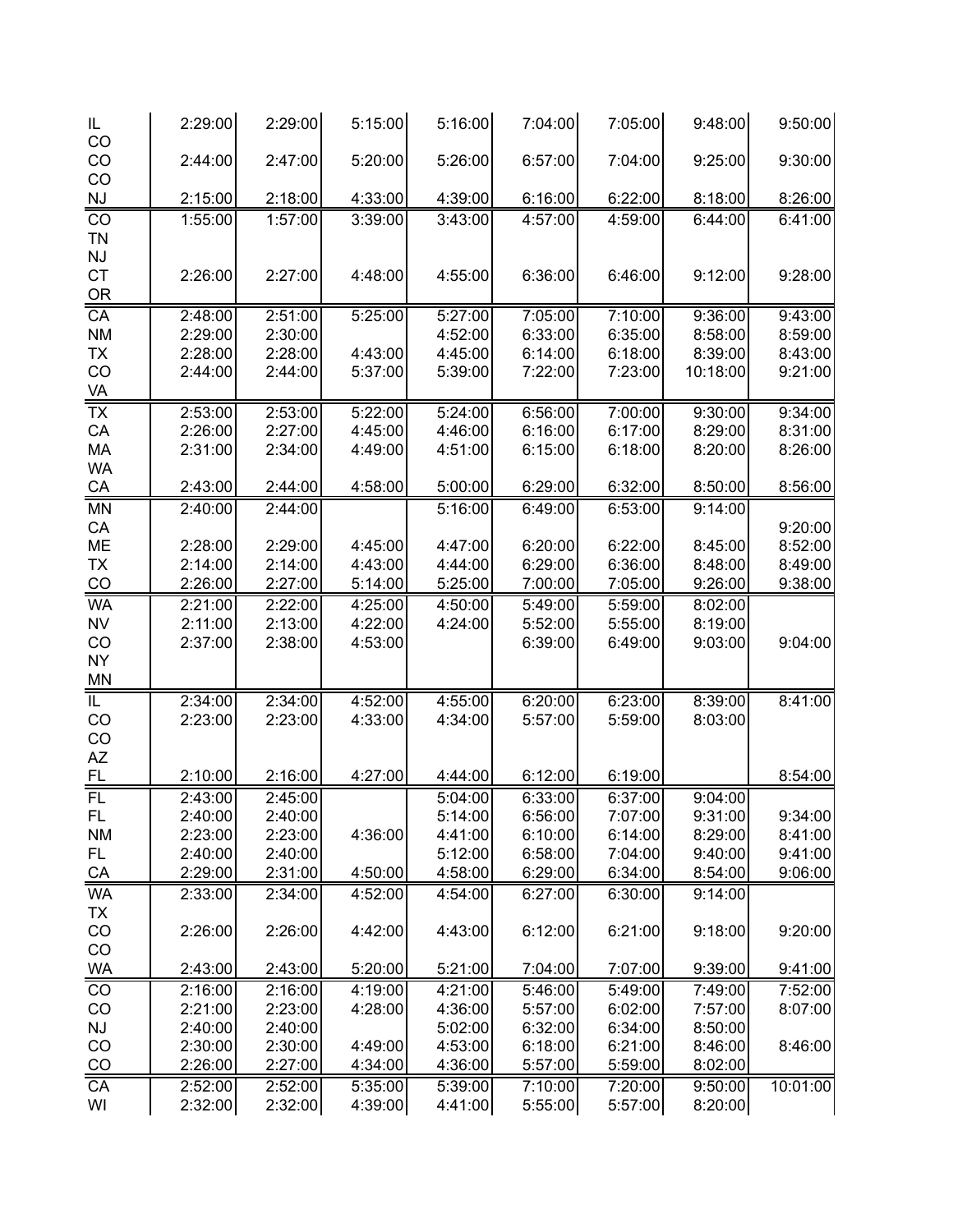| <b>KY</b>       | 2:22:00 | 2:25:00 | 4:40:00  | 4:43:00 | 6:11:00 | 6:16:00 | 8:39:00  | 8:47:00  |
|-----------------|---------|---------|----------|---------|---------|---------|----------|----------|
| CO              | 2:24:00 |         | 5:13:00  | 5:15:00 | 6:59:00 | 7:09:00 | 10:22:00 |          |
| CO              | 2:38:00 | 2:38:00 |          | 5:12:00 | 7:00:00 | 7:00:00 | 9:26:00  | 8:24:00  |
| $\overline{CO}$ |         |         |          |         |         |         |          |          |
| CO              | 2:18:00 | 2:21:00 | 4:47:00  | 4:57:00 | 6:38:00 | 6:47:00 | 9:46:00  | 10:10:00 |
| <sub>CO</sub>   | 2:09:00 | 2:09:00 | 4:04:001 | 4:05:00 | 5:22:00 | 5:22:00 | 7:11:00  | 7:11:00  |
| TX              | 2:37:00 | 2:42:00 | 5:21:00  | 5:23:00 | 7:11:00 | 7:18:00 | 9:57:00  | 10:06:00 |
| CO              | 2:37:00 | 2:39:00 | 5:21:00  | 5:23:00 | 7:11:00 | 7:18:00 | 10:01:00 | 10:06:00 |
| $\overline{co}$ |         |         |          |         |         |         |          |          |
| AZ              | 2:33:00 | 2:33:00 | 4:56:00  | 4:57:00 | 6:29:00 | 6:31:00 | 8:50:00  |          |
| TX              |         |         |          |         |         |         |          | 6:51:00  |
| <sub>CO</sub>   | 2:16:00 | 2:22:00 | 4:30:00  | 4:47:00 | 6:15:00 | 6:24:00 | 8:32:00  | 8:31:00  |
| NM              |         |         |          |         |         |         |          |          |
| $\overline{co}$ | 2:18:00 | 2:19:00 | 4:25:00  | 4:28:00 | 5:53:00 | 5:55:00 | 7:59:00  | 8:02:00  |
|                 |         |         |          |         |         |         |          |          |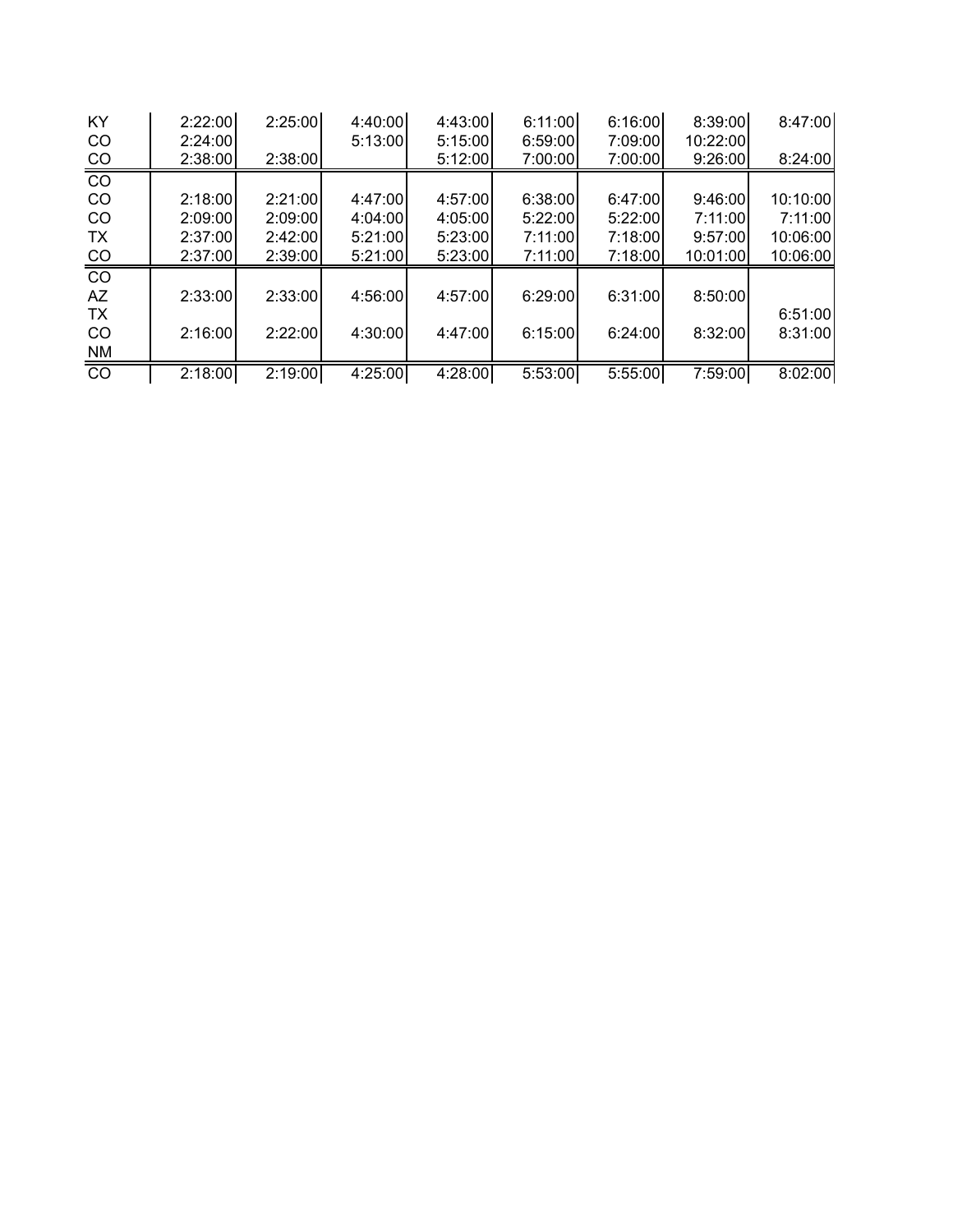| Hope1   | Win In   | <b>Win Out</b> | Hope2    | TL <sub>2</sub> In | TL <sub>2</sub> Out | HM <sub>2</sub> In | HM2 Out  | FH <sub>2</sub> IN |
|---------|----------|----------------|----------|--------------------|---------------------|--------------------|----------|--------------------|
| 6:58:00 | 8:03:00  | 8:05:00        | 9:29:00  | 10:18:00           | 10:18:00            | 12:02:00           | 12:03:00 | 13:06:00           |
| 6:58:00 | 8:01:00  | 8:08:00        | 9:44:00  | 10:53:00           | 10:54:00            | 12:32:00           | 12:33:00 | 13:35:00           |
| 7:38:00 | 8:50:00  | 8:52:00        | 10:29:00 | 11:23:00           | 11:24:00            | 13:13:00           | 13:15:00 | 14:19:00           |
| 7:20:00 | 8:29:00  | 8:33:00        | 10:00:00 | 10:52:00           | 10:57:00            | 12:48:00           | 12:50:00 | 13:56:00           |
| 8:07:00 | 9:26:00  |                | 11:01:00 | 11:58:00           | 11:58:00            | 13:47:00           | 13:49:00 | 14:52:00           |
| 7:41:00 | 8:55:00  | 8:57:00        | 10:39:00 | 11:43:00           | 11:44:00            | 13:43:00           | 13:46:00 | 14:54:00           |
| 8:01:00 | 9:18:00  | 9:19:00        | 11:00:00 | 12:01:00           | 12:02:00            | 14:03:00           | 14:06:00 | 15:20:00           |
| 7:47:00 | 9:11:00  | 9:12:00        | 10:55:00 | 11:53:00           | 11:54:00            | 14:09:00           | 14:14:00 | 15:31:00           |
| 8:30:00 | 9:57:00  | 10:00:00       | 11:36:00 | 12:30:00           | 12:31:00            | 14:31:00           | 14:32:00 | 15:55:00           |
| 8:21:00 | 9:46:00  | 9:47:00        | 11:51:00 | 13:08:00           | 13:09:00            | 15:14:00           | 15:17:00 | 16:44:00           |
|         | 9:21:00  | 9:24:00        | 11:16:00 |                    | 12:23:00            | 14:24:00           | 14:25:00 | 15:46:00           |
| 8:23:00 | 9:45:00  | 9:46:00        | 11:40:00 | 12:37:00           | 12:38:00            | 14:51:00           | 14:51:00 |                    |
| 8:29:00 | 9:48:00  | 9:50:00        | 11:23:00 | 12:36:00           | 12:40:00            | 14:55:00           | 14:57:00 | 16:19:00           |
| 8:21:00 | 9:42:00  | 9:43:00        | 11:24:00 | 12:34:00           | 12:34:00            | 14:47:00           | 14:50:00 | 16:24:00           |
| 7:59:00 | 9:15:00  | 9:20:00        | 11:00:00 | 12:00:00           | 12:02:00            | 14:13:00           | 14:15:00 | 15:35:00           |
| 8:32:00 | 10:01:00 | 10:02:00       | 12:13:00 | 13:36:00           | 13:36:00            | 15:37:00           | 15:38:00 | 17:01:00           |
| 8:38:00 | 10:06:00 | 10:13:00       | 12:04:00 | 13:14:00           | 13:19:00            | 15:22:00           | 15:23:00 |                    |
| 8:02:00 | 9:27:00  | 9:29:00        | 11:15:00 |                    | 12:30:00            | 14:50:00           | 14:52:00 | 16:18:00           |
| 8:30:00 | 9:50:00  | 9:52:00        | 11:37:00 | 12:50:00           | 12:52:00            | 15:08:00           | 15:07:00 | 16:22:00           |
| 8:30:00 | 10:07:00 | 10:13:00       | 12:27:00 | 13:34:00           | 13:36:00            | 15:44:00           | 15:46:00 | 17:01:00           |
| 7:57:00 | 9:15:00  | 9:17:00        | 11:02:00 | 12:17:00           | 12:18:00            | 14:24:00           | 14:27:00 | 15:45:00           |
| 8:32:00 | 10:04:00 | 10:07:00       | 12:07:00 | 13:21:00           | 13:31:00            | 15:46:00           | 15:48:00 |                    |
|         | 10:11:00 | 10:14:00       | 12:10:00 | 13:24:00           | 13:24:00            | 15:33:00           | 15:34:00 | 16:56:00           |
| 8:03:00 | 9:27:00  | 9:29:00        |          | 12:27:00           | 12:26:00            | 14:42:00           | 14:44:00 | 16:07:00           |
| 8:30:00 | 9:48:00  | 9:49:00        | 11:59:00 | 13:09:00           | 13:10:00            | 15:31:00           | 15:33:00 | 17:04:00           |
| 8:57:00 | 10:21:00 | 10:23:00       | 12:13:00 | 13:34:00           | 13:35:00            | 15:46:00           | 15:48:00 | 17:18:00           |
| 8:14:00 | 9:38:00  | 9:46:00        | 11:29:00 | 12:33:00           | 14:01:00            | 15:04:00           | 15:10:00 | 16:39:00           |
| 8:31:00 | 9:59:00  | 10:05:00       | 11:55:00 | 13:11:00           | 13:14:00            | 15:30:00           | 15:32:00 | 16:56:00           |
| 9:10:00 | 10:29:00 | 10:32:00       | 12:18:00 | 13:18:00           | 13:21:00            | 15:41:00           | 15:47:00 | 17:17:00           |
| 8:36:00 | 10:14:00 | 10:19:00       | 12:18:00 | 13:45:00           | 13:49:00            | 15:57:00           | 15:59:00 | 17:09:00           |
| 8:29:00 | 9:55:00  | 10:03:00       | 12:02:00 | 13:13:00           | 13:23:00            | 15:42:00           | 15:53:00 | 17:16:00           |
| 9:16:00 | 10:38:00 | 10:45:00       | 12:44:00 | 13:50:00           | 13:50:00            | 16:05:00           | 16:10:00 | 17:41:00           |
| 8:51:00 | 10:25:00 | 10:31:00       | 12:35:00 | 13:56:00           | 13:57:00            | 16:23:00           | 16:29:00 | 18:00:00           |
| 9:09:00 | 10:45:00 | 10:54:00       | 12:57:00 | 14:03:00           | 14:12:00            | 16:15:00           | 16:18:00 | 17:43:00           |
| 8:47:00 | 10:13:00 | 10:17:00       | 12:35:00 | 13:45:00           | 13:46:00            | 16:03:00           | 16:04:00 | 17:39:00           |
| 9:19:00 | 10:48:00 | 10:52:00       | 12:44:00 | 13:57:00           | 13:57:00            | 16:10:00           | 16:11:00 | 17:46:00           |
| 8:48:00 | 10:17:00 | 10:18:00       | 12:18:00 | 13:23:00           | 13:24:00            | 15:32:00           | 15:34:00 | 17:07:00           |
| 8:49:00 | 10:33:00 | 10:42:00       | 12:33:00 | 13:57:00           |                     | 16:20:00           | 16:25:00 | 17:58:00           |
| 9:18:00 | 10:51:00 | 11:04:00       | 13:06:00 | 14:08:00           | 14:15:00            | 16:37:00           | 16:44:00 | 18:10:00           |
| 8:12:00 | 9:38:00  |                | 11:28:00 | 12:34:00           | 12:34:00            | 14:55:00           | 14:58:00 | 16:32:00           |
|         | 10:11:00 | 10:16:00       | 12:11:00 | 13:27:00           | 13:30:00            | 15:57:00           | 16:00:00 | 17:35:00           |
| 8:40:00 | 10:06:00 | 10:10:00       | 12:08:00 | 13:16:00           | 13:19:00            | 15:41:00           | 15:43:00 | 17:15:00           |
| 8:49:00 | 10:29:00 | 10:32:00       | 12:29:00 | 13:48:00           | 13:50:00            | 16:20:00           | 16:22:00 | 17:58:00           |
| 8:35:00 | 10:02:00 | 10:09:00       | 12:09:00 | 13:31:00           | 13:33:00            | 15:56:00           | 16:00:00 | 17:27:00           |
| 9:46:00 | 11:26:00 | 11:29:00       | 13:30:00 | 7:59:00            |                     | 17:06:00           | 17:08:00 | 18:38:00           |
|         | 10:13:00 | 10:17:00       | 12:35:00 | 13:45:00           | 13:46:00            | 16:03:00           | 16:04:00 | 17:36:00           |
| 8:56:00 | 10:37:00 | 10:39:00       | 12:30:00 | 13:53:00           | 13:54:00            | 16:17:00           | 16:21:00 | 17:55:00           |
| 9:12:00 | 10:43:00 | 10:54:00       | 13:03:00 | 14:17:00           | 14:18:00            | 16:32:00           | 16:39:00 | 18:20:00           |
| 8:47:00 | 10:26:00 | 10:41:00       | 12:46:00 | 13:50:00           | 13:57:00            | 16:16:00           | 16:18:00 | 17:51:00           |
| 8:13:00 | 9:55:00  | 10:13:00       | 12:48:00 | 14:04:00           | 14:05:00            | 16:51:00           | 17:03:00 | 19:04:00           |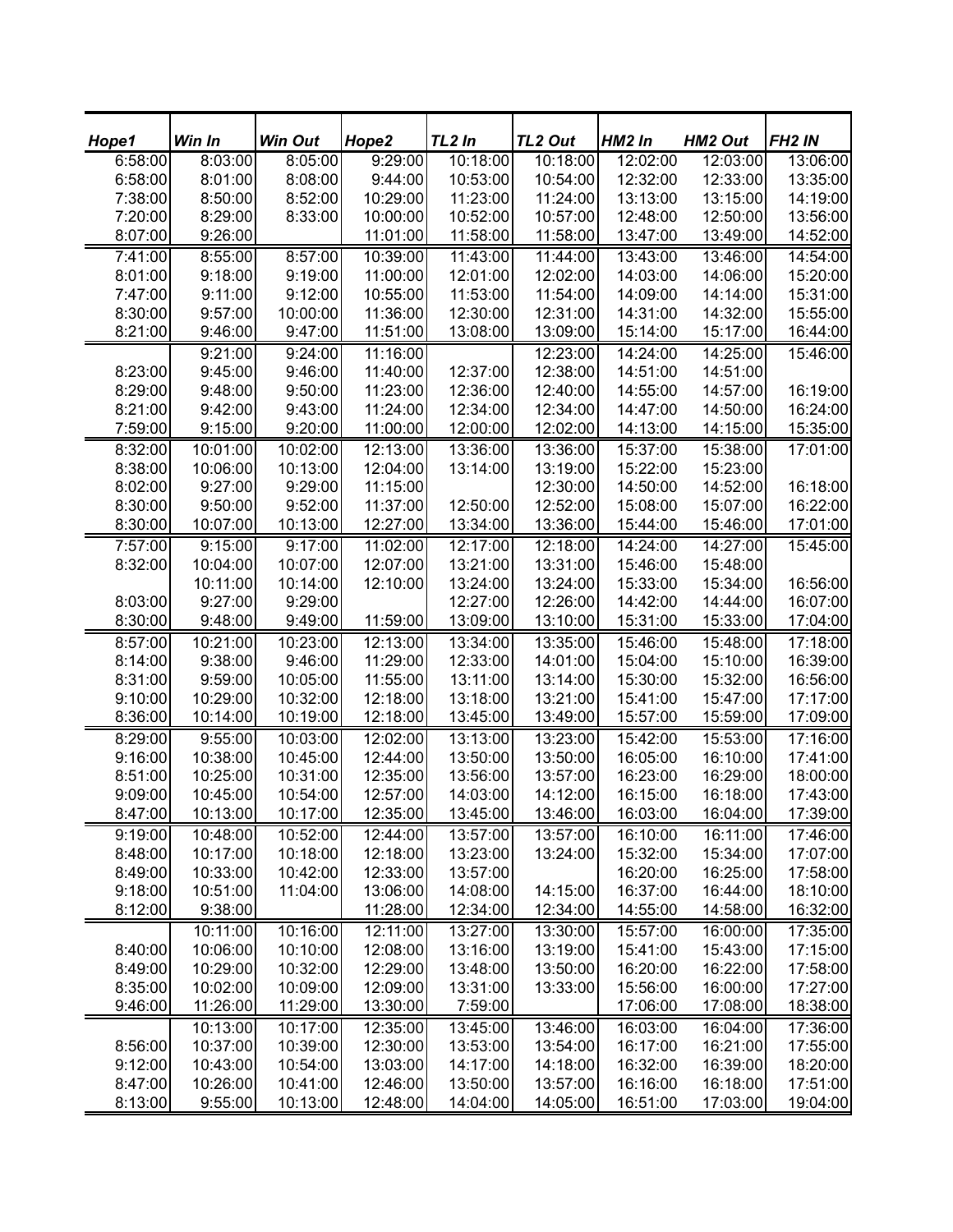| 9:13:00  |          | 10:49:00 | 12:46:00 | 14:04:00 | 14:06:00 | 16:27:00 | 16:33:00 | 18:12:00 |
|----------|----------|----------|----------|----------|----------|----------|----------|----------|
| 8:52:00  | 10:24:00 | 10:26:00 | 12:31:00 | 13:47:00 | 13:48:00 | 16:10:00 | 16:11:00 | 17:44:00 |
| 9:02:00  | 10:40:00 | 10:50:00 | 12:48:00 | 14:05:00 | 14:08:00 | 16:31:00 | 16:36:00 | 18:20:00 |
| 9:18:00  | 10:48:00 | 10:56:00 | 13:04:00 |          | 14:08:00 | 16:10:00 | 16:11:00 | 17:47:00 |
| 8:53:00  | 10:31:00 | 10:34:00 | 13:03:00 | 14:24:00 | 14:26:00 | 17:02:00 | 17:07:00 | 18:41:00 |
| 9:16:00  | 10:45:00 | 10:51:00 | 12:52:00 | 14:01:00 | 14:02:00 | 16:33:00 | 16:34:00 | 18:28:00 |
| 9:32:00  | 11:11:00 | 11:19:00 |          | 14:33:00 | 14:45:00 | 17:08:00 | 17:20:00 | 18:49:00 |
| 9:42:00  | 11:09:00 | 11:13:00 | 13:15:00 | 7:56:00  | 14:15:00 | 17:14:00 | 17:25:00 | 18:55:00 |
| 9:30:00  | 11:07:00 | 11:10:00 | 13:21:00 | 14:39:00 | 14:49:00 | 17:14:00 | 17:25:00 | 18:58:00 |
| 8:54:00  | 10:28:00 | 10:37:00 | 12:59:00 | 14:38:00 | 14:39:00 | 17:36:00 | 17:55:00 | 19:33:00 |
| 9:01:00  | 10:48:00 | 11:00:00 | 13:07:00 | 14:24:00 | 14:25:00 | 17:10:00 | 17:19:00 | 19:06:00 |
| 8:59:00  | 10:30:00 | 10:33:00 | 12:27:00 | 13:42:00 | 13:45:00 | 15:57:00 | 16:02:00 | 17:35:00 |
| 9:51:00  | 11:33:00 | 11:35:00 | 13:56:00 | 15:07:00 | 15:09:00 | 17:43:00 | 17:50:00 | 19:27:00 |
| 9:50:00  | 11:26:00 | 11:31:00 | 13:35:00 | 7:52:00  | 14:59:00 | 17:31:00 | 17:36:00 | 19:13:00 |
| 8:51:00  | 10:20:00 | 10:22:00 | 12:24:00 | 13:30:00 | 13:31:00 | 16:10:00 | 16:10:00 | 17:59:00 |
| 10:27:00 | 12:07:00 | 12:09:00 | 14:53:00 | 7:56:00  | 16:17:00 | 18:39:00 | 18:45:00 | 20:14:00 |
| 8:10:00  | 9:47:00  | 10:03:00 | 11:58:00 | 13:29:00 | 13:31:00 | 16:01:00 | 16:15:00 | 17:40:00 |
| 9:12:00  | 10:47:00 | 10:48:00 | 12:39:00 | 13:49:00 | 13:51:00 | 15:57:00 | 15:58:00 | 17:24:00 |
| 10:09:00 | 12:00:00 | 12:02:00 | 14:16:00 | 8:12:00  | 15:48:00 | 18:25:00 | 18:25:00 | 20:09:00 |
| 9:13:00  |          | 11:11:00 | 13:13:00 | 14:36:00 | 14:46:00 | 17:05:00 | 17:20:00 | 18:40:00 |
| 9:07:00  | 10:38:00 | 10:43:00 | 12:44:00 | 14:15:00 | 14:17:00 | 16:59:00 | 17:25:00 | 19:20:00 |
| 10:20:00 | 11:55:00 | 11:59:00 | 14:14:00 | 15:24:00 | 15:31:00 | 18:11:00 | 18:21:00 |          |
| 9:50:00  | 11:28:00 | 11:36:00 | 13:46:00 | 15:17:00 | 15:18:00 | 17:49:00 | 17:58:00 | 19:28:00 |
| 10:12:00 | 11:58:00 | 12:02:00 | 14:18:00 | 8:09:00  | 15:30:00 | 18:23:00 | 18:25:00 | 20:06:00 |
| 9:18:00  | 11:04:00 | 11:14:00 | 13:40:00 | 15:02:00 | 15:02:00 | 17:46:00 | 17:50:00 | 19:32:00 |
| 9:37:00  | 11:20:00 | 11:27:00 | 13:34:00 | 15:06:00 | 15:10:00 | 17:51:00 | 17:58:00 | 19:45:00 |
| 8:49:00  | 10:13:00 | 10:15:00 | 12:12:00 | 13:27:00 | 13:30:00 | 17:28:00 | 17:55:00 | 19:46:00 |
| 9:43:00  | 11:26:00 | 11:28:00 | 13:25:00 | 7:53:00  |          | 17:29:00 | 17:42:00 | 19:21:00 |
| 9:16:00  | 10:53:00 | 10:54:00 | 13:08:00 | 14:51:00 | 14:53:00 | 17:37:00 | 17:47:00 | 19:44:00 |
| 9:12:00  | 10:53:00 | 10:58:00 | 13:07:00 | 14:13:00 | 14:27:00 | 17:05:00 | 17:11:00 | 18:46:00 |
| 10:36:00 | 12:19:00 | 12:17:00 | 14:39:00 | 16:04:00 | 16:06:00 | 18:57:00 | 19:03:00 | 20:37:00 |
| 9:41:00  | 11:25:00 | 11:36:00 | 13:45:00 | 15:01:00 | 15:13:00 | 18:00:00 | 18:22:00 | 20:13:00 |
| 9:49:00  | 11:23:00 | 11:24:00 | 13:33:00 | 7:56:00  | 15:01:00 | 17:42:00 | 17:49:00 | 19:41:00 |
| 10:30:00 | 12:17:00 | 12:25:00 | 14:33:00 | 16:05:00 | 16:05:00 | 18:41:00 | 18:43:00 | 20:17:00 |
|          | 11:23:00 | 11:30:00 | 13:26:00 | 7:59:00  | 14:54:00 | 17:34:00 | 17:43:00 | 19:37:00 |
| 10:09:00 | 12:01:00 |          | 14:13:00 | 8:06:00  | 15:43:00 | 18:20:00 | 18:22:00 | 20:14:00 |
| 9:56:00  | 11:41:00 | 11:52:00 | 14:00:00 | 7:56:00  | 15:35:00 | 18:16:00 | 18:21:00 | 20:13:00 |
| 9:34:00  | 11:13:00 | 11:25:00 | 13:44:00 | 15:01:00 | 15:12:00 | 17:32:00 | 17:41:00 |          |
| 9:10:00  | 10:38:00 | 10:41:00 | 12:57:00 | 14:21:00 | 14:22:00 | 16:58:00 | 17:04:00 | 19:01:00 |
| 10:41:00 |          | 12:40:00 | 14:48:00 | 16:06:00 | 16:13:00 | 19:05:00 | 19:12:00 | 20:57:00 |
| 10:00:00 | 11:42:00 | 11:44:00 | 13:47:00 | 15:08:00 | 15:10:00 | 17:51:00 | 17:55:00 | 19:40:00 |
| 8:58:00  | 10:45:00 | 11:01:00 | 13:06:00 | 14:56:00 | 15:15:00 | 17:48:00 | 18:34:00 | 20:16:00 |
| 9:20:00  | 10:43:00 | 10:46:00 | 12:49:00 | 14:17:00 | 14:30:00 | 17:06:00 | 17:11:00 | 19:03:00 |
| 9:32:00  | 11:37:00 | 11:56:00 | 13:52:00 | 15:10:00 | 15:11:00 | 17:52:00 | 17:55:00 |          |
| 9:59:00  | 11:37:00 | 11:43:00 | 13:45:00 | 15:04:00 | 15:11:00 | 18:10:00 | 18:17:00 |          |
| 9:32:00  | 11:22:00 | 11:27:00 | 13:41:00 | 15:11:00 | 15:13:00 | 17:53:00 | 17:56:00 | 19:40:00 |
| 9:39:00  | 11:13:00 | 11:20:00 | 13:30:00 | 14:58:00 | 15:11:00 | 17:44:00 | 17:45:00 | 19:56:00 |
| 10:33:00 | 12:18:00 | 12:27:00 | 14:43:00 |          | 16:04:00 | 19:02:00 | 19:12:00 | 20:53:00 |
| 9:51:00  | 11:50:00 | 11:51:00 | 14:14:00 | 15:30:00 | 15:31:00 | 18:46:00 | 18:46:00 | 20:45:00 |
| 10:14:00 | 12:03:00 | 12:16:00 | 14:44:00 | 8:05:00  | 16:11:00 | 19:14:00 | 19:20:00 | 21:09:00 |
| 9:43:00  | 11:37:00 | 11:41:00 | 14:05:00 | 15:40:00 | 15:46:00 | 18:33:00 | 18:47:00 | 20:30:00 |
| 9:55:00  | 11:35:00 | 11:37:00 | 13:44:00 | 15:15:00 | 15:16:00 | 18:08:00 | 18:16:00 | 20:01:00 |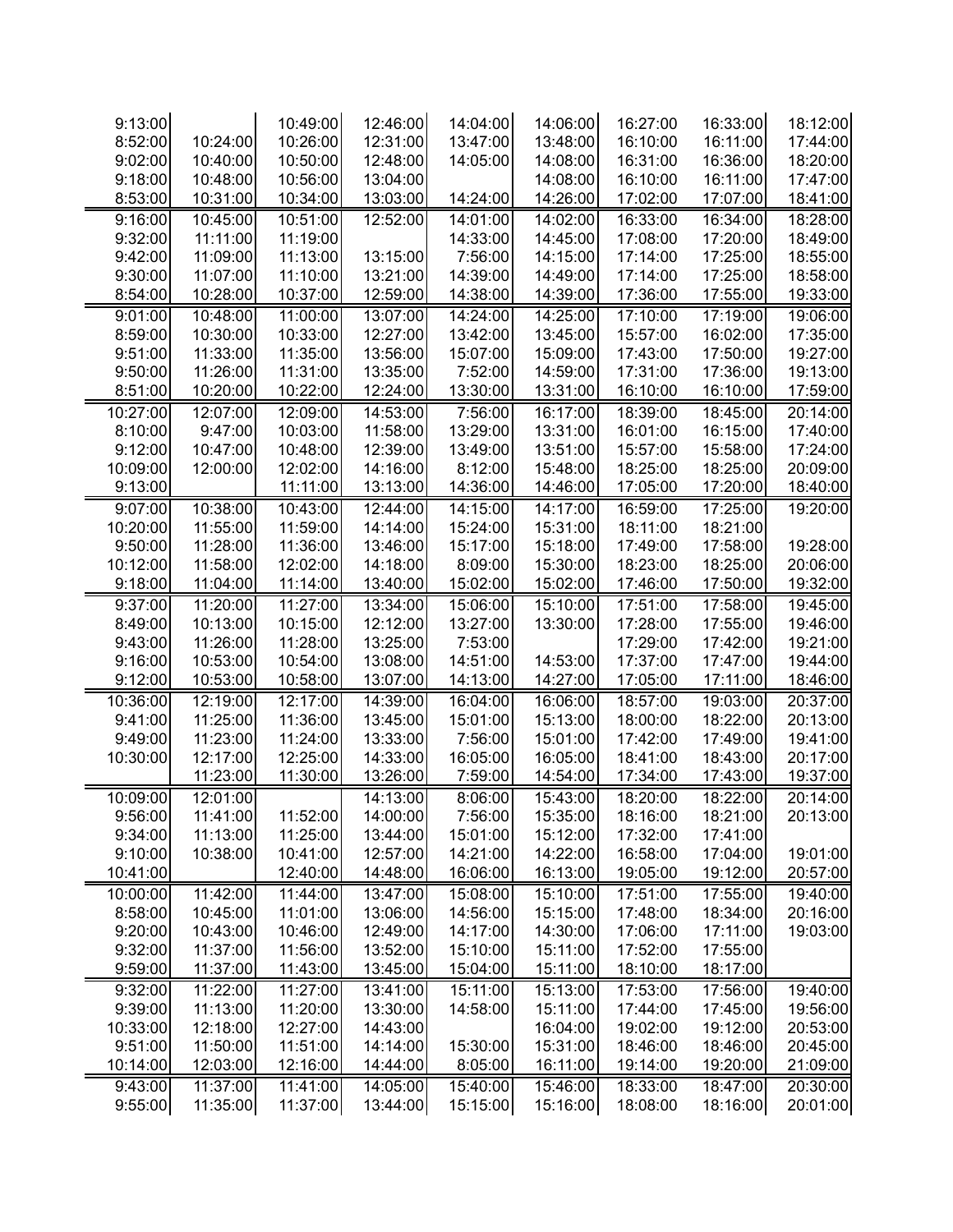| 10:49:00             | 12:42:00             | 12:43:00             | 14:59:00             | 16:22:00            | 16:23:00             | 19:09:00             | 19:14:00             | 21:00:00             |
|----------------------|----------------------|----------------------|----------------------|---------------------|----------------------|----------------------|----------------------|----------------------|
| 10:30:00             | 12:19:00             | 12:29:00             | 14:55:00             | 16:19:00            | 16:32:00             | 19:35:00             | 19:47:00             | 21:28:00             |
| 10:20:00             | 12:01:00             | 12:04:00             | 14:14:00             | 8:13:00             | 15:46:00             | 18:34:00             | 18:37:00             | 20:31:00             |
| 9:30:00              | 11:21:00             | 11:22:00             | 13:42:00             | 14:59:00            | 15:11:00             | 18:07:00             | 18:12:00             | 20:04:00             |
| 10:00:00             | 11:51:00             | 11:54:00             | 14:15:00             | 8:05:00             | 16:04:00             | 18:40:00             | 18:44:00             | 20:32:00             |
| 9:56:00              | 11:39:00             | 11:48:00             | 13:56:00             | 15:05:00            | 15:11:00             | 17:41:00             | 17:47:00             | 19:35:00             |
| 10:35:00             | 12:25:00             | 12:27:00             | 14:41:00             | 15:58:00            | 16:07:00             | 18:53:00             | 18:58:00             | 20:33:00             |
| 10:14:00             | 11:57:00             | 12:06:00             | 14:22:00             | 7:58:00             | 15:45:00             | 18:42:00             | 18:45:00             | 20:38:00             |
| 10:38:00             | 12:24:00             | 12:27:00             | 14:45:00             | 16:02:00            | 16:16:00             | 19:29:00             | 19:42:00             | 21:38:00             |
| 10:09:00             | 12:01:00             | 12:07:00             | 14:32:00             | 8:04:00             | 16:07:00             | 18:51:00             | 19:07:00             | 21:04:00             |
| 9:25:00              | 11:04:00             | 11:12:00             | 13:35:00             | 15:02:00            | 15:13:00             | 17:44:00             | 17:50:00             | 19:36:00             |
| 9:47:00              | 11:38:00             | 11:49:00             | 13:57:00             | 8:00:00             | 15:52:00             | 18:47:00             | 18:48:00             | 20:48:00             |
| 10:28:00             |                      | 12:22:00             | 14:45:00             | 16:14:00            | 16:15:00             | 19:07:00             | 19:12:00             | 21:09:00             |
| 10:40:00             | 12:44:00             | 13:05:00             | 15:12:00             | 8:13:00             | 16:50:00             | 19:57:00             | 20:13:00             | 21:53:00             |
| 10:57:00             | 12:49:00             | 13:01:00             | 15:00:00             | 16:29:00            | 16:45:00             | 19:33:00             | 19:47:00             | 21:30:00             |
| 11:10:00             | 12:52:00             | 12:53:00             | 14:58:00             | 16:26:00            | 16:33:00             | 19:27:00             | 19:33:00             | 21:14:00             |
| 10:40:00             | 12:24:00             | 12:28:00             | 14:43:00             | 16:04:00            | 16:18:00             | 19:08:00             | 19:21:00             | 21:09:00             |
|                      | 12:04:00             | 12:13:00             | 14:26:00             | 8:09:00             | 16:16:00             | 19:05:00             | 19:22:00             | 21:12:00             |
| 9:48:00              | 11:37:00             | 11:45:00             | 13:58:00             | 15:09:00            | 15:32:00             | 18:18:00             | 18:33:00             | 20:13:00             |
| 9:26:00              | 11:07:00             | 11:21:00             | 13:31:00             | 14:46:00            | 14:58:00             | 17:38:00             | 18:06:00             | 19:56:00             |
| 10:09:00             | 11:59:00             | 12:03:00             | 14:24:00             | 8:04:00             | 16:16:00             | 19:02:00             | 19:15:00             | 20:51:00             |
| 9:40:00              | 11:26:00             | 11:35:00             | 13:55:00             | 15:32:00            | 15:36:00             | 18:09:00             | 18:21:00             | 20:45:00             |
| 10:12:00             | 12:09:00             | 12:12:00             | 14:48:00             | 16:17:00            | 14:46:00             | 19:44:00             | 19:46:00             | 21:29:00             |
| 11:50:00             | 13:32:00             | 13:45:00             | 16:00:00             | 17:27:00            | 17:31:00             | 20:11:00             | 20:14:00             | 21:56:00             |
| 10:01:00             | 11:34:00             | 11:43:00             | 13:50:00             | 15:21:00            | 15:36:00             | 18:41:00             | 18:56:00             | 20:47:00             |
| 10:02:00             | 11:56:00             | 12:06:00             | 14:30:00             | 8:04:00             | 16:08:00             | 19:02:00             | 19:09:00             | 21:19:00             |
| 10:13:00             | 11:49:00             | 11:56:00             | 14:05:00             | 15:20:00            | 15:32:00             | 18:15:00             | 18:27:00             | 20:14:00             |
| 10:17:00             | 12:03:00             | 12:04:00             | 14:48:00             | 16:29:00            | 16:33:00             | 19:23:00             | 19:31:00             | 21:21:00             |
| 10:25:00             | 12:11:00             | 12:14:00             | 14:19:00             |                     | 16:07:00             | 19:00:00             | 19:03:00             | 20:55:00             |
| 10:00:00             | 11:36:00             | 11:44:00             | 14:05:00             | 7:56:00             | 15:47:00             | 18:42:00             | 18:52:00             | 21:10:00             |
|                      | 12:57:00             | 13:04:00             | 15:19:00             | 16:51:00            | 16:54:00             | 19:47:00             | 19:59:00             | 21:47:00             |
| 9:54:00              | 11:32:00             | 11:41:00             | 13:52:00             | 15:22:00            | 15:33:00             | 18:33:00             | 18:50:00             | 20:39:00             |
| 10:18:00             |                      | 12:25:00             | 14:40:00             | 8:05:00             | 16:24:00             | 19:32:00             | 19:49:00             | 21:38:00             |
| 10:05:00             | 11:48:00             | 11:55:00             | 14:01:00             | 15:40:00            | 15:44:00             | 18:36:00             | 18:40:00             | 20:49:00             |
| 10:24:00             | 12:04:00             | 12:10:00             | 14:26:00             | 15:57:00            |                      | 18:53:00             | 18:56:00             | 21:00:00             |
| 11:01:00             | 12:59:00             | 13:00:00             | 15:06:00             | 16:45:00            | 15:58:00             | 19:34:00             | 19:35:00             | 21:19:00             |
| 9:27:00              | 11:23:00             | 11:27:00             | 13:47:00             | 15:36:00            | 15:40:00             | 18:39:00             | 18:58:00             | 20:50:00             |
| 10:45:00             | 12:18:00             | 12:22:00             | 14:41:00             | 16:09:00            | 16:10:00             | 19:26:00             | 19:31:00             | 21:30:00             |
|                      |                      |                      |                      |                     |                      |                      |                      |                      |
| 9:59:00              | 12:02:00             | 12:12:00             | 14:40:00             | 7:53:00             | 16:37:00             | 19:26:00             | 20:06:00             | 21:45:00             |
| 10:38:00             |                      | 12:48:00             | 14:59:00             | 8:12:00             | 16:34:00             | 19:36:00             | 19:45:00             | 21:31:00             |
| 10:14:00             | 12:07:00             | 12:07:00             | 14:26:00             | 8:12:00             | 16:03:00             | 18:46:00             | 18:54:00             | 20:57:00             |
| 11:01:00             | 12:59:00             | 13:00:00             | 15:06:00             | 16:45:00            | 16:45:00             | 19:34:00             | 19:35:00             | 21:19:00             |
| 10:35:00             | 12:30:00             | 12:45:00             | 14:55:00             | 16:38:00            | 16:42:00             | 19:36:00             | 19:44:00             | 21:29:00             |
| 10:35:00             | 12:28:00             | 12:45:00             | 14:55:00             | 16:40:00            | 16:42:00             | 19:36:00             | 19:44:00             | 21:29:00             |
| 10:57:00             | 12:47:00             | 12:47:00             | 15:06:00             | 16:34:00            | 16:36:00             | 19:41:00             | 19:50:00             | 21:42:00             |
| 11:09:00             | 13:03:00             | 13:14:00             | 15:43:00             | 17:14:00            | 17:24:00             | 20:26:00             | 20:31:00             | 22:19:00             |
| 11:12:00             | 13:08:00             | 13:08:00             | 15:27:00             | 16:49:00            | 16:50:00             | 19:50:00             | 20:01:00             | 21:49:00             |
|                      | 12:29:00             | 12:47:00             | 15:01:00             | 16:35:00            | 16:43:00             | 19:46:00             | 19:57:00             | 21:41:00             |
| 10:30:00             |                      |                      |                      |                     | 15:37:00             | 18:51:00             |                      | 20:53:00             |
| 9:43:00              | 11:30:00             | 11:36:00             | 13:58:00             | 15:32:00            |                      |                      | 19:00:00             |                      |
| 11:06:00             | 12:59:00             | 13:00:00             | 15:13:00             | 16:44:00            | 16:45:00             | 19:46:00             | 19:52:00             | 22:06:00             |
| 10:14:00<br>10:47:00 | 12:02:00<br>12:47:00 | 12:11:00<br>12:56:00 | 14:17:00<br>15:27:00 | 8:12:00<br>17:04:00 | 16:05:00<br>17:14:00 | 18:56:00<br>20:14:00 | 19:05:00<br>20:14:00 | 20:55:00<br>22:04:00 |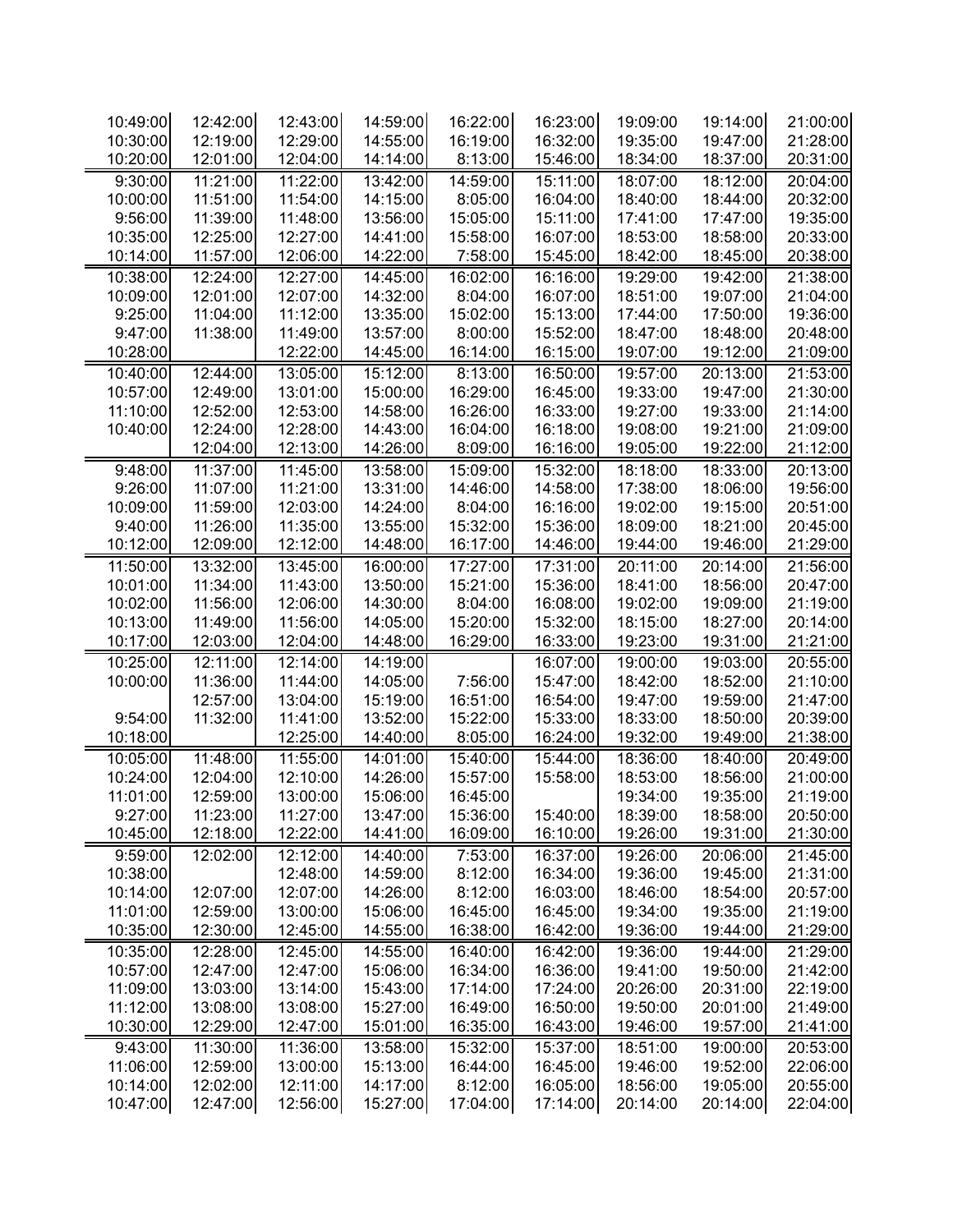| 11:01:00             | 13:14:00 | 13:18:00 | 15:43:00 | 17:18:00 | 17:20:00 | 19:52:00 | 19:59:00 | 21:56:00 |
|----------------------|----------|----------|----------|----------|----------|----------|----------|----------|
| 11:12:00             | 13:10:00 | 13:14:00 | 15:32:00 | 16:55:00 | 17:03:00 | 19:59:00 | 20:03:00 | 21:58:00 |
| 11:02:00             | 12:58:00 | 13:01:00 | 15:36:00 | 17:12:00 | 17:14:00 | 20:05:00 | 20:10:00 | 22:09:00 |
| 10:25:00             | 12:20:00 | 12:41:00 | 14:57:00 | 8:10:00  | 16:46:00 | 19:45:00 | 20:11:00 | 21:55:00 |
| 10:58:00             | 13:15:00 | 13:19:00 | 15:40:00 | 17:35:00 | 17:39:00 | 20:32:00 | 20:38:00 | 22:35:00 |
| 11:27:00             | 13:12:00 | 13:13:00 | 15:36:00 | 17:04:00 | 17:11:00 | 19:56:00 | 20:10:00 | 22:00:00 |
| 11:22:00             | 13:30:00 | 13:32:00 | 16:01:00 | 17:36:00 | 17:40:00 | 20:23:00 | 20:28:00 | 22:07:00 |
| 10:34:00             | 12:42:00 | 12:48:00 | 15:00:00 | 16:31:00 | 16:38:00 | 19:35:00 | 19:49:00 | 21:38:00 |
| 11:28:00             | 13:31:00 | 13:33:00 | 15:54:00 | 17:31:00 | 17:33:00 | 20:24:00 | 20:31:00 | 22:06:00 |
| 11:00:00             | 13:00:00 | 13:07:00 | 15:27:00 | 17:05:00 | 17:10:00 | 20:00:00 | 20:13:00 | 21:59:00 |
| 10:40:00             | 12:44:00 | 13:05:00 | 15:08:00 | 16:33:00 | 16:50:00 | 20:03:00 | 20:23:00 | 22:31:00 |
| 10:13:00             | 12:07:00 | 12:18:00 | 14:43:00 | 8:02:00  | 16:14:00 | 19:14:00 | 19:19:00 | 21:19:00 |
| 10:26:00             | 12:12:00 | 12:21:00 | 14:48:00 | 16:40:00 | 16:41:00 | 19:44:00 | 19:54:00 | 21:38:00 |
| 10:09:00             | 12:04:00 | 12:21:00 | 14:48:00 | 16:22:00 | 16:37:00 | 19:44:00 | 19:56:00 | 21:38:00 |
| 10:49:00             | 12:53:00 | 12:58:00 | 15:12:00 | 17:18:00 | 17:20:00 | 20:16:00 | 20:19:00 | 22:14:00 |
| 11:15:00             | 13:10:00 | 13:10:00 | 15:45:00 | 17:26:00 | 17:27:00 | 20:24:00 | 20:25:00 | 22:19:00 |
| 11:11:00             | 13:45:00 | 13:46:00 | 15:46:00 | 17:25:00 | 17:27:00 | 20:24:00 | 20:28:00 | 22:16:00 |
| 10:45:00             | 12:34:00 | 12:45:00 | 15:05:00 | 16:27:00 | 16:48:00 | 19:41:00 | 19:46:00 | 21:32:00 |
| 10:52:00             | 12:50:00 | 12:54:00 | 14:59:00 | 16:22:00 | 16:36:00 | 19:53:00 | 19:54:00 | 21:51:00 |
| 10:43:00             | 12:27:00 | 12:33:00 | 15:08:00 | 17:11:00 | 17:12:00 | 20:05:00 | 20:13:00 | 22:18:00 |
| 11:22:00             | 13:26:00 | 13:28:00 | 15:51:00 | 17:35:00 | 17:36:00 | 20:30:00 | 20:35:00 | 22:27:00 |
|                      | 11:44:00 | 11:52:00 | 14:00:00 | 15:43:00 | 15:46:00 | 19:28:00 | 19:57:00 | 21:56:00 |
| 10:08:00<br>11:28:00 | 13:34:00 | 13:40:00 | 16:17:00 | 17:44:00 | 17:45:00 | 20:43:00 | 20:51:00 | 22:40:00 |
| 10:42:00             |          |          |          |          |          |          |          |          |
|                      | 12:47:00 | 12:50:00 | 15:15:00 | 16:44:00 | 16:45:00 | 19:50:00 | 19:59:00 | 21:55:00 |
| 8:30:00              |          | 9:48:00  | 11:31:00 | 12:33:00 | 12:35:00 | 14:53:00 | 14:54:00 | 16:18:00 |
| 10:56:00             | 13:01:00 | 13:13:00 |          | 17:17:00 |          | 20:27:00 | 20:30:00 | 22:21:00 |
| 11:22:00             | 13:30:00 | 13:32:00 | 16:01:00 | 17:36:00 | 17:39:00 | 20:30:00 | 20:32:00 | 22:23:00 |
| 11:16:00             | 13:18:00 | 13:25:00 | 15:43:00 | 17:27:00 | 17:32:00 | 20:23:00 | 20:33:00 | 22:20:00 |
| 10:30:00             | 12:16:00 | 12:19:00 | 14:40:00 | 16:16:00 |          | 19:32:00 | 19:57:00 | 22:01:00 |
| 9:49:00              | 11:43:00 | 11:49:00 | 14:00:00 | 15:24:00 | 15:26:00 | 18:33:00 | 18:50:00 | 20:59:00 |
| 11:56:00             | 13:52:00 | 13:54:00 | 16:30:00 | 17:45:00 | 17:45:00 | 20:37:00 | 20:38:00 | 22:30:00 |
| 11:08:00             | 13:00:00 | 13:02:00 | 15:36:00 | 17:19:00 | 17:20:00 | 20:43:00 | 20:45:00 | 22:45:00 |
| 9:19:00              | 11:10:00 | 11:22:00 | 14:00:00 | 15:17:00 | 15:31:00 | 18:19:00 | 18:23:00 | 20:31:00 |
|                      | 12:45:00 | 12:47:00 | 15:13:00 | 17:14:00 | 17:15:00 | 20:30:00 | 20:34:00 | 22:32:00 |
| 10:42:00             | 12:46:00 | 13:12:00 | 15:42:00 | 17:09:00 | 17:30:00 | 20:35:00 | 20:42:00 | 22:45:00 |
| 11:35:00             | 13:57:00 | 13:57:00 | 16:47:00 |          |          |          |          |          |
| 9:37:00              |          | 11:09:00 | 13:10:00 | 14:13:00 | 14:15:00 | 16:55:00 | 16:59:00 | 18:33:00 |
|                      |          |          |          |          |          |          |          |          |
| 11:18:00             | 13:25:00 | 13:30:00 | 16:17:00 |          |          |          |          |          |
|                      |          |          |          |          |          |          |          |          |
|                      |          |          |          |          |          |          |          |          |
|                      |          |          |          |          |          |          |          |          |
|                      |          |          |          |          |          |          |          |          |
| 12:28:00             |          |          |          |          |          |          |          |          |
|                      |          |          |          |          |          |          |          |          |
| 12:17:00             |          |          |          |          |          |          |          |          |
|                      |          |          |          |          |          |          |          |          |
| 10:27:00             | 12:28:00 | 13:11:00 | 15:30:00 |          |          |          |          |          |
| 11:01:00             | 13:05:00 | 13:15:00 |          |          |          |          |          |          |
|                      |          |          |          |          |          |          |          |          |
|                      |          |          |          |          |          |          |          |          |
|                      |          |          |          |          |          |          |          |          |
|                      |          |          |          |          |          |          |          |          |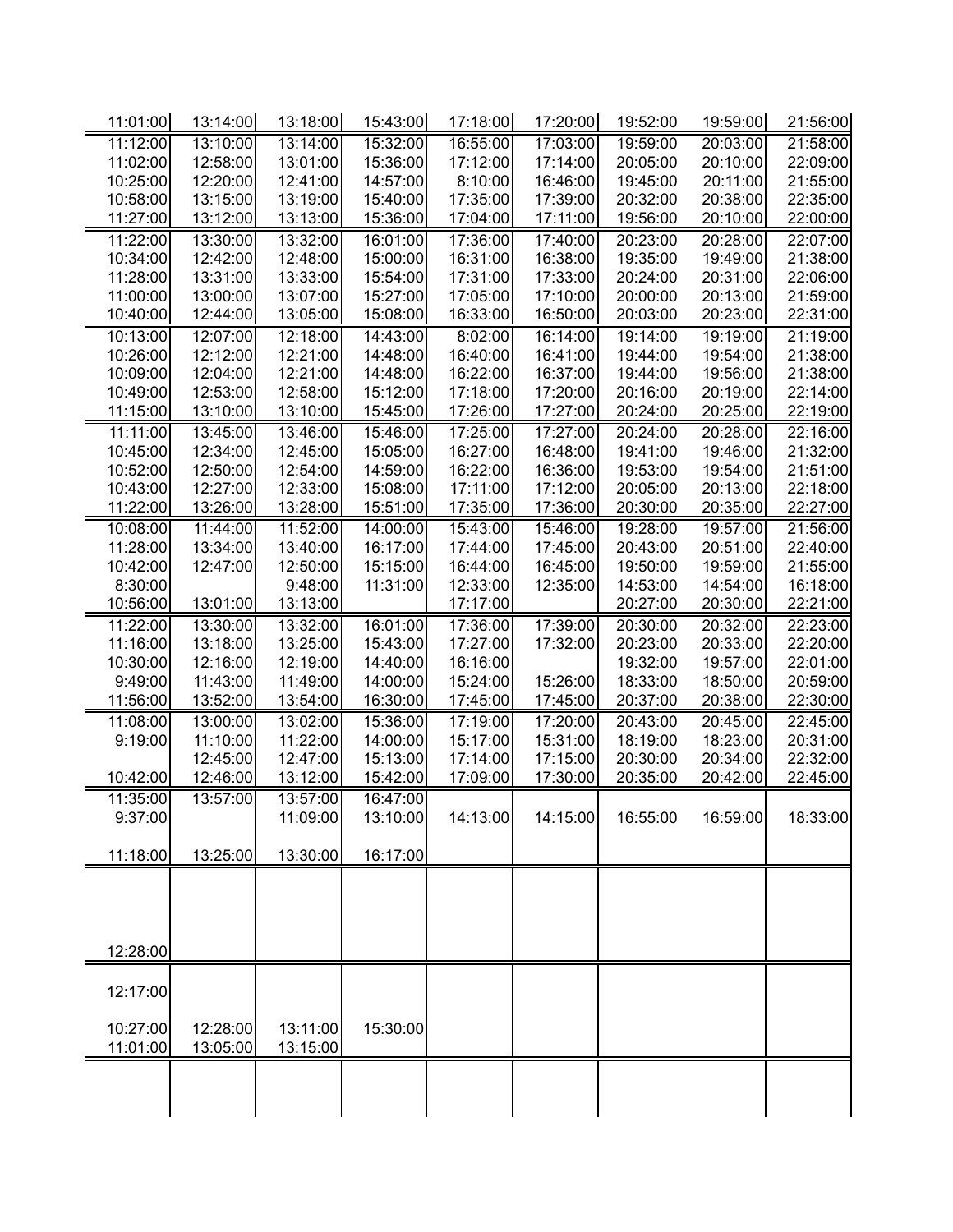| 10:15:00                        | 12:29:00                         | 13:08:00             | 15:39:00             | 17:11:00             | 17:29:00             | 20:32:00 | 20:41:00 | 22:43:00 |
|---------------------------------|----------------------------------|----------------------|----------------------|----------------------|----------------------|----------|----------|----------|
| 9:39:00<br>12:21:00             | 11:23:00                         | 11:28:00             | 13:40:00             | 15:09:00             | 15:11:00             | 18:03:00 |          |          |
| 11:20:00<br>10:45:00            | 13:39:00<br>12:47:00             | 13:57:00<br>13:02:00 | 16:17:00<br>15:28:00 | 17:45:00<br>12:22:00 | 17:45:00<br>17:24:00 |          |          |          |
| 13:37:00                        |                                  |                      |                      |                      |                      |          |          |          |
| 11:31:00                        | 14:01:00                         |                      |                      |                      |                      |          |          |          |
| 10:52:00                        | 12:54:00                         | 13:06:00             | 15:47:00             |                      |                      |          |          |          |
| 11:43:00                        | 13:45:00                         | 13:46:00             | 17:15:00             |                      |                      |          |          |          |
| 11:03:00                        | 13:09:00                         | 13:16:00             |                      |                      |                      |          |          |          |
| 11:15:00                        | 13:33:00                         | 13:58:00             | 16:51:00             |                      |                      |          |          |          |
| 10:36:00                        | 12:28:00                         | 12:56:00             | 15:51:00             |                      |                      |          |          |          |
| 11:53:00<br>10:53:00            | 12:40:00                         | 12:49:00             | 15:36:00             | 17:13:00             | 17:28:00             |          |          |          |
| 11:33:00<br>12:02:00            | 13:39:00<br>13:55:00             | 13:50:00<br>13:57:00 | 16:16:00<br>16:51:00 | 17:45:00             | 17:45:00             |          |          |          |
| 8:00:00<br>8:13:00              |                                  |                      |                      |                      |                      |          |          |          |
| 10:34:00<br>9:54:00<br>11:43:00 | 12:41:00<br>11:48:00<br>13:59:00 | 11:58:00             | 14:11:00             | 7:58:00              | 15:52:00             | 19:00:00 |          |          |
| 11:38:00<br>9:41:00             | 13:58:00<br>11:25:00             | 13:58:00<br>11:27:00 | 13:43:00             | 15:04:00             | 15:05:00             | 18:13:00 | 18:36:00 |          |
| 10:12:00                        |                                  | 11:50:00             | 13:53:00             |                      |                      |          |          |          |
| 10:53:00                        | 12:58:00                         | 12:59:00             | 15:28:00             | 17:08:00             | 17:08:00             |          |          |          |
| 12:09:00                        | 14:10:00                         |                      |                      |                      |                      |          |          |          |
| 9:30:00<br>10:26:00<br>9:38:00  | 11:43:00<br>12:24:00<br>11:34:00 | 12:34:00             |                      |                      |                      |          |          |          |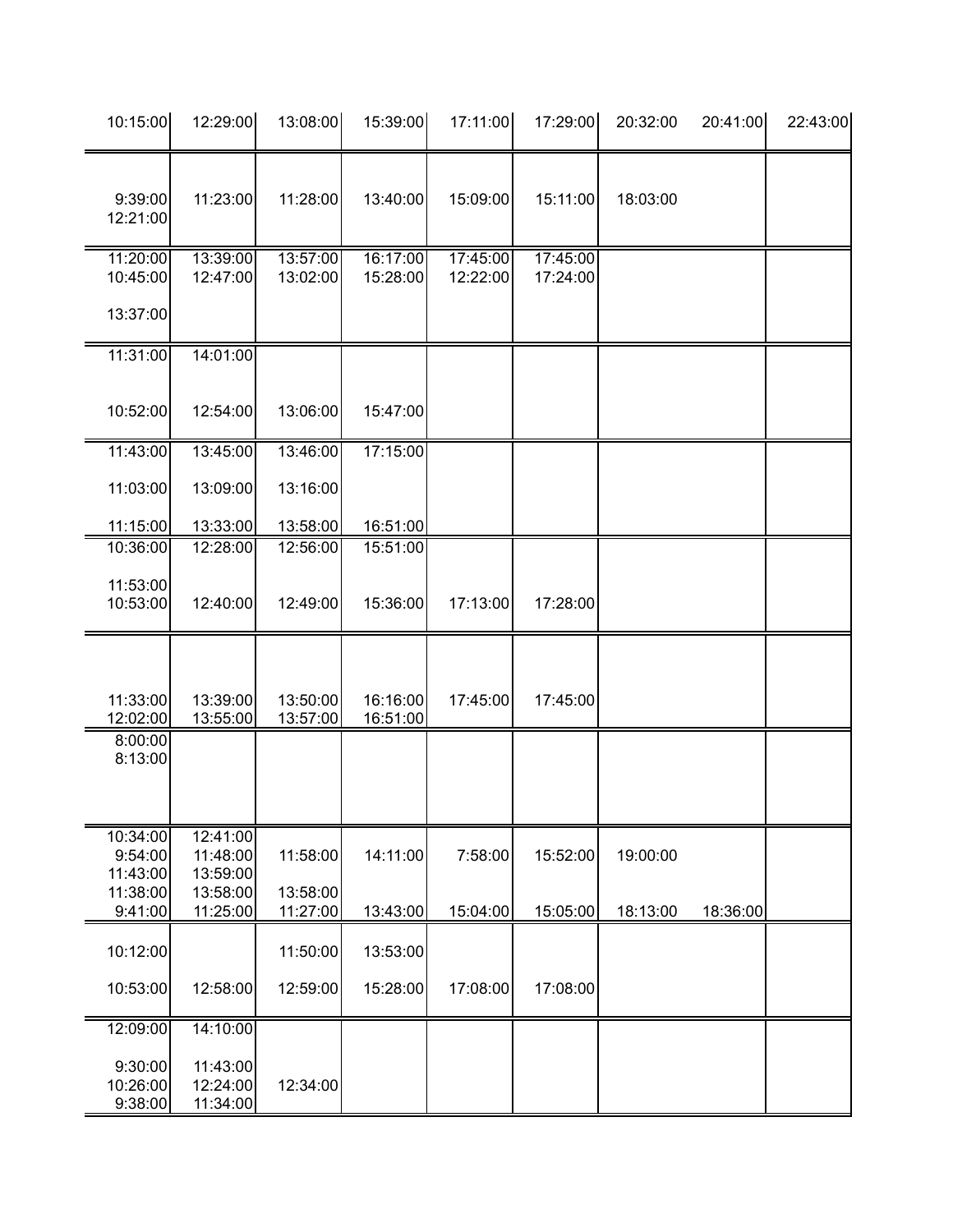| 10:38:00<br>11:07:00                                     | 13:20:00                                     | 13:25:00                         | 16:05:00             | 17:35:00             | 17:35:00             |          |          |          |
|----------------------------------------------------------|----------------------------------------------|----------------------------------|----------------------|----------------------|----------------------|----------|----------|----------|
| 11:23:00                                                 | 13:50:00                                     |                                  |                      |                      |                      |          |          |          |
| 12:12:00                                                 | 13:52:00                                     |                                  |                      |                      |                      |          |          | 19:58:00 |
| 11:12:00<br>10:54:00                                     | 13:33:00<br>12:50:00                         | 13:09:00                         | 15:34:00             |                      |                      |          |          |          |
| 11:54:00                                                 |                                              |                                  |                      |                      |                      |          |          |          |
| 12:15:00                                                 |                                              |                                  |                      |                      |                      |          |          |          |
| 10:26:00<br>11:04:00<br>11:31:00<br>11:13:00<br>11:43:00 | 12:28:00<br>13:13:00<br>13:39:00<br>14:05:00 | 12:55:00<br>13:21:00<br>13:52:00 | 15:14:00<br>15:43:00 | 16:35:00<br>17:29:00 | 16:43:00<br>17:32:00 | 19:42:00 | 20:01:00 |          |
| 12:33:00<br>11:12:00<br>11:28:00<br>11:44:00             | 14:06:00                                     |                                  |                      |                      |                      |          |          |          |
| 9:52:00                                                  | 12:05:00                                     | 12:17:00                         | 14:46:00             | 16:24:00             | 16:27:00             | 20:02:00 | 20:11:00 |          |
| 10:56:00<br>9:13:00                                      | 13:32:00<br>11:06:00                         | 13:35:00<br>11:17:00             | 16:18:00<br>13:42:00 |                      | 16:46:00             |          |          |          |
| 11:30:00<br>11:30:00                                     | 13:34:00                                     | 12:58:00<br>13:39:00             | 15:23:00             |                      |                      |          |          |          |
| 10:30:00                                                 | 10:28:00                                     | 10:28:00                         | 13:59:00             | 13:54:00<br>8:12:00  | 13:56:00             | 16:38:00 | 16:44:00 |          |
| 10:36:00                                                 | 12:32:00                                     | 12:45:00                         | 15:15:00             | 16:52:00             |                      |          |          |          |
| 10:52:00                                                 | 13:06:00                                     | 13:14:00                         | 16:00:00             | 17:45:00             | 17:45:00             |          |          |          |
| 12:40:00                                                 | 12:05:00                                     |                                  |                      |                      |                      |          |          |          |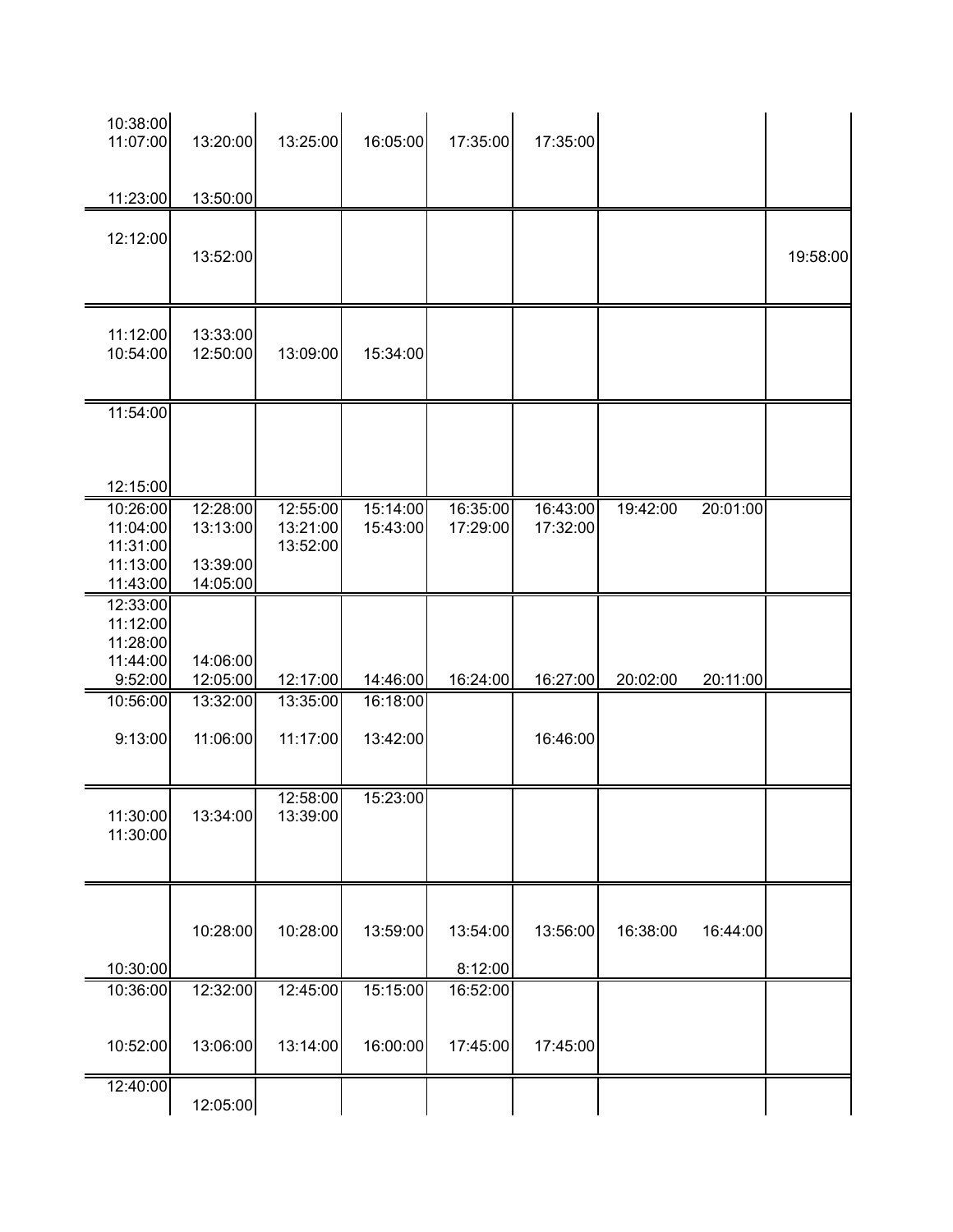| 11:32:00<br>12:03:00<br>9:35:00<br>11:20:00  | 13:52:00<br>14:00:00<br>12:17:00<br>13:27:00 | 14:00:00<br>13:44:00                         | 16:45:00<br>16:17:00                         |                                  |                                  |                                  |                      |                      |
|----------------------------------------------|----------------------------------------------|----------------------------------------------|----------------------------------------------|----------------------------------|----------------------------------|----------------------------------|----------------------|----------------------|
| 10:53:00<br>11:23:00<br>11:27:00             | 13:18:00<br>13:44:00<br>13:31:00             | 12:49:00<br>13:55:00<br>13:45:00             | 16:49:00<br>16:14:00                         | 8:03:00                          |                                  |                                  |                      |                      |
| 11:57:00<br>11:22:00<br>7:45:00<br>12:21:00  | 9:07:00                                      | 9:09:00                                      | 11:25:00                                     | 13:00:00                         | 13:02:00                         | 15:40:00                         | 15:47:00             | 17:35:00             |
| 10:38:00<br>10:18:00                         | 12:39:00<br>12:42:00                         | 12:45:00                                     | 15:09:00                                     | 16:44:00                         | 12:30:00<br>16:55:00<br>16:51:00 | 20:04:00<br>19:45:00             | 20:09:00             | 22:02:00<br>22:10:00 |
| 7:25:00<br>9:21:00<br>9:01:00                | 9:11:00<br>10:57:00<br>10:30:00              | 12:03:00<br>10:05:00<br>11:18:00<br>10:48:00 | 12:11:00<br>14:07:00                         | 13:52:00<br>15:30:00<br>13:43:00 | 13:54:00<br>15:49:00<br>13:44:00 | 16:27:00<br>18:36:00<br>16:38:00 | 18:53:00<br>16:45:00 |                      |
| 11:41:00<br>10:09:00<br>10:30:00<br>10:49:00 | 13:40:00<br>11:58:00<br>12:25:00<br>12:30:00 | 13:46:00<br>11:58:00<br>12:26:00<br>12:40:00 | 19:09:00<br>14:32:00<br>14:42:00<br>14:58:00 | 8:01:00<br>16:07:00<br>16:21:00  | 15:51:00<br>16:07:00<br>16:37:00 | 19:34:00<br>19:37:00             | 19:59:00             |                      |
| 9:57:00<br>12:02:00                          | 11:50:00                                     | 12:03:00                                     | 14:22:00                                     | 7:56:00                          | 16:22:00                         | 19:53:00                         |                      |                      |
| 10:41:00<br>10:03:00                         | 12:37:00<br>11:54:00                         | 12:40:00<br>12:19:00                         | 14:48:00<br>14:51:00                         | 16:26:00<br>8:07:00              | 16:52:00                         | 20:01:00                         | 20:21:00             |                      |
| 11:45:00<br>10:00:00<br>10:53:00<br>13:37:00 | 12:03:00<br>12:50:00                         | 12:05:00<br>13:06:00                         | 15:58:00                                     | 7:51:00<br>17:35:00<br>16:25:00  | 17:45:00                         |                                  |                      |                      |
| 12:02:00<br>10:49:00                         | 13:54:00<br>12:49:00                         | 13:55:00<br>13:47:00                         | 16:31:00<br>16:24:00                         |                                  |                                  |                                  |                      |                      |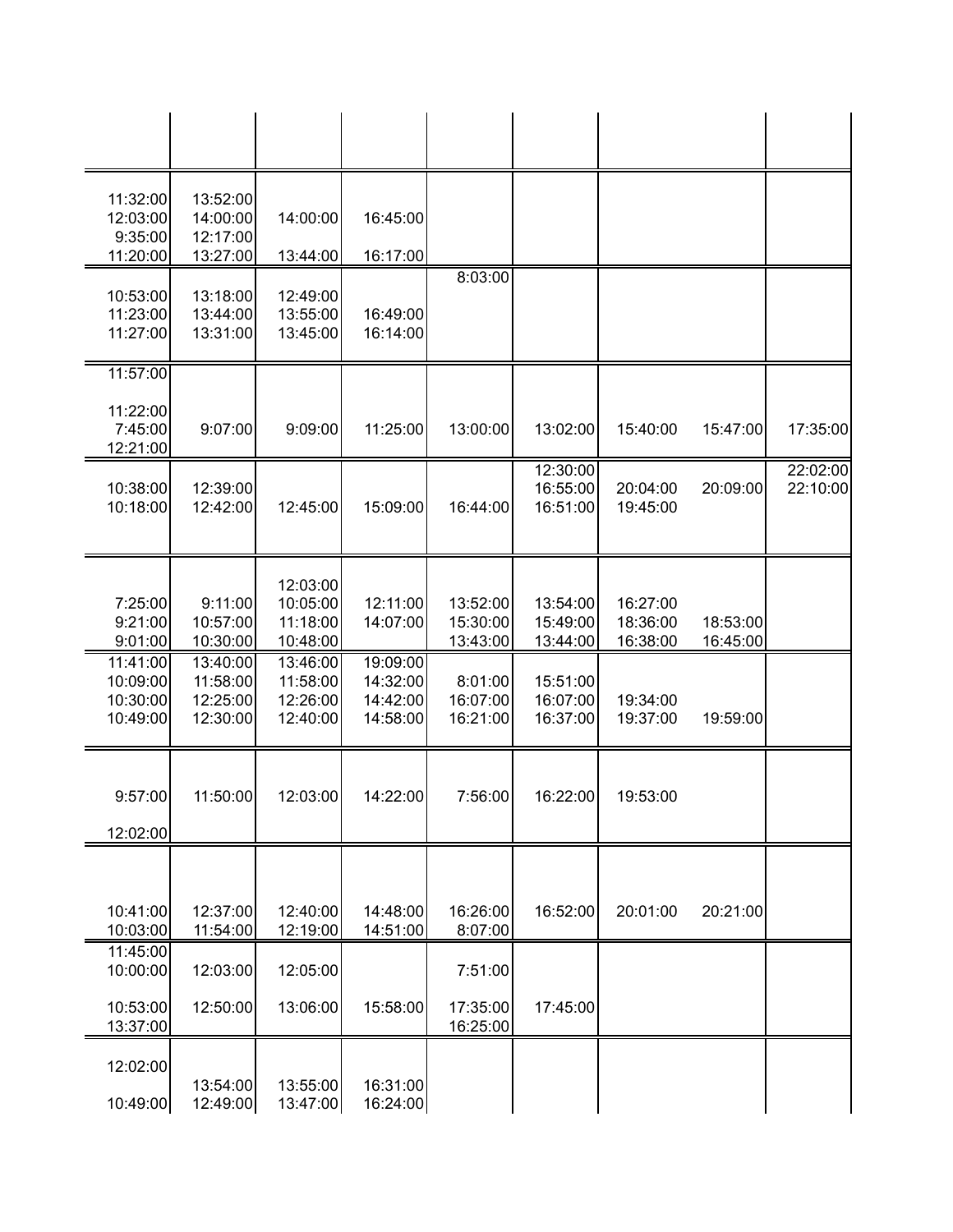| 9:08:00              | 10:42:00             | 10:46:00             | 13:12:00             | 14:26:00             | 14:58:00             | 17:28:00             | 17:28:00             |          |
|----------------------|----------------------|----------------------|----------------------|----------------------|----------------------|----------------------|----------------------|----------|
|                      |                      |                      |                      |                      |                      |                      |                      |          |
| 12:49:00             |                      |                      |                      |                      |                      |                      |                      |          |
|                      |                      |                      |                      |                      |                      |                      |                      |          |
| 11:35:00             | 13:34:00             | 13:36:00             | 16:11:00             | 17:40:00             | 17:44:00             | 20:44:00             | 20:51:00             | 22:55:00 |
|                      |                      |                      |                      |                      |                      |                      |                      |          |
|                      |                      |                      |                      |                      |                      |                      |                      |          |
|                      |                      |                      |                      |                      |                      |                      |                      |          |
|                      |                      |                      |                      |                      |                      |                      |                      |          |
| 11:10:00             | 13:09:00             | 13:18:00             | 15:36:00             | 17:22:00             | 17:31:00             | 20:44:00             | 20:51:00             |          |
| 9:32:00              | 12:01:00             | 12:31:00             | 15:02:00             | 17:05:00             |                      |                      |                      |          |
| 10:08:00             | 12:06:00             | 12:31:00             | 15:01:00             | 17:05:00             | 17:28:00             | 20:55:00             |                      |          |
| 9:02:00              | 10:33:00             | 10:33:00             | 12:47:00             | 17:33:00             |                      |                      |                      |          |
| 12:09:00             |                      |                      |                      |                      |                      |                      |                      |          |
|                      |                      |                      |                      |                      |                      |                      |                      |          |
|                      |                      |                      |                      |                      |                      |                      |                      |          |
| 11:45:00             |                      |                      |                      |                      |                      |                      |                      |          |
| 12:49:00<br>11:36:00 | 13:45:00             | 13:50:00             |                      |                      |                      |                      |                      |          |
|                      |                      |                      |                      |                      |                      |                      |                      |          |
|                      |                      |                      |                      |                      |                      |                      |                      |          |
| 10:52:00             | 13:00:00             |                      |                      |                      |                      |                      |                      |          |
| 9:56:00              | 11:54:00<br>10:47:00 | 12:15:00<br>10:49:00 | 14:24:00<br>13:07:00 | 15:53:00<br>14:25:00 | 15:54:00<br>14:25:00 | 19:12:00<br>17:51:00 | 19:34:00<br>18:10:00 | 20:20:00 |
|                      |                      |                      |                      |                      |                      |                      |                      |          |
| 11:48:00             | 13:57:00             | 13:58:00             |                      |                      |                      |                      |                      |          |
|                      |                      |                      |                      |                      |                      |                      |                      |          |
| 13:03:00             |                      |                      |                      |                      |                      |                      |                      |          |
|                      |                      |                      |                      |                      |                      |                      |                      |          |
| 12:10:00             |                      |                      |                      |                      |                      |                      |                      |          |
| 6:52:00              | 8:00:00              | 8:01:00              | 9:25:00              | 10:25:00             | 10:26:00             | 12:28:00             | 12:37:00             | 14:08:00 |
| 11:03:00             | 13:00:00             | 13:04:00             | 15:39:00             | 17:08:00             | 17:22:00             |                      |                      |          |
| 10:05:00             | 11:49:00             | 11:53:00             | 14:00:00             | 8:07:00              | 15:40:00             | 18:34:00             | 18:43:00             |          |
| 10:26:00             | 12:24:00             |                      |                      |                      |                      |                      |                      |          |
|                      |                      |                      |                      |                      |                      |                      |                      |          |
|                      |                      |                      |                      |                      |                      |                      |                      |          |
| 11:17:00             | 13:32:00             | 14:06:00             |                      |                      |                      |                      |                      |          |
| 9:10:00              | 10:54:00             | 10:58:00             | 13:22:00             | 14:39:00             | 14:41:00             | 17:51:00             | 18:15:00             | 20:22:00 |
| 11:14:00             | 13:05:00             |                      |                      |                      |                      |                      |                      |          |
| 10:35:00             | 12:40:00             | 12:49:00             | 15:35:00             | 17:26:00             |                      |                      |                      |          |
|                      |                      |                      |                      |                      |                      |                      |                      |          |
| 12:02:00             |                      |                      |                      |                      |                      |                      |                      |          |
| 11:27:00             | 13:31:00             | 13:37:00             |                      |                      |                      |                      |                      |          |
| 11:52:00             | 13:48:00             | 13:49:00             | 16:27:00             |                      |                      |                      |                      |          |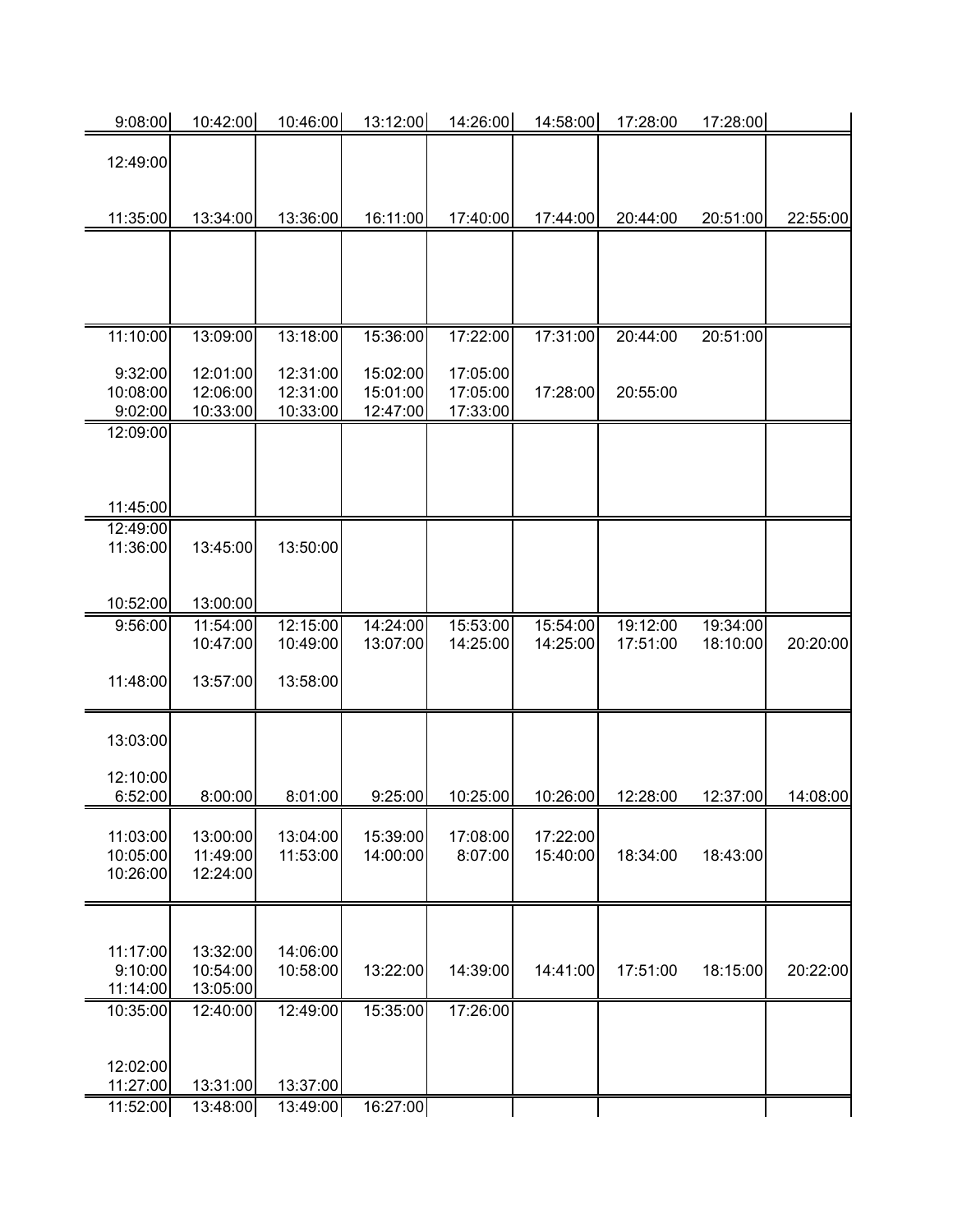| 9:11:00                                                | 10:46:00                         | 10:47:00                         | 12:39:00             | 14:01:00             | 14:01:00 | 16:14:00             | 16:14:00 | 17:44:00 |
|--------------------------------------------------------|----------------------------------|----------------------------------|----------------------|----------------------|----------|----------------------|----------|----------|
| 11:27:00<br>11:17:00                                   | 13:52:00<br>13:21:00             | 14:06:00<br>13:25:00             | 16:05:00             | 17:32:00             | 17:33:00 |                      |          |          |
| 11:53:00<br>9:58:00<br>12:42:00<br>13:17:00            | 13:51:00<br>11:39:00             | 13:53:00<br>12:04:00             | 16:34:00<br>14:32:00 | 8:01:00              | 16:06:00 | 19:16:00             |          |          |
| 11:23:00                                               | 13:07:00                         | 13:16:00                         | 15:36:00             | 16:55:00<br>7:51:00  | 16:59:00 | 20:06:00             | 20:13:00 | 22:05:00 |
| 12:09:00<br>13:17:00<br>9:39:00<br>9:23:00<br>11:34:00 | 11:36:00<br>11:01:00<br>14:04:00 | 11:51:00<br>11:06:00<br>14:04:00 | 14:13:00<br>13:25:00 | 15:30:00<br>15:05:00 | 15:06:00 | 18:41:00<br>18:22:00 | 18:56:00 | 20:47:00 |
| 12:44:00                                               |                                  |                                  |                      |                      |          |                      |          |          |
| 11:38:00<br>11:10:00                                   | 14:05:00<br>13:09:00             | 14:05:00<br>13:18:00             | 15:36:00             | 17:22:00             | 17:32:00 | 20:44:00             | 20:51:00 |          |
| 11:40:00<br>11:17:00                                   | 13:22:00<br>13:27:00             | 13:30:00                         | 16:17:00             |                      |          |                      |          |          |
| 12:07:00<br>12:12:00<br>11:30:00                       |                                  |                                  |                      |                      |          |                      |          |          |
| 11:43:00<br>11:27:00                                   | 13:31:00                         | 13:33:00                         | 16:02:00             | 16:03:00             | 17:34:00 | 20:44:00             | 20:45:00 | 22:48:00 |
| 12:12:00<br>11:39:00                                   | 13:14:00<br>14:06:00             | 13:19:00                         | 15:54:00             | 17:30:00             | 17:34:00 | 20:32:00             | 20:37:00 | 22:40:00 |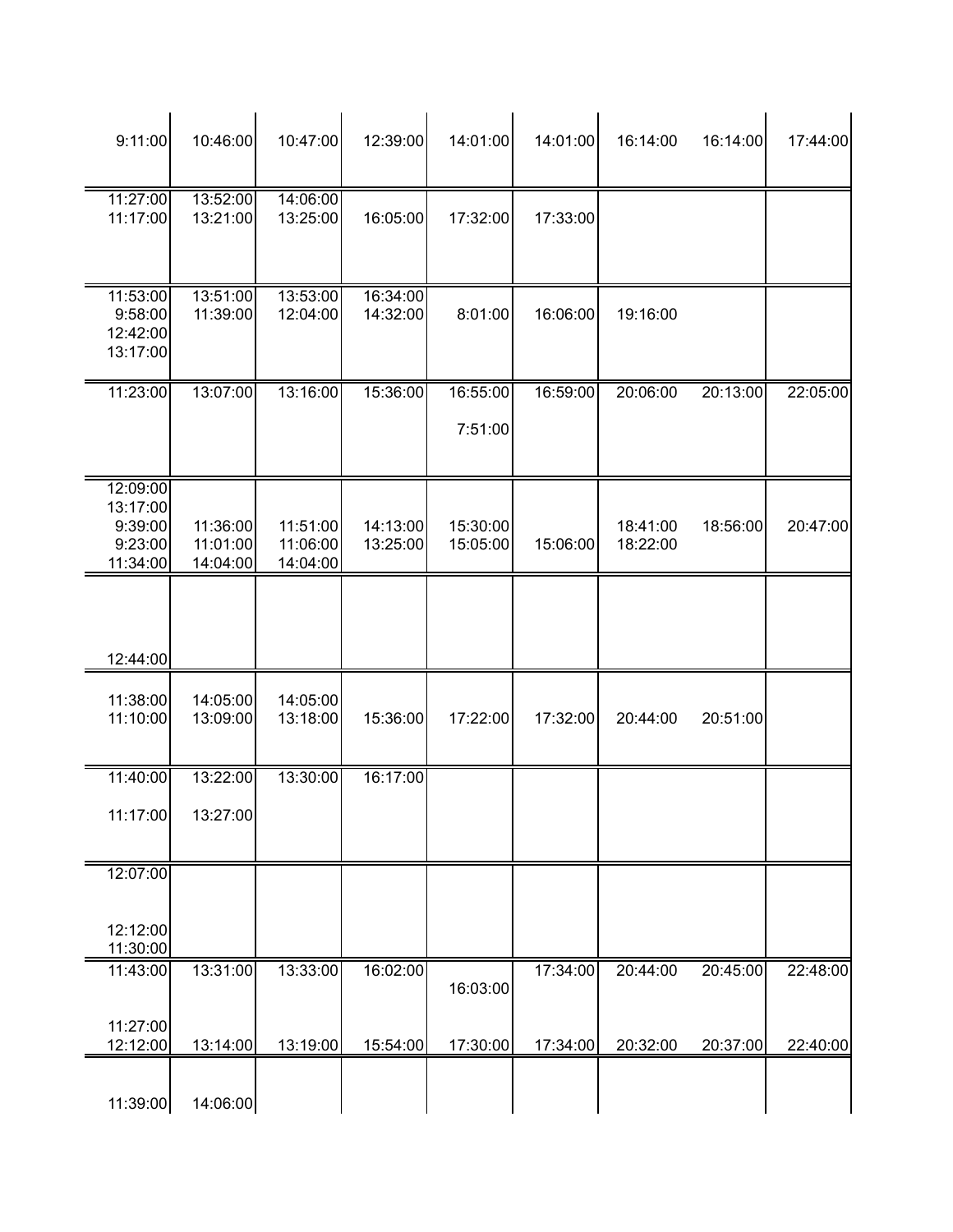| 11:52:00                                     | 14:06:00                         |                      |                      |                     |          |          |          |          |
|----------------------------------------------|----------------------------------|----------------------|----------------------|---------------------|----------|----------|----------|----------|
| 11:39:00<br>11:30:00                         | 13:10:00<br>14:05:00             | 13:13:00             | 15:46:00             | 17:33:00            | 17:39:00 |          |          | 16:03:00 |
| 10:58:00<br>7:29:00<br>13:03:00              | 10:53:00<br>12:56:00<br>8:55:00  | 13:00:00             |                      |                     |          |          |          |          |
| 11:08:00<br>9:32:00                          | 13:31:00<br>11:19:00             | 11:22:00             | 13:22:00<br>11:09:00 | 14:36:00            | 14:50:00 |          |          |          |
| 9:59:00<br>9:59:00                           | 12:19:00                         | 12:42:00<br>12:42:00 | 15:06:00             | 16:34:00<br>8:06:00 | 16:36:00 | 20:16:00 | 20:30:00 | 23:07:00 |
| 11:57:00                                     |                                  |                      |                      |                     |          |          |          |          |
| 9:36:00<br>9:42:00<br>10:55:00               | 11:55:00<br>11:37:00<br>13:28:00 | 12:41:00<br>11:42:00 | 13:41:00             | 15:11:00            | 15:12:00 | 18:32:00 | 18:40:00 | 20:45:00 |
| 13:35:00<br>11:50:00                         | 12:45:00<br>13:34:00             |                      |                      |                     |          |          |          |          |
| 9:18:00                                      | 10:54:00                         | 10:57:00             | 12:57:00             | 14:01:00            | 14:08:00 | 16:23:00 | 16:24:00 | 17:41:00 |
| 11:04:00                                     | 13:13:00                         | 12:21:00             | 15:43:00             | 17:29:00            | 17:31:00 |          |          |          |
| 10:42:00<br>11:07:00<br>10:59:00<br>11:57:00 | 13:11:00<br>13:34:00<br>12:43:00 | 12:51:00<br>13:59:00 | 15:44:00             | 17:11:00            | 17:21:00 |          |          |          |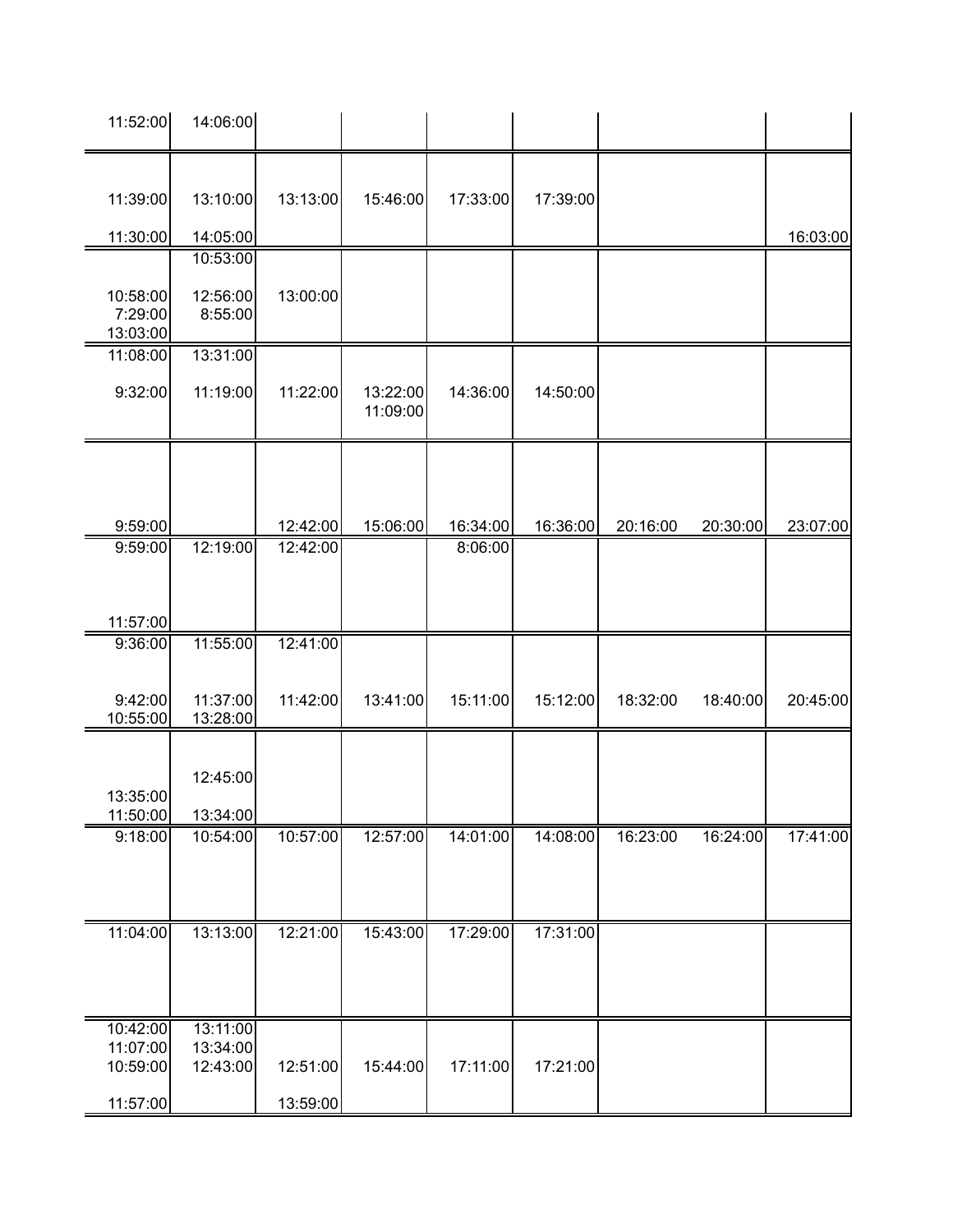| 12:12:00             | 14:03:00             | 14:04:00             | 16:51:00             |          | 15:36:00 |          |          |          |
|----------------------|----------------------|----------------------|----------------------|----------|----------|----------|----------|----------|
| 11:41:00             | 13:45:00             | 13:49:00             | 16:29:00             |          |          |          |          |          |
| 10:30:00             | 12:22:00             | 12:38:00             | 15:15:00             | 16:50:00 | 17:11:00 |          |          |          |
|                      | 10:17:00             | 10:53:00             | 13:17:00             |          |          |          |          |          |
|                      |                      |                      |                      |          |          |          |          |          |
| 12:28:00             |                      |                      |                      |          |          |          |          |          |
| 11:40:00             | 13:51:00             | 13:51:00             | 17:18:00             |          |          |          |          |          |
|                      |                      |                      |                      |          |          |          |          |          |
|                      |                      |                      |                      | 12:27:00 |          |          |          |          |
| 11:43:00<br>10:35:00 | 13:48:00<br>12:28:00 | 13:54:00<br>12:36:00 | 15:11:00             | 16:51:00 | 16:53:00 | 20:03:00 | 20:10:00 | 22:07:00 |
| 10:08:00             | 11:44:00             | 11:57:00             | 14:03:00             | 15:21:00 | 15:22:00 | 19:22:00 |          |          |
|                      | 13:06:00             | 13:13:00             | 15:33:00             | 17:10:00 | 17:20:00 | 20:35:00 |          |          |
| 12:14:00             |                      |                      |                      |          |          |          |          |          |
| 11:14:00             | 13:34:00             |                      |                      |          |          |          |          |          |
| 11:05:00             | 13:31:00             | 13:36:00             |                      |          |          |          |          |          |
| 12:00:00             | 14:06:00             | 14:06:00             | 17:20:00             |          |          |          |          |          |
| 10:18:00             | 12:22:00             |                      |                      | 8:02:00  |          |          |          |          |
|                      |                      |                      |                      |          |          |          |          |          |
| 11:12:00             | 13:18:00             |                      |                      |          |          |          |          |          |
|                      |                      |                      |                      |          |          |          |          |          |
| 10:52:00             | 12:47:00             | 12:57:00             | 15:42:00             | 17:15:00 | 17:29:00 |          |          |          |
| 10:08:00             | 12:07:00             | 12:13:00             | 14:47:00             | 16:35:00 | 16:36:00 | 20:34:00 | 20:40:00 | 22:42:00 |
|                      |                      |                      |                      |          |          |          |          |          |
| 11:18:00             |                      |                      |                      |          |          |          |          |          |
| 12:42:00             |                      |                      |                      |          |          |          |          |          |
| 10:57:00             | 13:45:00             |                      |                      |          |          |          |          |          |
| 12:08:00             | 14:07:00             | 14:07:00             | 17:33:00             |          |          |          |          |          |
| 11:13:00             | 13:20:00             | 13:33:00             | 15:59:00             | 17:38:00 | 17:39:00 |          |          |          |
|                      |                      |                      |                      |          |          |          |          |          |
|                      |                      |                      |                      |          |          |          |          |          |
| 12:03:00             | 13:58:00             | 13:59:00             |                      | 15:36:00 |          |          |          |          |
| 10:01:00             | 11:53:00             | 12:24:00             |                      |          |          |          |          |          |
| 9:50:00              | 11:43:00             |                      |                      | 7:57:00  |          |          |          |          |
| 11:06:00             | 12:57:00             | 12:57:00             | 15:09:00             | 17:00:00 |          |          |          |          |
| 10:53:00             | 13:02:00             | 13:06:00             | 15:31:00             | 17:03:00 | 17:04:00 | 20:50:00 | 20:51:00 |          |
| 9:59:00<br>12:15:00  | 11:57:00<br>14:06:00 | 12:13:00<br>14:07:00 | 14:25:00<br>16:47:00 | 8:02:00  | 16:04:00 | 19:33:00 | 20:02:00 | 22:13:00 |
|                      |                      |                      |                      |          |          |          |          |          |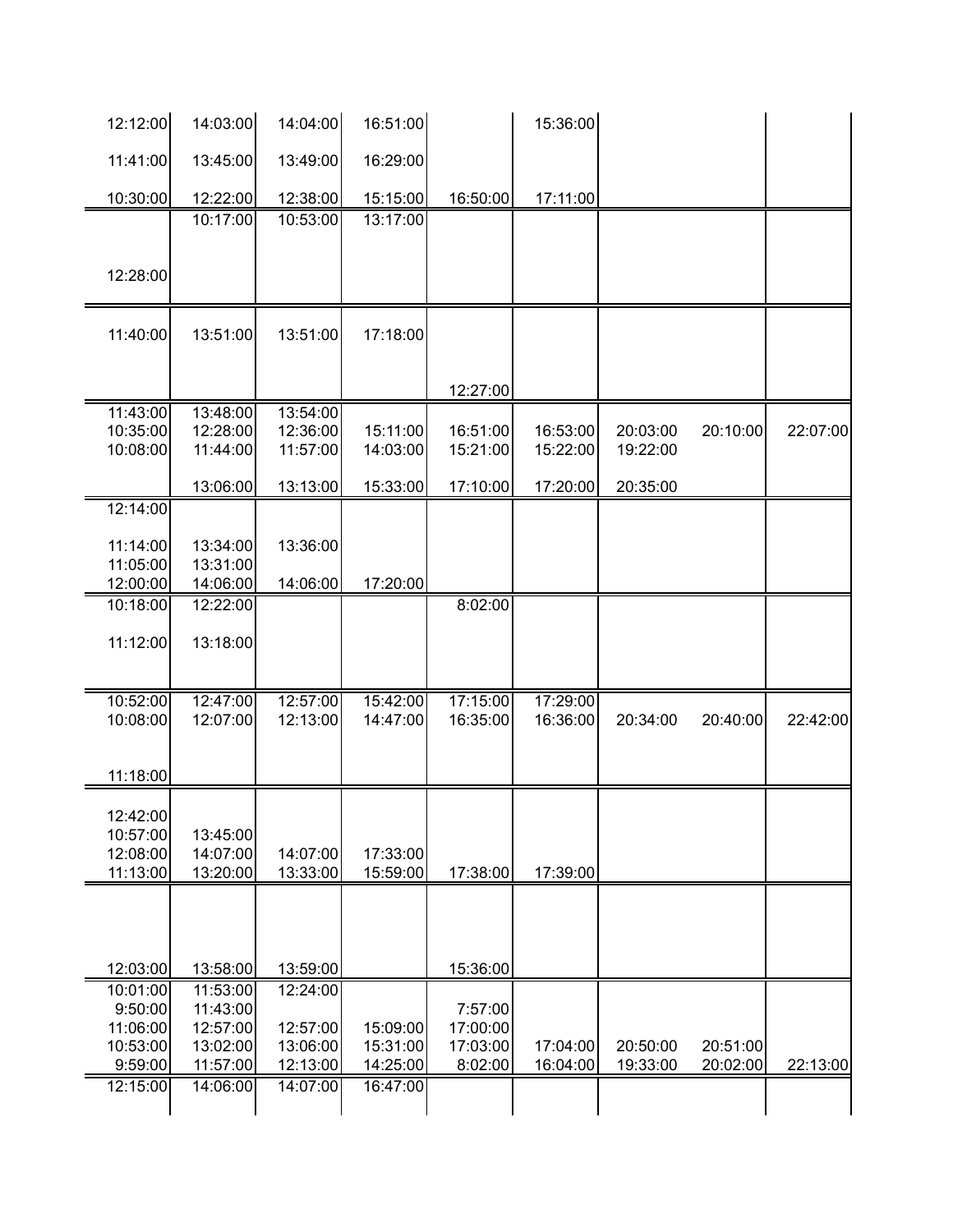| 10:43:00                                    | 12:45:00 | 12:58:00 | 15:44:00             | 17:09:00 | 17:21:00 | 20:34:00 | 20:40:00 | 22:25:00 |
|---------------------------------------------|----------|----------|----------------------|----------|----------|----------|----------|----------|
| 12:12:00                                    |          |          |                      |          |          |          |          |          |
| 12:41:00<br>8:59:00<br>12:26:00<br>12:59:00 | 10:31:00 | 10:31:00 | 15:10:00<br>12:31:00 | 13:53:00 | 13:54:00 | 17:02:00 |          |          |
| 11:19:00                                    | 13:28:00 | 13:37:00 | 16:24:00             |          |          |          |          |          |
| 10:56:00                                    | 13:01:00 | 13:29:00 | 16:04:00             |          |          |          |          |          |
| 10:07:00                                    | 11:55:00 | 12:33:00 | 15:10:00             | 17:09:00 | 17:37:00 |          |          |          |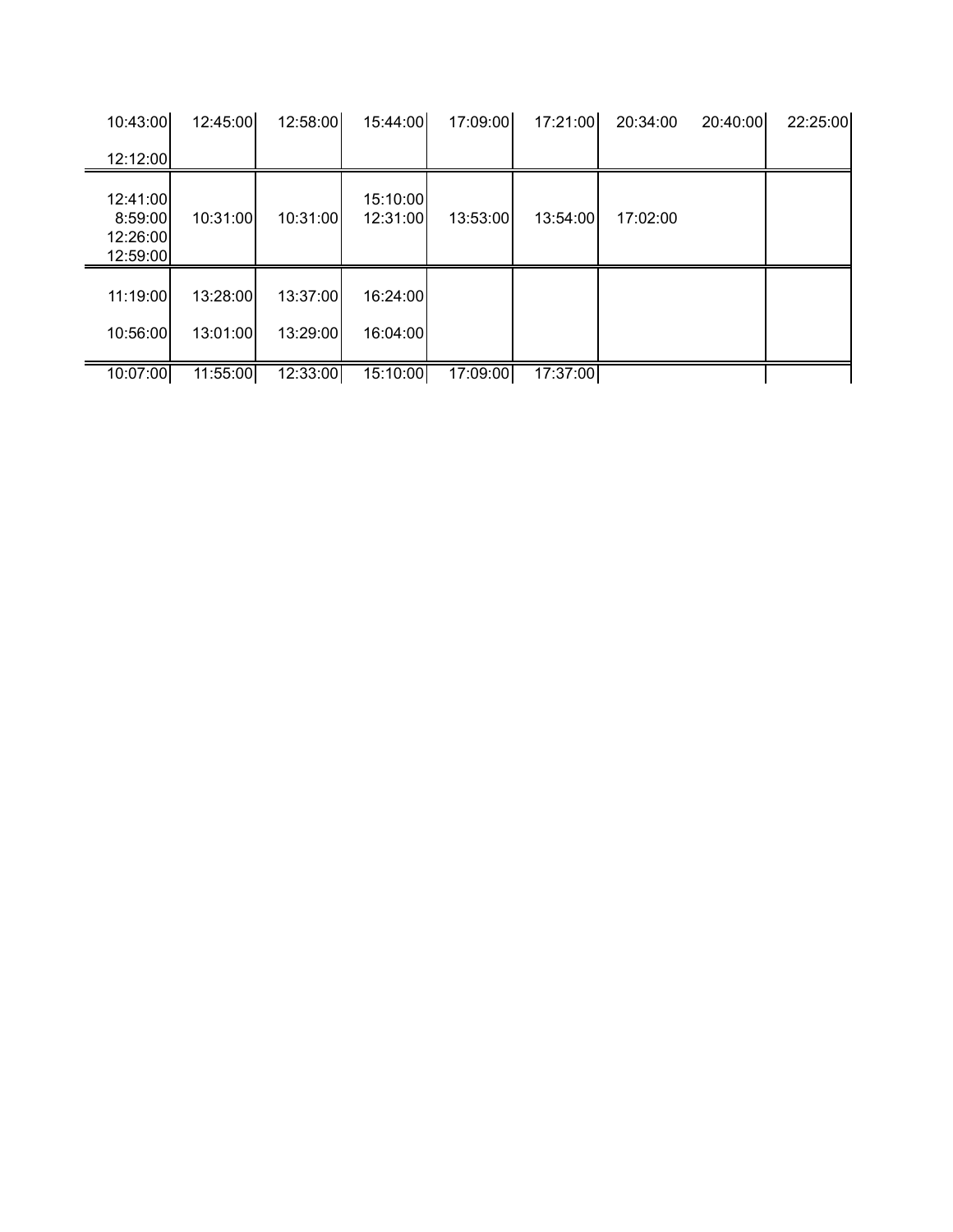| FH <sub>2</sub> Out | MQ2 In          | MQ2 Out         |  |
|---------------------|-----------------|-----------------|--|
| 13:07:00            | 15:08:00        | 15:08:00        |  |
|                     |                 |                 |  |
| 13:36:00            | 15:36:00        | 15:36:00        |  |
| 14:20:00            | 16:23:00        | 16:23:00        |  |
| 13:58:00            | 16:11:00        | 16:16:00        |  |
| 14:54:00            | 17:04:00        | 17:06:00        |  |
| 14:56:00            | 17:37:00        | 17:37:00        |  |
| 15:29:00            | 17:49:00        | 17:52:00        |  |
| 15:32:00            | 18:13:00        | 18:18:00        |  |
| 15:56:00            | 18:29:00        | 18:32:00        |  |
| 16:48:00            | <u>18:58:00</u> | <u>19:00:00</u> |  |
| 15:47:00            | 18:33:00        | 18:34:00        |  |
| 16:04:00            | 18:38:00        | 18:38:00        |  |
| 16:22:00            | 18:59:00        | 19:01:00        |  |
| 16:25:00            | 19:14:00        | 19:15:00        |  |
| 15:40:00            | 18:39:00        | 18:40:00        |  |
| 17:02:00            | 19:37:00        | 19:37:00        |  |
| 16:49:00            | 19:34:00        | 19:39:00        |  |
| 16:22:00            | 19:15:00        | 19:17:00        |  |
| 16:28:00            | 19:14:00        | 19:18:00        |  |
| 17:09:00            | 19:51:00        | 19:55:00        |  |
| 15:54:00            | 19:18:00        | 19:20:00        |  |
| 17:10:00            | 19:56:00        | 19:58:00        |  |
| 16:56:00            | 19:46:00        | 19:50:00        |  |
| 16:08:00            | 19:23:00        | 19:25:00        |  |
| 17:06:00            | 20:29:00        | 20:37:00        |  |
|                     |                 |                 |  |
| 17:22:00            | 20:17:00        | 20:22:00        |  |
| 16:44:00            | 19:55:00        | 20:03:00        |  |
| 16:58:00            | 20:18:00        | 20:20:00        |  |
| 17:17:00            | 20:22:00        | 20:34:00        |  |
| 17:18:00            | 20:25:00        | 20:37:00        |  |
| 17:29:00            | 20:29:00        | 20:42:00        |  |
| 17:41:00            | 20:38:00        | 20:43:00        |  |
| 18:02:00            | 20:45:00        | 20:50:00        |  |
| 17:51:00            | 20:39:00        | 20:48:00        |  |
| 17:37:00            | 20:38:00        | 20:38:00        |  |
| 17:49:00            | 20:51:00        | 20:52:00        |  |
| 17:09:00            | 20:29:00        | 20:32:00        |  |
| 18:03:00            | 20:56:00        | 21:04:00        |  |
| 18:17:00            | 21:12:00        | 21:18:00        |  |
| 16:46:00            | 20:16:00        | 20:20:00        |  |
| 17:39:00            | 20:33:00        | 20:37:00        |  |
| 17:19:00            | 20:28:00        | 20:38:00        |  |
| 18:02:00            | 21:26:00        | 21:29:00        |  |
| 17:34:00            | 20:28:00        | 20:31:00        |  |
| 18:42:00            | 21:27:00        | 21:29:00        |  |
| 17:37:00            | 20:38:00        | 20:38:00        |  |
| 18:01:00            | 21:10:00        | 21:16:00        |  |
| 18:22:00            | 21:23:00        | 21:28:00        |  |
| 18:01:00            | 21:05:00        | 21:13:00        |  |
| 19:04:00            | 21:41:00        | 21:49:00        |  |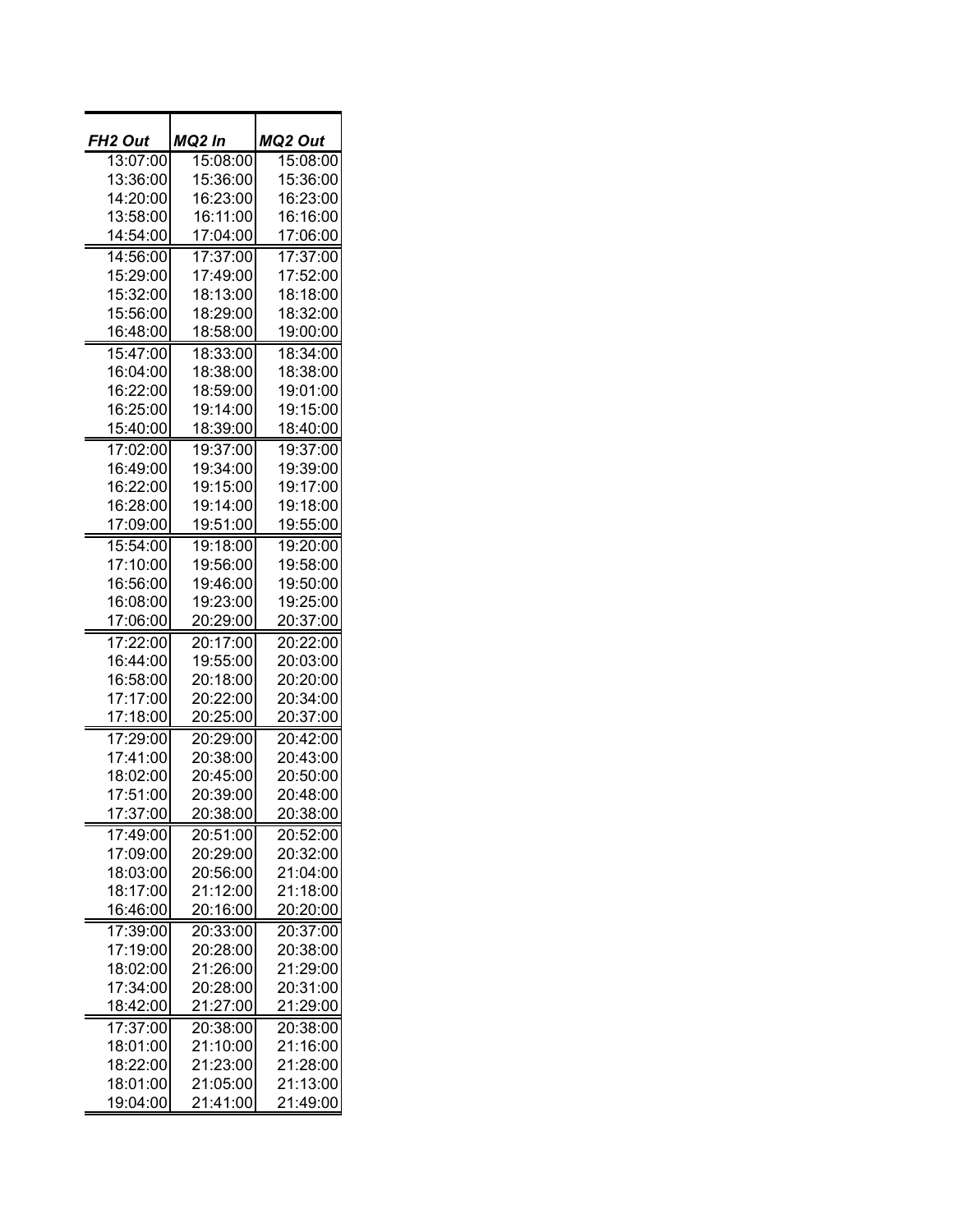| 18:14:00         | 21:34:00        | 21:42:00             |
|------------------|-----------------|----------------------|
| 17:50:00         | 20:59:00        | 21:06:00             |
| 18:31:00         | 21:35:00        | 21:40:00             |
| 17:51:00         | 20:57:00        | 21:06:00             |
| 18:49:00         | 21:58:00        | 22:06:00             |
| 18:29:00         | 21:42:00        | 21:52:00             |
| 19:00:00         | 21:59:00        | 22:12:00             |
| 19:08:00         | 22:13:00        | 22:24:00             |
| 19:14:00         | 22:17:00        | 22:28:00             |
| 19:34:00         | 22:23:00        | 22:25:00             |
| 19:16:00         | 22:27:00        | 22:31:00             |
| 17:37:00         | 21:33:00        | 21:45:00             |
| 19:30:00         | 22:40:00        | 22:53:00             |
| 19:19:00         | 22:32:00        | 22:48:00             |
| 18:11:00         | 22:04:00        | 22:21:00             |
| 20:18:00         | 23:16:00        | 23:08:00             |
| 17:50:00         | 21:47:00        | 22:19:00             |
| 17:27:00         | 21:04:00        | 21:47:00             |
| 20:13:00         | 23:19:00        | 23:16:00             |
| 19:01:00         | 22:00:00        | 22:26:00             |
| 19:23:00         | 22:47:00        | 22:51:00             |
| 20:07:00         | 23:24:00        | 23:22:00             |
| 19:38:00         | 22:49:00        | 22:58:00             |
| 20:06:00         | 23:29:00        | 23:20:00             |
| 19:37:00         | 23:18:00        | 23:10:00             |
| 19:56:00         | 23:34:00        | 23:30:00             |
| 20:00:00         | 23:29:00        | 23:32:00             |
| 19:26:00         | 23:30:00        | 23:28:00             |
| 20:08:00         | 23:13:00        | 23:11:00             |
| 18:56:00         | 22:18:00        | 22:31:00             |
| 20:46:00         | 24:07:00        | 24:05:00             |
| 20:22:00         | 23:41:00        | 23:39:00             |
| 19:41:00         | 23:39:00        | 23:45:00             |
| 20:19:00         | 23:29:00        | 23:39:00             |
| 19:49:00         | 23:32:00        | 23:33:00             |
| 20:29:00         | 23:57:00        | 24:07:00             |
| 20:16:00         | 23:47:00        | 23:49:00             |
| 19:32:00         | 23:29:00        | 23:32:00             |
| 19:05:00         |                 | 23:06:00             |
| 21:00:00         | 24:13:00        | 24:19:00             |
| 19:41:00         | 23:30:00        | 23:25:00             |
| 20:34:00         | 24:04:00        | 24:11:00             |
| 19:25:00         | 22:46:00        | 23:11:00             |
| 19:59:00         | 23:47:00        | 23:38:00             |
| 20:08:00         | 23:42:00        | 23:40:00             |
| 19:45:00         | 23:36:00        | 23:28:00             |
| 20:05:00         | 23:31:00        | 23:48:00             |
| 21:07:00         | 24:30:00        | 24:38:00             |
| 20:46:00         | 24:38:00        | 24:39:00             |
| <u> 21:10:00</u> | <u>24:24:00</u> | <u>24:27:00</u>      |
| 20:45:00         | 24:31:00        |                      |
| 20:03:00         | 23:48:00        | 24:42:00<br>23:43:00 |
|                  |                 |                      |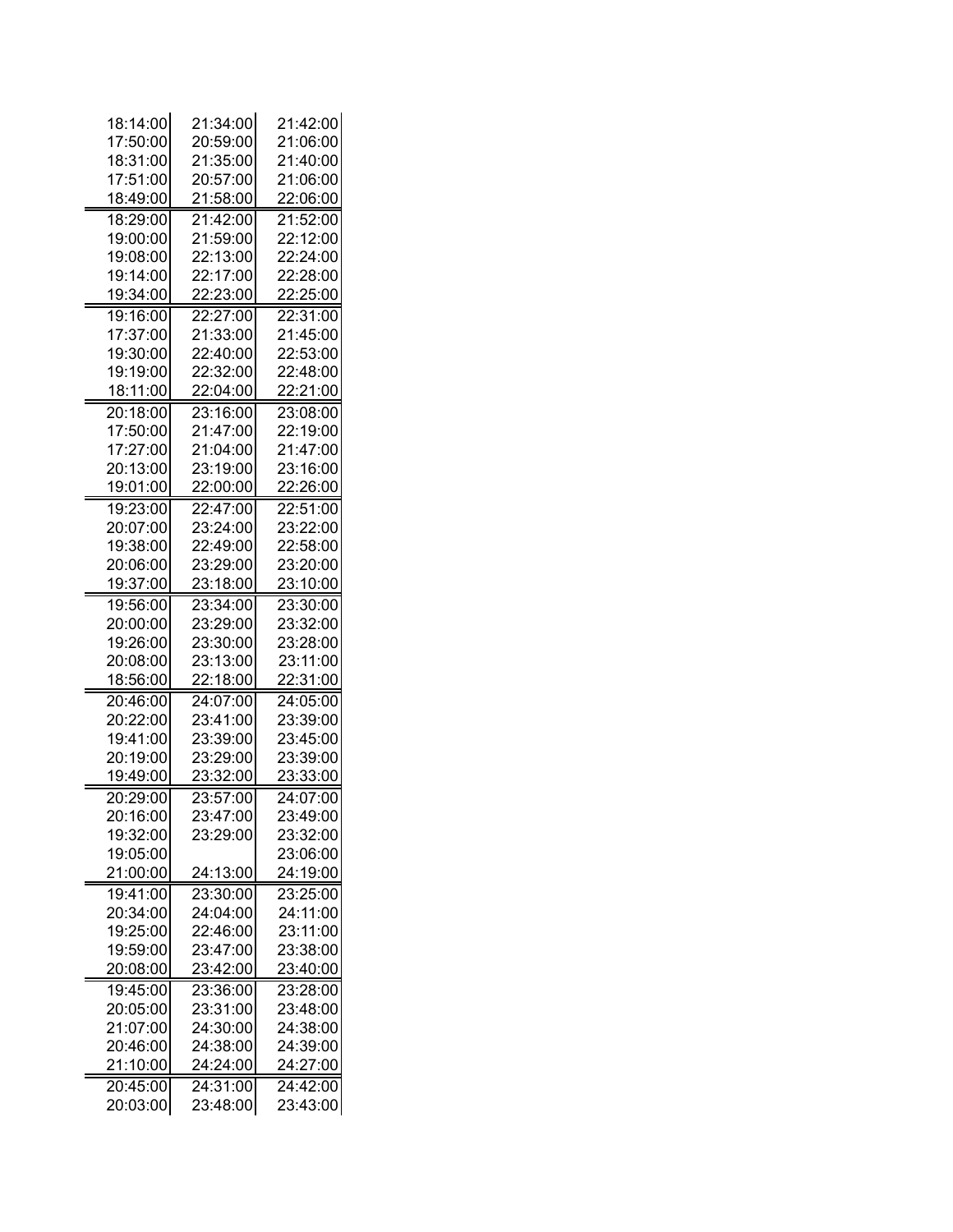| 21:06:00 | 24:22:00         | 24:22:00        |
|----------|------------------|-----------------|
|          | 24:44:00         | 24:51:00        |
| 20:33:00 | 24:23:00         | 24:24:00        |
| 20:12:00 | 24:06:00         | 24:05:00        |
|          | 24:42:00         | 24:51:00        |
| 19:49:00 | 23:39:00         | 23:44:00        |
| 20:50:00 | 24:26:00         | 24:41:00        |
| 20:45:00 | 24:13:00         | 24:17:00        |
|          | 24:46:00         | 24:49:00        |
| 21:15:00 | 24:39:00         | 24:49:00        |
| 19:51:00 | 24:11:00         | 24:08:00        |
| 21:00:00 | 24:30:00         | 24:42:00        |
| 21:11:00 | 24:42:00         | 24:44:00        |
|          | 25:28:00         | 25:39:00        |
|          | 24:56:00         | 25:08:00        |
| 21:25:00 | 25:00:00         | 25:09:00        |
| 21:18:00 | 24:48:00         | 25:01:00        |
| 21:26:00 | 24:50:00         | 24:58:00        |
| 20:31:00 | 24:13:00         | 24:27:00        |
| 20:22:00 | 24:06:00         | 24:04:00        |
| 21:10:00 | 24:49:00         | 25:05:00        |
|          | 24:36:00         | 24:36:00        |
| 21:30:00 | 25:02:00         | 25:04:00        |
|          | 25:24:00         | 25:30:00        |
| 20:58:00 | 24:46:00         | 24:55:00        |
| 21:38:00 | 25:08:00         | 25:17:00        |
| 20:20:00 | 24:32:00         | 24:40:00        |
| 21:36:00 | 25:00:00         | 25:09:00        |
| 21:02:00 | 24:44:00         | 24:55:00        |
| 21:11:00 | 25:14:00         | 25:24:00        |
|          | 25:16:00         | 25:16:00        |
| 20:51:00 | 24:42:00         | 24:56:00        |
|          | <u> 25:15:00</u> | <u>25:22:00</u> |
| 20:58:00 | 24:48:00         | 24:51:00        |
| 21:03:00 | 24:44:00         | 24:51:00        |
| 21:22:00 | 25:15:00         | 25:30:00        |
| 21:06:00 | 25:02:00         | 25:17:00        |
| 21:38:00 | 25:16:00         | 25:17:00        |
|          | 25:39:00         | 25:51:00        |
| 21:39:00 | 25:25:00         | 25:31:00        |
| 20:57:00 | 25:01:00         | 25:18:00        |
| 21:26:00 | 25:15:00         | 25:30:00        |
|          | 25:19:00         | 25:37:00        |
|          | 25:19:00         | 25:37:00        |
|          | 25:28:00         | 25:28:00        |
|          | 25:41:00         | 25:46:00        |
|          | 25:27:00         | 25:30:00        |
|          | 25:36:00         | 25:46:00        |
| 21:08:00 | 25:28:00         | 25:38:00        |
|          | 25:54:00         | 26:00:00        |
| 21:10:00 | 25:00:00         | 25:07:00        |
|          | 25:46:00         | 25:53:00        |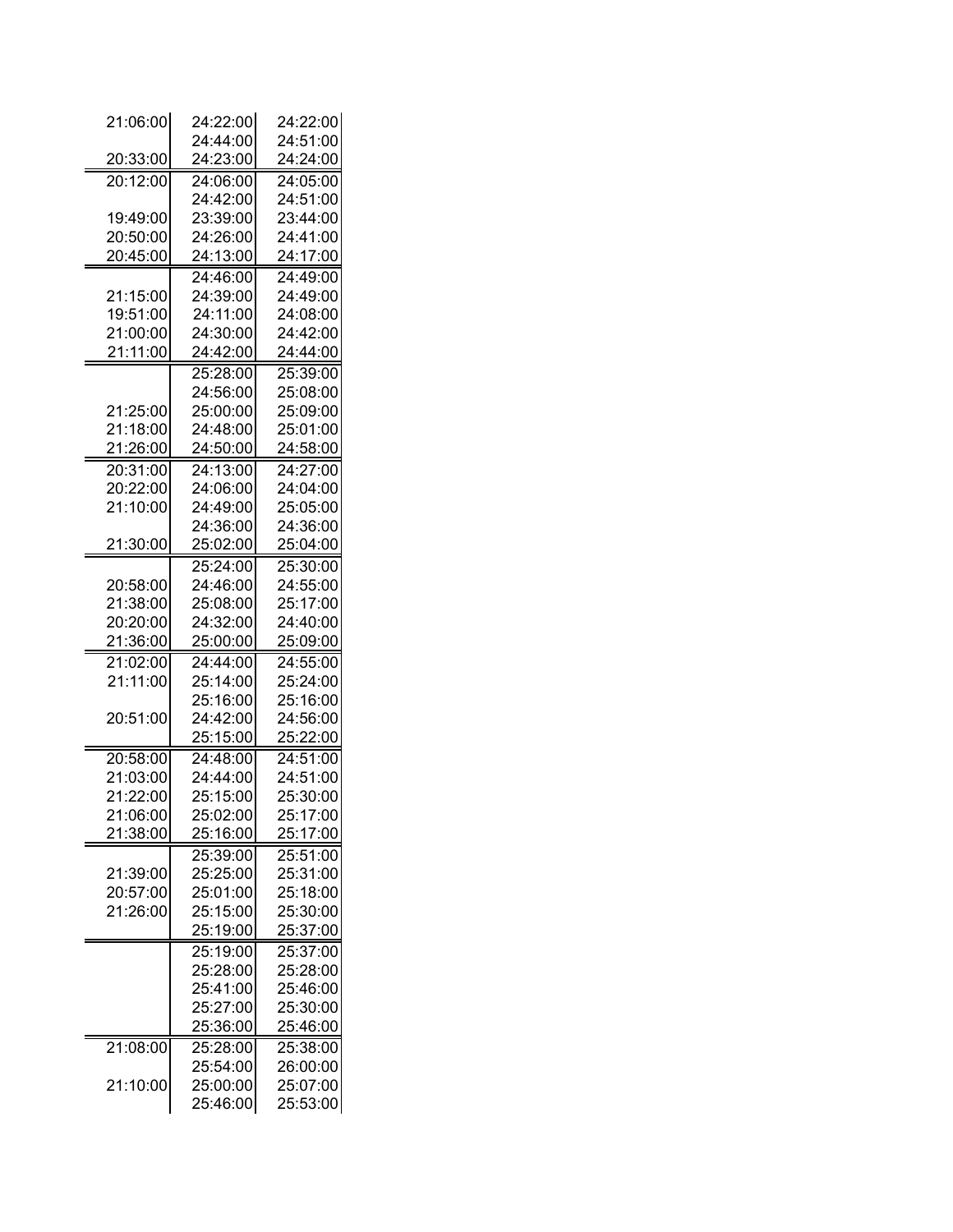| 25:54:00<br>26:07:00<br>25:52:00<br>25:52:00<br>25:52:00<br>25:50:00<br>26:02:00<br>25:54:00<br>25:42:00<br>25:29:00<br>25:41:00<br>25:40:00<br>25:14:00<br>25:08:00<br>25:52:00<br>26:03:00<br>25:43:00<br>25:36:00<br>23:01:00<br>26:07:00<br>26:14:00<br>21:26:00<br>25:13:00<br>25:20:00<br>25:22:00<br>25:26:00<br>25:22:00<br>25:26:00<br>25:46:00<br>25:58:00<br>25:54:00<br>25:55:00<br>25:46:00<br>25:46:00<br>25:41:00<br>25:55:00<br>25:53:00<br>25:54:00<br>26:02:00<br>26:03:00<br>25:54:00<br>26:01:00<br>25:52:00<br>25:47:00<br>22:55:00<br>26:39:00<br>26:40:00<br>25:56:00<br>25:56:00<br>26:11:00<br>16:24:00<br>24:36:00<br>26:12:00<br>26:15:00<br>26:17:00<br>26:18:00<br>25:59:00<br>26:07:00<br>25:54:00<br>25:57:00<br>21:12:00<br>25:15:00<br>25:26:00<br>26:02:00<br>26:03:00<br>22:54:00<br>26:32:00<br>26:28:00<br>21:03:00<br>25:34:00<br>25:57:00<br>26:22:00<br>26:22:00<br>26:32:00<br>26:37:00<br>22:59:00<br>18:35:00 | 25:38:00 | 25:46:00 |
|----------------------------------------------------------------------------------------------------------------------------------------------------------------------------------------------------------------------------------------------------------------------------------------------------------------------------------------------------------------------------------------------------------------------------------------------------------------------------------------------------------------------------------------------------------------------------------------------------------------------------------------------------------------------------------------------------------------------------------------------------------------------------------------------------------------------------------------------------------------------------------------------------------------------------------------------------------|----------|----------|
|                                                                                                                                                                                                                                                                                                                                                                                                                                                                                                                                                                                                                                                                                                                                                                                                                                                                                                                                                          |          |          |
|                                                                                                                                                                                                                                                                                                                                                                                                                                                                                                                                                                                                                                                                                                                                                                                                                                                                                                                                                          |          |          |
|                                                                                                                                                                                                                                                                                                                                                                                                                                                                                                                                                                                                                                                                                                                                                                                                                                                                                                                                                          |          |          |
|                                                                                                                                                                                                                                                                                                                                                                                                                                                                                                                                                                                                                                                                                                                                                                                                                                                                                                                                                          |          |          |
|                                                                                                                                                                                                                                                                                                                                                                                                                                                                                                                                                                                                                                                                                                                                                                                                                                                                                                                                                          |          |          |
|                                                                                                                                                                                                                                                                                                                                                                                                                                                                                                                                                                                                                                                                                                                                                                                                                                                                                                                                                          |          |          |
|                                                                                                                                                                                                                                                                                                                                                                                                                                                                                                                                                                                                                                                                                                                                                                                                                                                                                                                                                          |          |          |
|                                                                                                                                                                                                                                                                                                                                                                                                                                                                                                                                                                                                                                                                                                                                                                                                                                                                                                                                                          |          |          |
|                                                                                                                                                                                                                                                                                                                                                                                                                                                                                                                                                                                                                                                                                                                                                                                                                                                                                                                                                          |          |          |
|                                                                                                                                                                                                                                                                                                                                                                                                                                                                                                                                                                                                                                                                                                                                                                                                                                                                                                                                                          |          |          |
|                                                                                                                                                                                                                                                                                                                                                                                                                                                                                                                                                                                                                                                                                                                                                                                                                                                                                                                                                          |          |          |
|                                                                                                                                                                                                                                                                                                                                                                                                                                                                                                                                                                                                                                                                                                                                                                                                                                                                                                                                                          |          |          |
|                                                                                                                                                                                                                                                                                                                                                                                                                                                                                                                                                                                                                                                                                                                                                                                                                                                                                                                                                          |          |          |
|                                                                                                                                                                                                                                                                                                                                                                                                                                                                                                                                                                                                                                                                                                                                                                                                                                                                                                                                                          |          |          |
|                                                                                                                                                                                                                                                                                                                                                                                                                                                                                                                                                                                                                                                                                                                                                                                                                                                                                                                                                          |          |          |
|                                                                                                                                                                                                                                                                                                                                                                                                                                                                                                                                                                                                                                                                                                                                                                                                                                                                                                                                                          |          |          |
|                                                                                                                                                                                                                                                                                                                                                                                                                                                                                                                                                                                                                                                                                                                                                                                                                                                                                                                                                          |          |          |
|                                                                                                                                                                                                                                                                                                                                                                                                                                                                                                                                                                                                                                                                                                                                                                                                                                                                                                                                                          |          |          |
|                                                                                                                                                                                                                                                                                                                                                                                                                                                                                                                                                                                                                                                                                                                                                                                                                                                                                                                                                          |          |          |
|                                                                                                                                                                                                                                                                                                                                                                                                                                                                                                                                                                                                                                                                                                                                                                                                                                                                                                                                                          |          |          |
|                                                                                                                                                                                                                                                                                                                                                                                                                                                                                                                                                                                                                                                                                                                                                                                                                                                                                                                                                          |          |          |
|                                                                                                                                                                                                                                                                                                                                                                                                                                                                                                                                                                                                                                                                                                                                                                                                                                                                                                                                                          |          |          |
|                                                                                                                                                                                                                                                                                                                                                                                                                                                                                                                                                                                                                                                                                                                                                                                                                                                                                                                                                          |          |          |
|                                                                                                                                                                                                                                                                                                                                                                                                                                                                                                                                                                                                                                                                                                                                                                                                                                                                                                                                                          |          |          |
|                                                                                                                                                                                                                                                                                                                                                                                                                                                                                                                                                                                                                                                                                                                                                                                                                                                                                                                                                          |          |          |
|                                                                                                                                                                                                                                                                                                                                                                                                                                                                                                                                                                                                                                                                                                                                                                                                                                                                                                                                                          |          |          |
|                                                                                                                                                                                                                                                                                                                                                                                                                                                                                                                                                                                                                                                                                                                                                                                                                                                                                                                                                          |          |          |
|                                                                                                                                                                                                                                                                                                                                                                                                                                                                                                                                                                                                                                                                                                                                                                                                                                                                                                                                                          |          |          |
|                                                                                                                                                                                                                                                                                                                                                                                                                                                                                                                                                                                                                                                                                                                                                                                                                                                                                                                                                          |          |          |
|                                                                                                                                                                                                                                                                                                                                                                                                                                                                                                                                                                                                                                                                                                                                                                                                                                                                                                                                                          |          |          |
|                                                                                                                                                                                                                                                                                                                                                                                                                                                                                                                                                                                                                                                                                                                                                                                                                                                                                                                                                          |          |          |
|                                                                                                                                                                                                                                                                                                                                                                                                                                                                                                                                                                                                                                                                                                                                                                                                                                                                                                                                                          |          |          |
|                                                                                                                                                                                                                                                                                                                                                                                                                                                                                                                                                                                                                                                                                                                                                                                                                                                                                                                                                          |          |          |
|                                                                                                                                                                                                                                                                                                                                                                                                                                                                                                                                                                                                                                                                                                                                                                                                                                                                                                                                                          |          |          |
|                                                                                                                                                                                                                                                                                                                                                                                                                                                                                                                                                                                                                                                                                                                                                                                                                                                                                                                                                          |          |          |
|                                                                                                                                                                                                                                                                                                                                                                                                                                                                                                                                                                                                                                                                                                                                                                                                                                                                                                                                                          |          |          |
|                                                                                                                                                                                                                                                                                                                                                                                                                                                                                                                                                                                                                                                                                                                                                                                                                                                                                                                                                          |          |          |
|                                                                                                                                                                                                                                                                                                                                                                                                                                                                                                                                                                                                                                                                                                                                                                                                                                                                                                                                                          |          |          |
|                                                                                                                                                                                                                                                                                                                                                                                                                                                                                                                                                                                                                                                                                                                                                                                                                                                                                                                                                          |          |          |
|                                                                                                                                                                                                                                                                                                                                                                                                                                                                                                                                                                                                                                                                                                                                                                                                                                                                                                                                                          |          |          |
|                                                                                                                                                                                                                                                                                                                                                                                                                                                                                                                                                                                                                                                                                                                                                                                                                                                                                                                                                          |          |          |
|                                                                                                                                                                                                                                                                                                                                                                                                                                                                                                                                                                                                                                                                                                                                                                                                                                                                                                                                                          |          |          |
|                                                                                                                                                                                                                                                                                                                                                                                                                                                                                                                                                                                                                                                                                                                                                                                                                                                                                                                                                          |          |          |
|                                                                                                                                                                                                                                                                                                                                                                                                                                                                                                                                                                                                                                                                                                                                                                                                                                                                                                                                                          |          |          |
|                                                                                                                                                                                                                                                                                                                                                                                                                                                                                                                                                                                                                                                                                                                                                                                                                                                                                                                                                          |          |          |
|                                                                                                                                                                                                                                                                                                                                                                                                                                                                                                                                                                                                                                                                                                                                                                                                                                                                                                                                                          |          |          |
|                                                                                                                                                                                                                                                                                                                                                                                                                                                                                                                                                                                                                                                                                                                                                                                                                                                                                                                                                          |          |          |
|                                                                                                                                                                                                                                                                                                                                                                                                                                                                                                                                                                                                                                                                                                                                                                                                                                                                                                                                                          |          |          |
|                                                                                                                                                                                                                                                                                                                                                                                                                                                                                                                                                                                                                                                                                                                                                                                                                                                                                                                                                          |          |          |
|                                                                                                                                                                                                                                                                                                                                                                                                                                                                                                                                                                                                                                                                                                                                                                                                                                                                                                                                                          |          |          |
|                                                                                                                                                                                                                                                                                                                                                                                                                                                                                                                                                                                                                                                                                                                                                                                                                                                                                                                                                          |          |          |
|                                                                                                                                                                                                                                                                                                                                                                                                                                                                                                                                                                                                                                                                                                                                                                                                                                                                                                                                                          |          |          |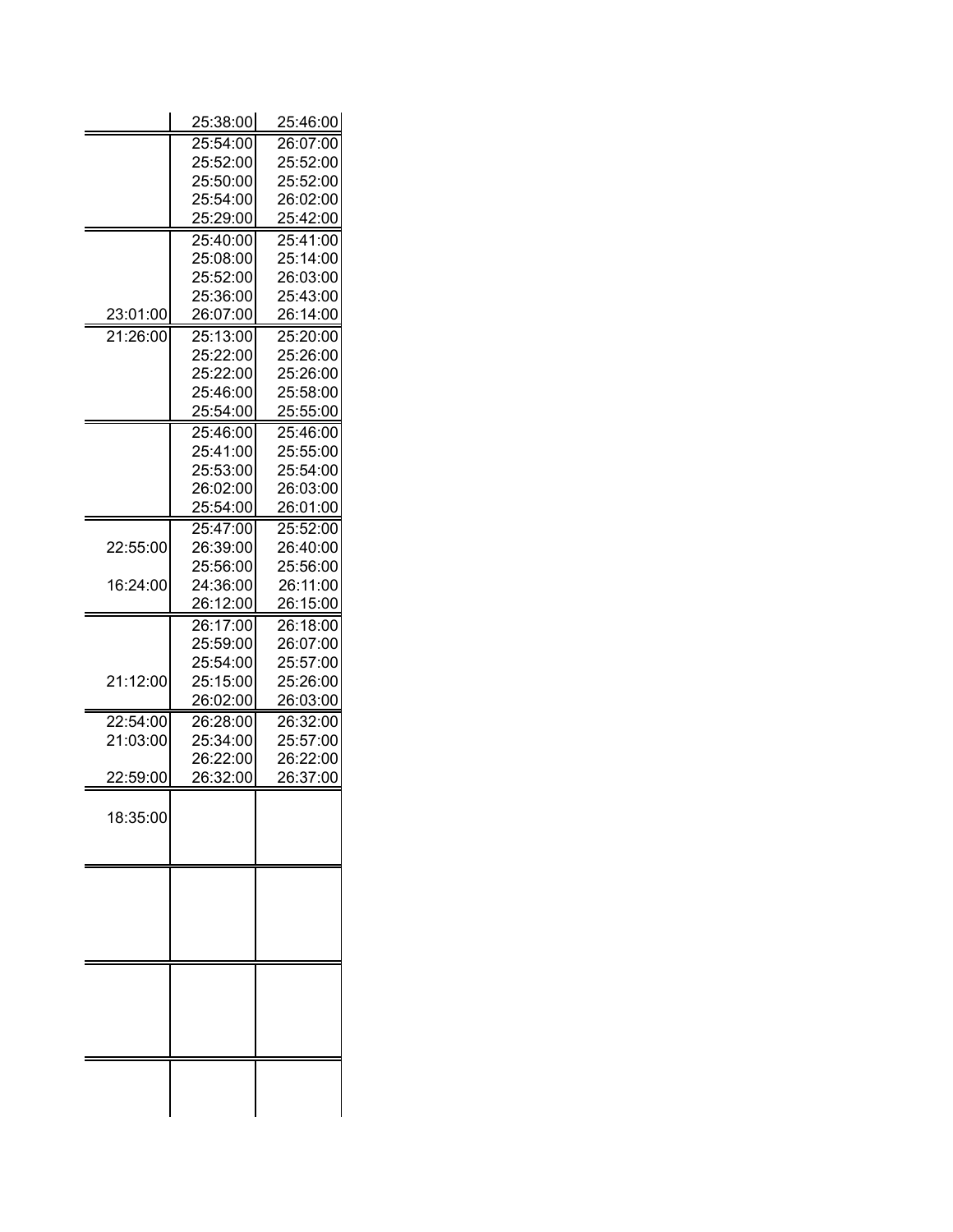| 22:53:00 |  |
|----------|--|
|          |  |
|          |  |
|          |  |
|          |  |
|          |  |
|          |  |
|          |  |
|          |  |
|          |  |
|          |  |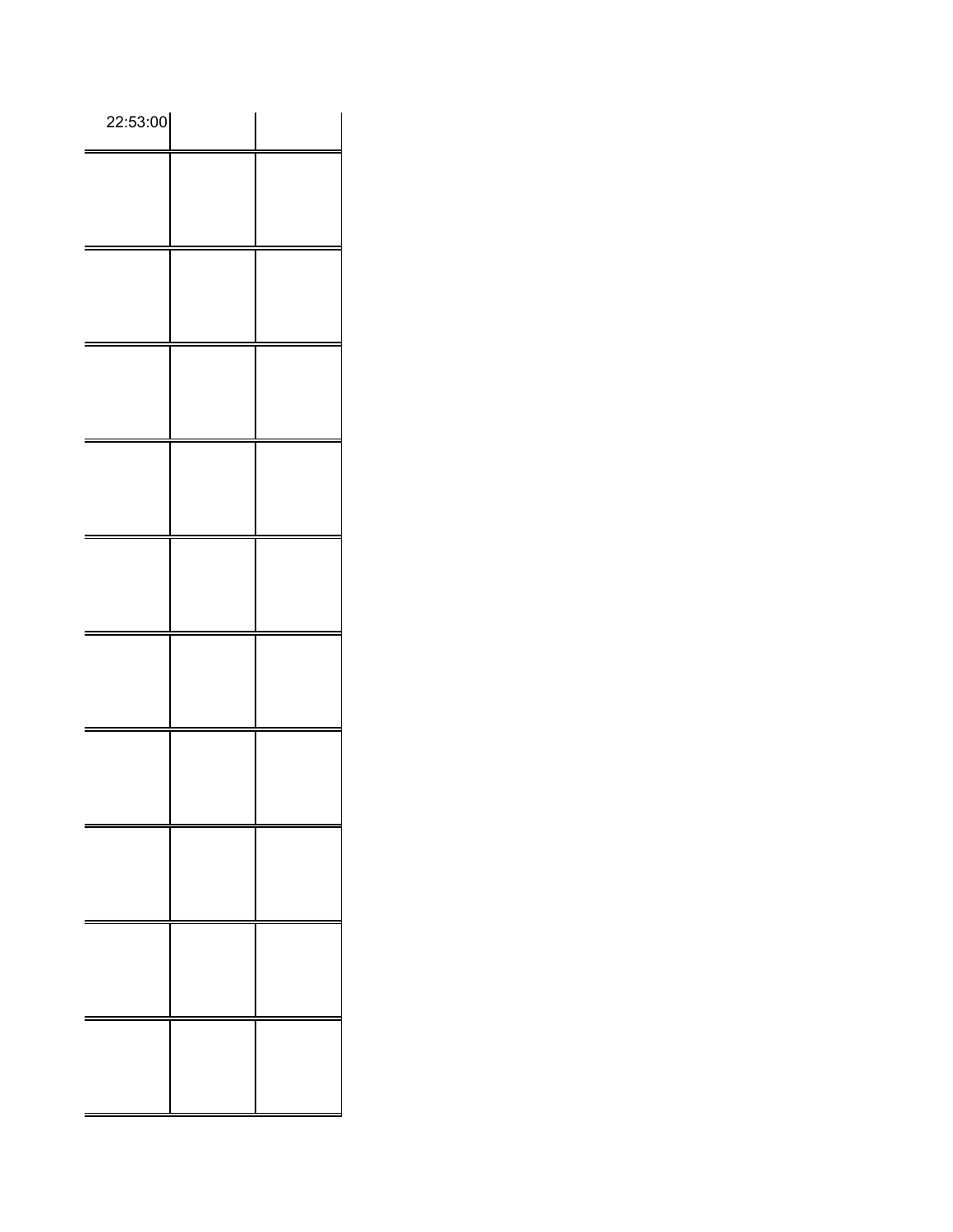| 20:59:00 |  |
|----------|--|
|          |  |
|          |  |
|          |  |
|          |  |
|          |  |
|          |  |
|          |  |
|          |  |
|          |  |
|          |  |
|          |  |
|          |  |
|          |  |
|          |  |
|          |  |
|          |  |
|          |  |
|          |  |
|          |  |
|          |  |
|          |  |
|          |  |
|          |  |
|          |  |
|          |  |
|          |  |
|          |  |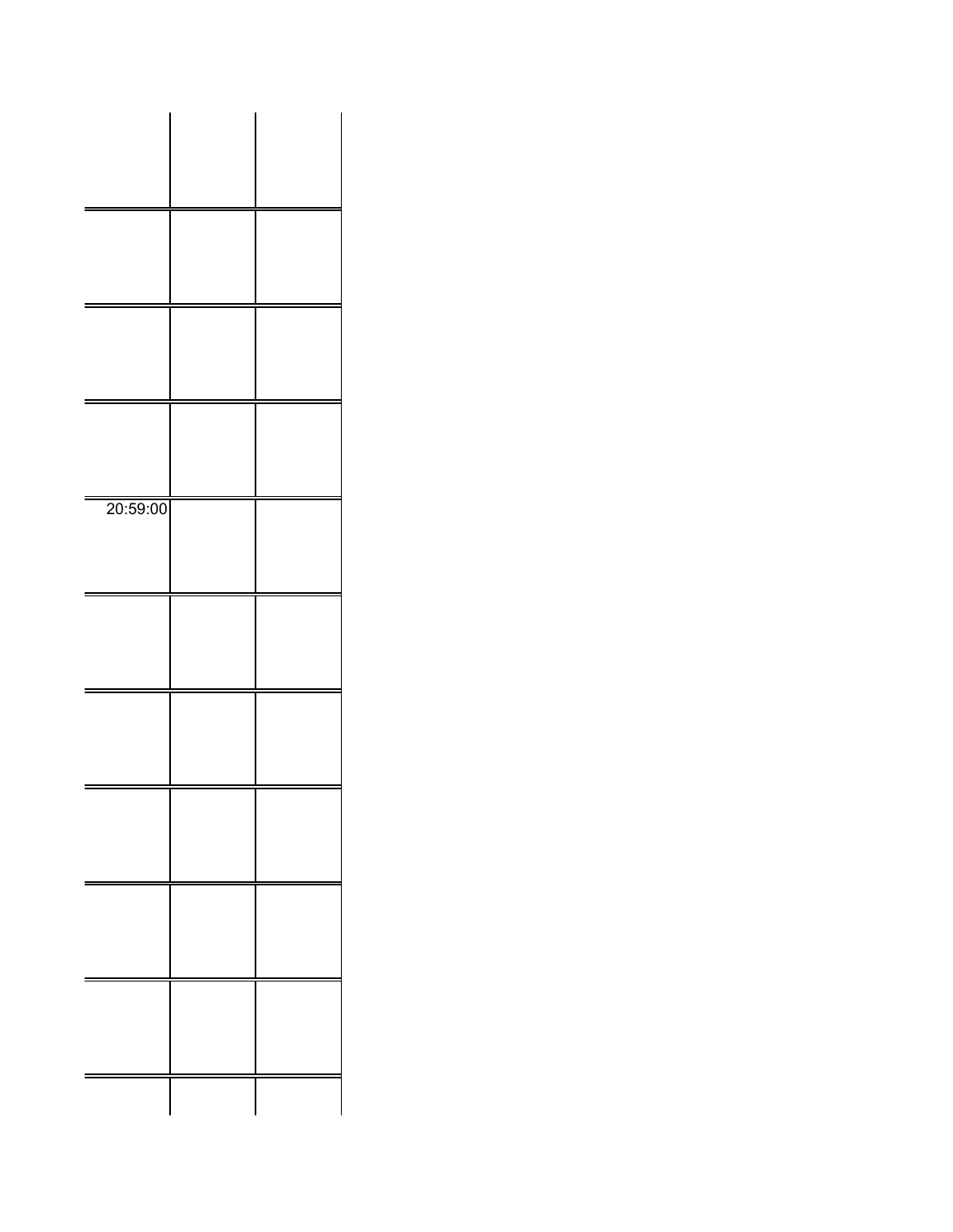| 17:47:00 |          |          |
|----------|----------|----------|
|          | 26:28:00 | 26:37:00 |
|          |          |          |
|          |          |          |
|          |          |          |
|          |          |          |
|          |          |          |
|          |          |          |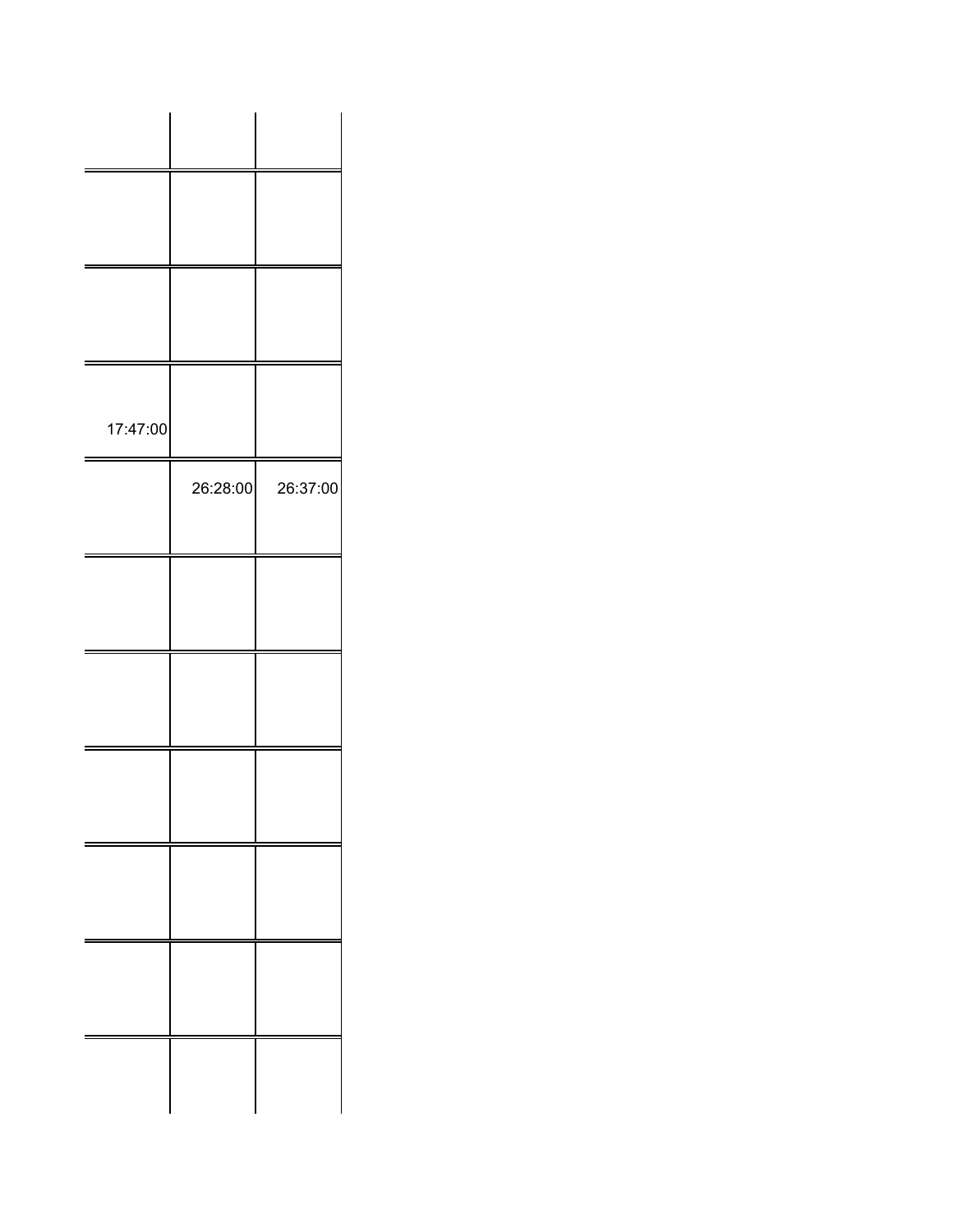| 22:59:00<br>17:44:00<br>15:44:00 |          |  |  |
|----------------------------------|----------|--|--|
|                                  |          |  |  |
|                                  |          |  |  |
|                                  |          |  |  |
|                                  |          |  |  |
|                                  |          |  |  |
|                                  |          |  |  |
|                                  |          |  |  |
|                                  |          |  |  |
|                                  |          |  |  |
|                                  |          |  |  |
|                                  |          |  |  |
|                                  |          |  |  |
|                                  |          |  |  |
|                                  |          |  |  |
|                                  |          |  |  |
|                                  |          |  |  |
|                                  |          |  |  |
|                                  |          |  |  |
|                                  |          |  |  |
|                                  |          |  |  |
|                                  | 20:59:00 |  |  |
|                                  |          |  |  |
|                                  |          |  |  |
|                                  |          |  |  |
|                                  |          |  |  |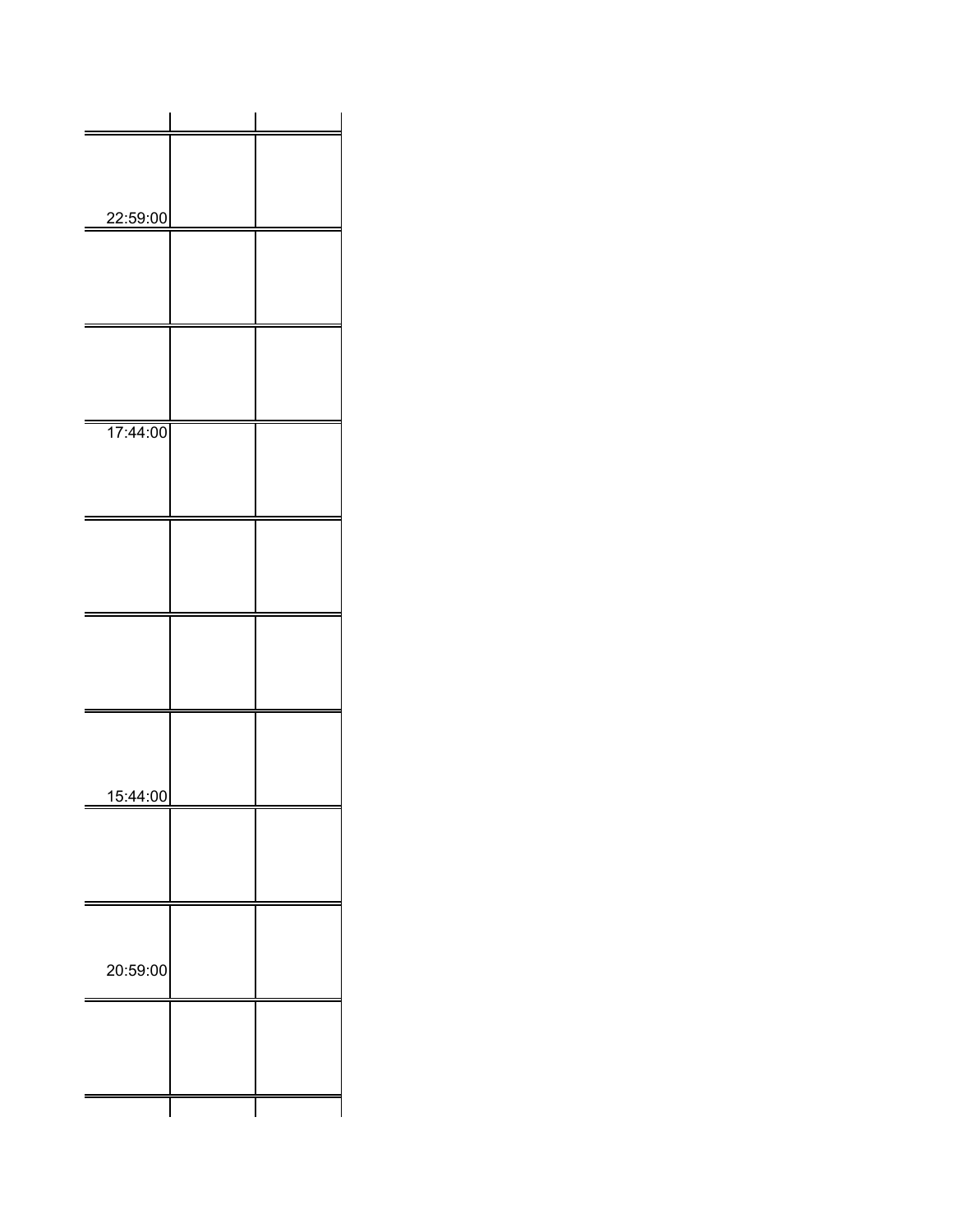| 17:44:00 |          |          |
|----------|----------|----------|
|          |          |          |
|          |          |          |
|          | 26:22:00 | 26:25:00 |
| 20:55:00 |          |          |
|          |          |          |
|          |          |          |
|          |          |          |
|          |          |          |
|          | 26:20:00 | 26:20:00 |
|          |          |          |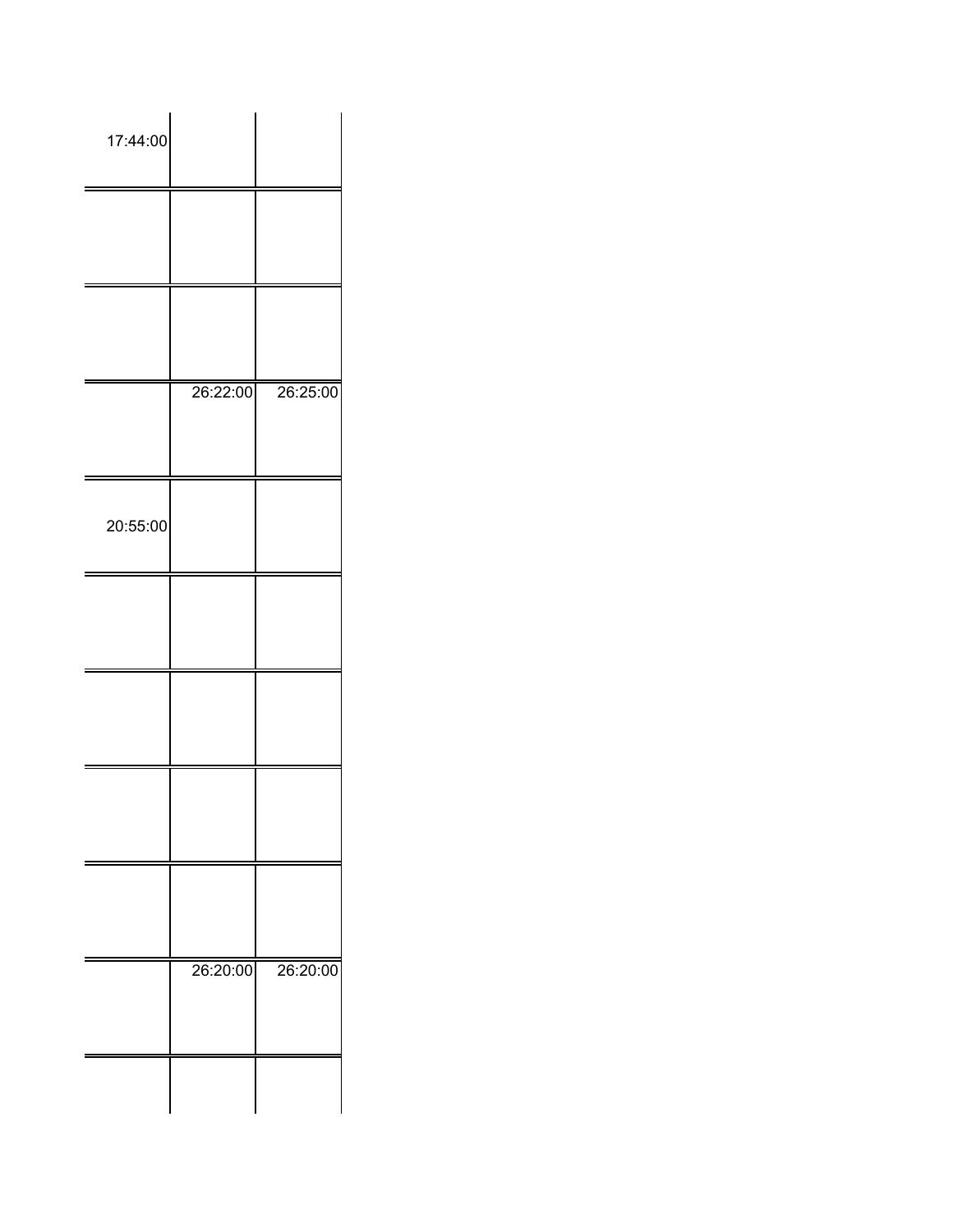| 16:03:00 |          |  |
|----------|----------|--|
|          |          |  |
|          |          |  |
|          |          |  |
|          |          |  |
|          |          |  |
|          |          |  |
|          |          |  |
|          |          |  |
|          |          |  |
|          |          |  |
|          |          |  |
|          |          |  |
|          |          |  |
|          |          |  |
|          |          |  |
| 17:47:00 | 21:07:00 |  |
|          |          |  |
|          |          |  |
|          |          |  |
|          |          |  |
|          |          |  |
|          |          |  |
|          |          |  |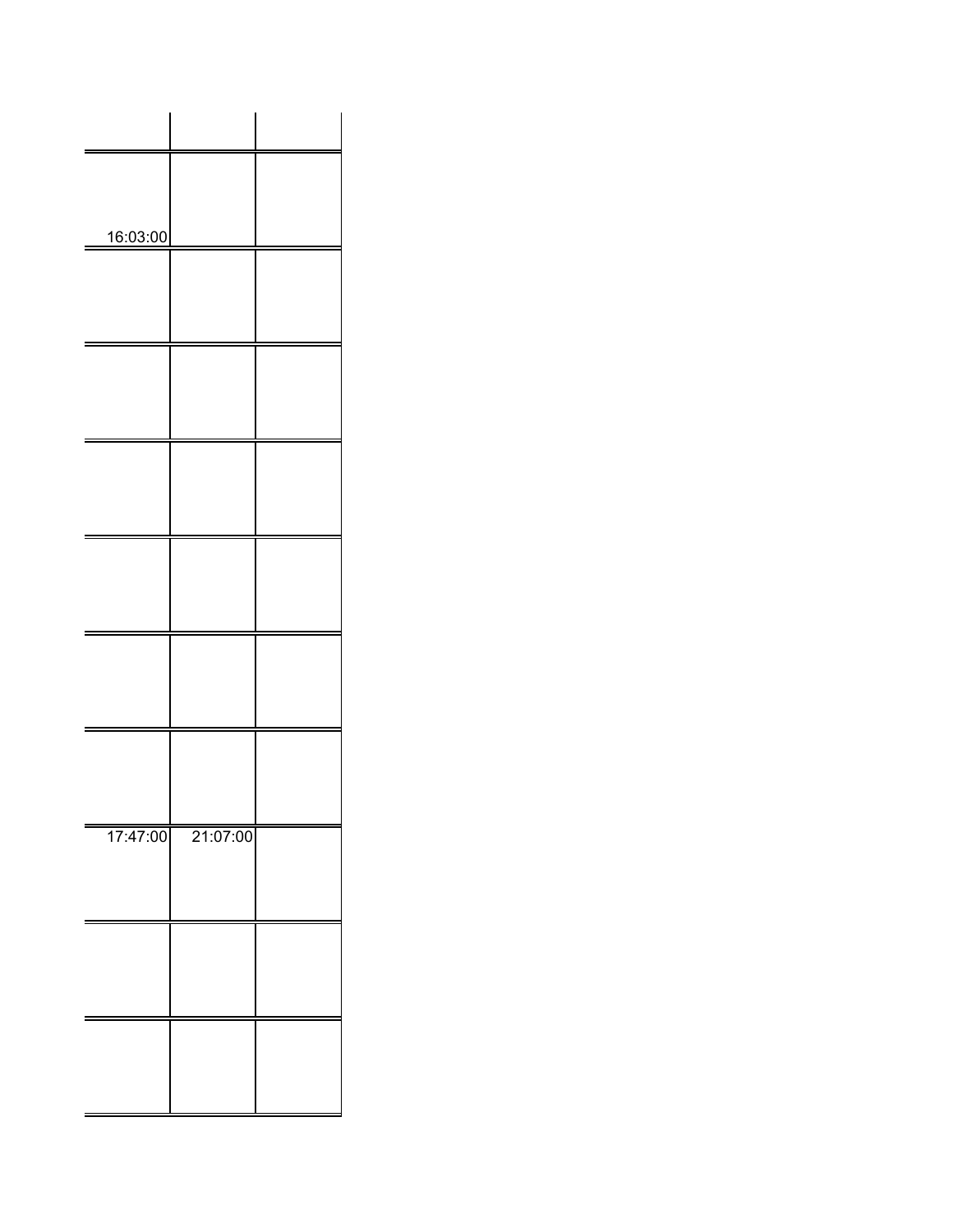| 26:26:00 | 26:32:00 |
|----------|----------|
|          |          |
|          |          |
|          |          |
|          |          |
|          |          |
|          |          |
|          |          |